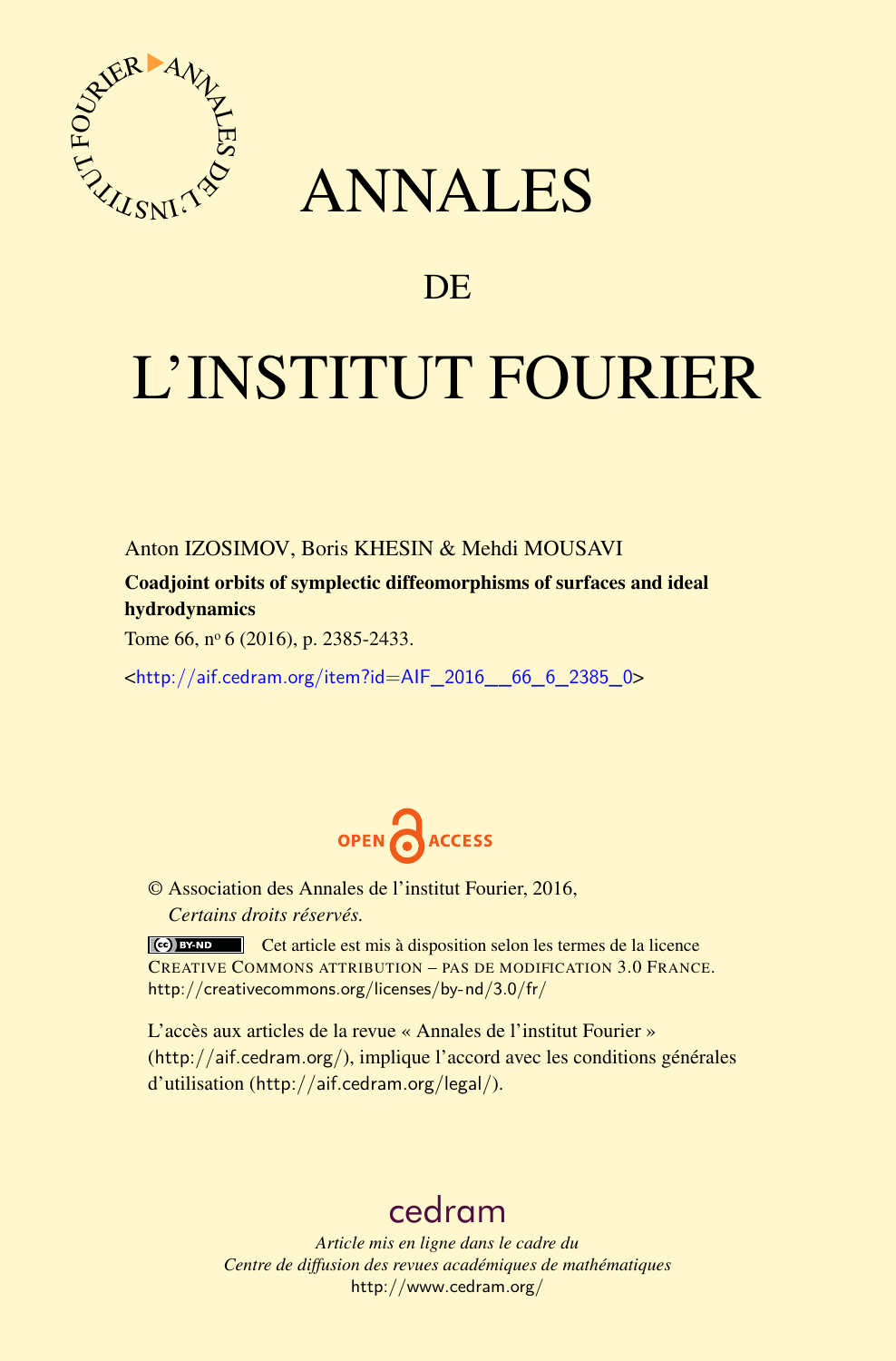#### COADJOINT ORBITS OF SYMPLECTIC DIFFEOMORPHISMS OF SURFACES AND IDEAL HYDRODYNAMICS

#### **by Anton IZOSIMOV, Boris KHESIN & Mehdi MOUSAVI (\*)**

ABSTRACT. — We give a classification of generic coadjoint orbits for the groups of symplectomorphisms and Hamiltonian diffeomorphisms of a closed symplectic surface. We also classify simple Morse functions on symplectic surfaces with respect to actions of those groups. This gives an answer to V. Arnold's problem on describing all invariants of generic isovorticed fields for the 2D ideal fluids. For this we introduce a notion of anti-derivatives on a measured Reeb graph and describe their properties.

Résumé. — Nous présentons une classification des orbites coadjointes génériques pour les groupes de symplectomorphismes et de difféomorphismes hamiltoniens des surfaces fermées symplectiques. Nous classons également les fonctions de Morse simples sur les surfaces symplectiques par rapport à l'action de ces groupes. Cela donne une réponse au problème posé par V. Arnold sur la description des invariants de champs isorotationnels génériques dans des liquides idéaux en deux dimensions. Nous introduisons la notion de primitive sur un graphe de Reeb mesuré et nous décrivons ses propriétés.

#### **1. Introduction**

In this paper we classify generic coadjoint orbits of several diffeomorphism groups of surfaces. In particular, we answer a question about a complete set of invariants for generic isovorticed fields in 2D ideal hydrodynamics posed by V. Arnold in [\[4\]](#page-48-0).

Math. classification: 58E40, 76M60, 58B25.

Keywords: coadjoint orbits, symplectic diffeomorphisms, Hamiltonian diffeomorphisms, Casimirs, simple Morse functions, isovorticed fields, measured Reeb graphs, pants decomposition, vorticity function, circulations.

<sup>(\*)</sup> B.K. and A.I. were partially supported by an NSERC research grant. B.K. is also grateful to the École Polytechnique in Paris and the Erwin Schrödinger Institute in Vienna for their hospitality and support. M.M. thanks Tudor Ratiu and the Centre Interfacultaire Bernoulli at EPFL for their hospitality.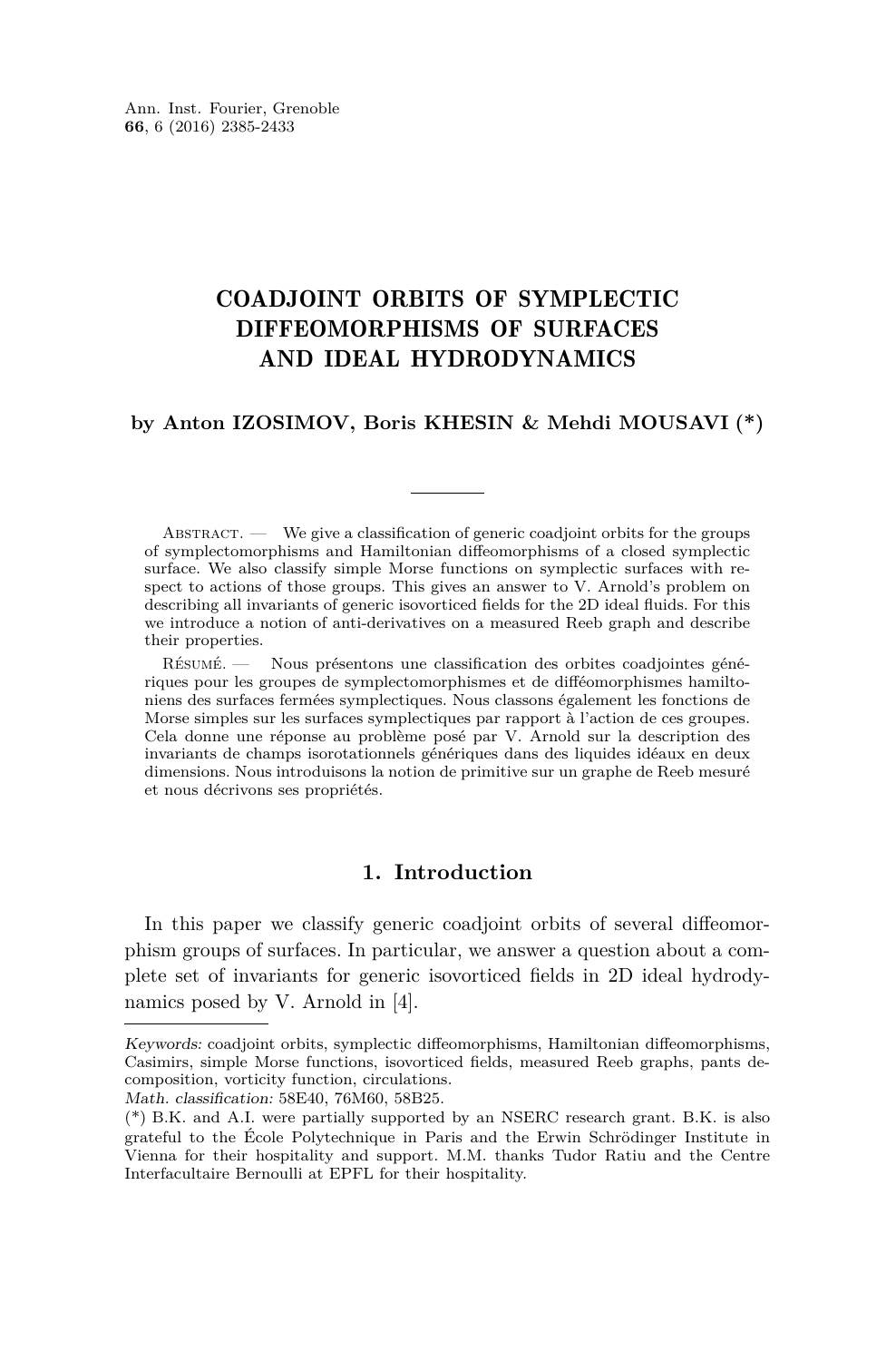Recall that the corresponding classification problem for diffeomorphisms of the circle was solved by A. Kirillov in [\[16,](#page-48-1) [17\]](#page-48-2). He showed that it is equivalent to classification of periodic quadratic differentials and described Casimirs for generic orbits. Orbits of the Virasoro–Bott group, a nontrivial extension of the circle diffeomorphism group, were classified independently in different terms by several authors, see [\[16,](#page-48-1) [22,](#page-48-3) [26\]](#page-49-0). The latter problem is also equivalent to the classification of Hill's operators or projective structures on the circle. All those results deal with diffeomorphisms of onedimensional manifolds.

The classification problem for coadjoint orbits of area-preserving diffeomorphisms in two dimensions was known to specialists for quite a while in view of its application in fluid dynamics, and it was explicitly formulated in [\[4,](#page-48-0) Section I.5] in 1998. So far, to the best of our knowledge, the global classification was beyond reach and there were no results in this direction.

In this paper we give an answer to this question by describing the orbit classification for symplectic and Hamiltonian diffeomorphisms of an arbitrary 2D oriented surface.

To obtain these classifications we first solve an auxiliary problem, which is of interest by itself: classify (and describe invariants of) generic Morse functions on closed surfaces with respect to the action of area-preserving diffeomorphisms (possibly isotoped to the identity). It turns out that invariants of those actions on functions are given by the Reeb graphs of functions equipped with various collections of structures, such as a measure on the graph, homomorphisms of (local) homology groups of surfaces to that graph, a choice of a pants decomposition, and the flux across certain cycles as we describe in the corresponding sections. Also the corresponding measures on Reeb graphs are not arbitrary but satisfy certain constraints in terms of asymptotic expansions at all three-valent vertices of the graph. To pass from classification of functions to classification of coadjoint orbits one needs to supplement the above data by the equality of appropriately defined circulation functions.

<span id="page-2-0"></span>Example  $1.1.$  — The following example outlines the basic constructions below. The graph  $\Gamma_F$ , called the Reeb graph, is the set of connected components of the levels of a height function *F* on a surface *M*, see Figure [1.1.](#page-3-0) Critical points of *F* correspond to the vertices of the graph  $\Gamma_F$ . This graph comes with a natural parametrization by the values of *F*. For a symplectic surface *M* its area form  $\omega$  induces a measure  $\mu$  on the graph, which satisfies certain properties. For each edge  $e \in \Gamma_F$  of the graph  $\Gamma_F$  one can consider the preimage  $M_e \subset M$  bounded by the corresponding critical levels of *F*.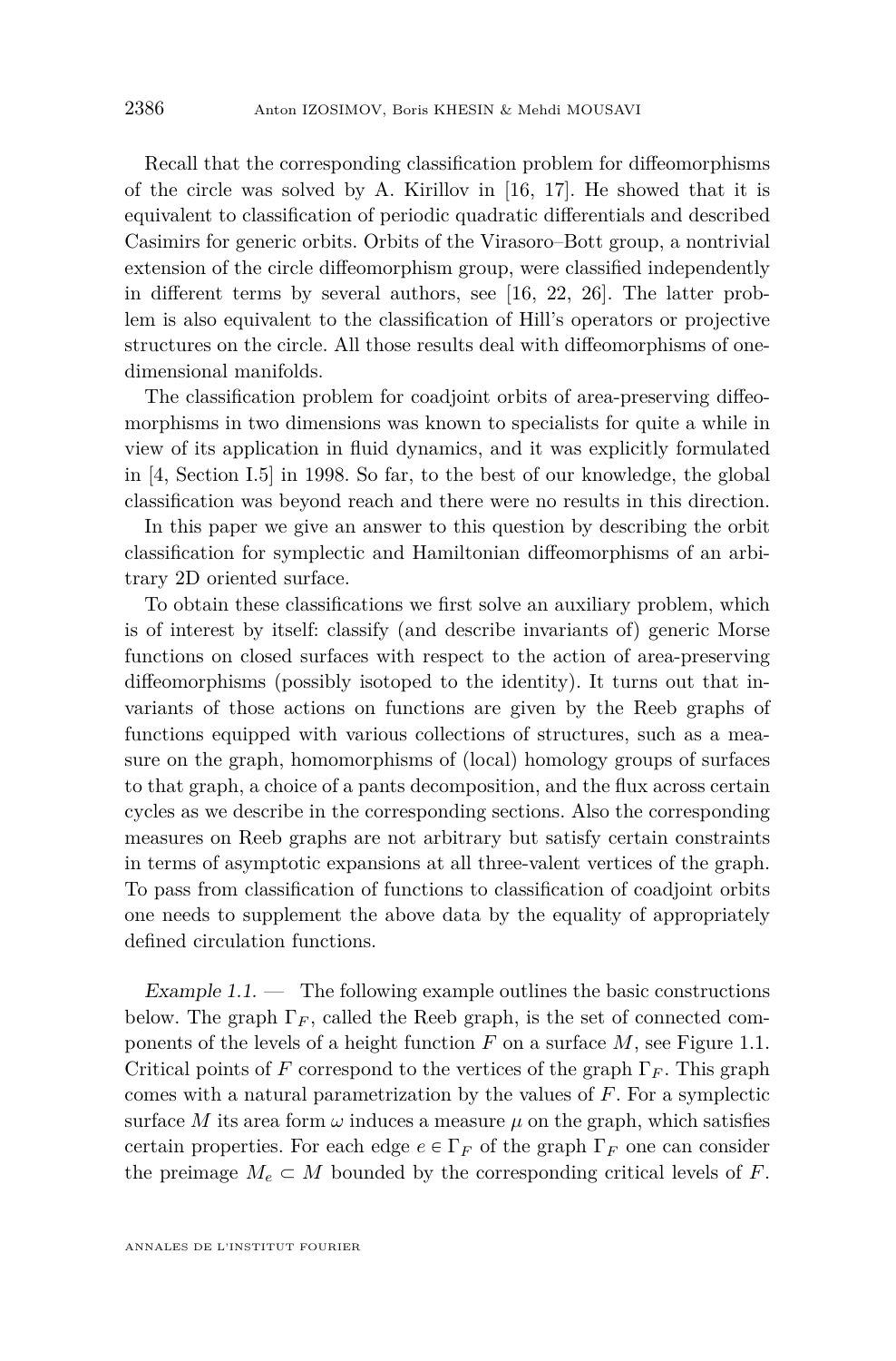

<span id="page-3-0"></span>Figure 1.1. Reeb graph for a height function with two maxima on a torus.

Then infinitely many moments

$$
I_{\ell,e}(F) := \int_{M_e} F^{\ell} \, \omega, \, \ell = 0, 1, 2, ...
$$

of the function  $F$  over each  $M_e$  (or, equivalently, the moments of the induced function on each edge the graph) are invariants of the  $SDiff(M)$ action, i.e., the action on the function *F* by symplectomorphisms of *M*. For the action of the group  $SDiff_0(M)$  consisting of symplectomorphisms in the connected component of the identity, one encounters additional discrete invariants related to pants decompositions and possible projections of the surface to the graph. For the group of Hamiltonian diffeomorphisms the above set of orbit invariants is supplemented by fluxes of diffeomorphisms across certain cycles on the surface *M*.

In order to classify coadjoint orbits of the symplectomorphism group we introduce a notion of an anti-derivative, or circulation function, for a Reeb graph. It turns out that such anti-derivatives form a finite-dimensional space of dimension equal to the first Betti number of the graph. Therefore the space of coadjoint orbits of the symplectomorphism group of a surface is a bundle over the space of fluid vorticities, where fiber coordinates can be thought of as circulations, see details in Section [4.1.](#page-33-0)

Table [1.1](#page-4-0) summarizes the main results of the paper presenting the set of invariants in each case studied below, as well as addressing the reader to the corresponding section and theorem for all the details. For a fixed closed 2D surface *M* equipped with an area form  $\omega$  we classify the objects described in the first column of the table with respect to the group listed in the second column. The invariants of the action are listed in the third column, and the corresponding reference to the classification theorem can be found in the last column.

In Section [2.3](#page-7-0) we describe motivation for this type of classification problems coming from fluid dynamics. The case of manifolds with boundary and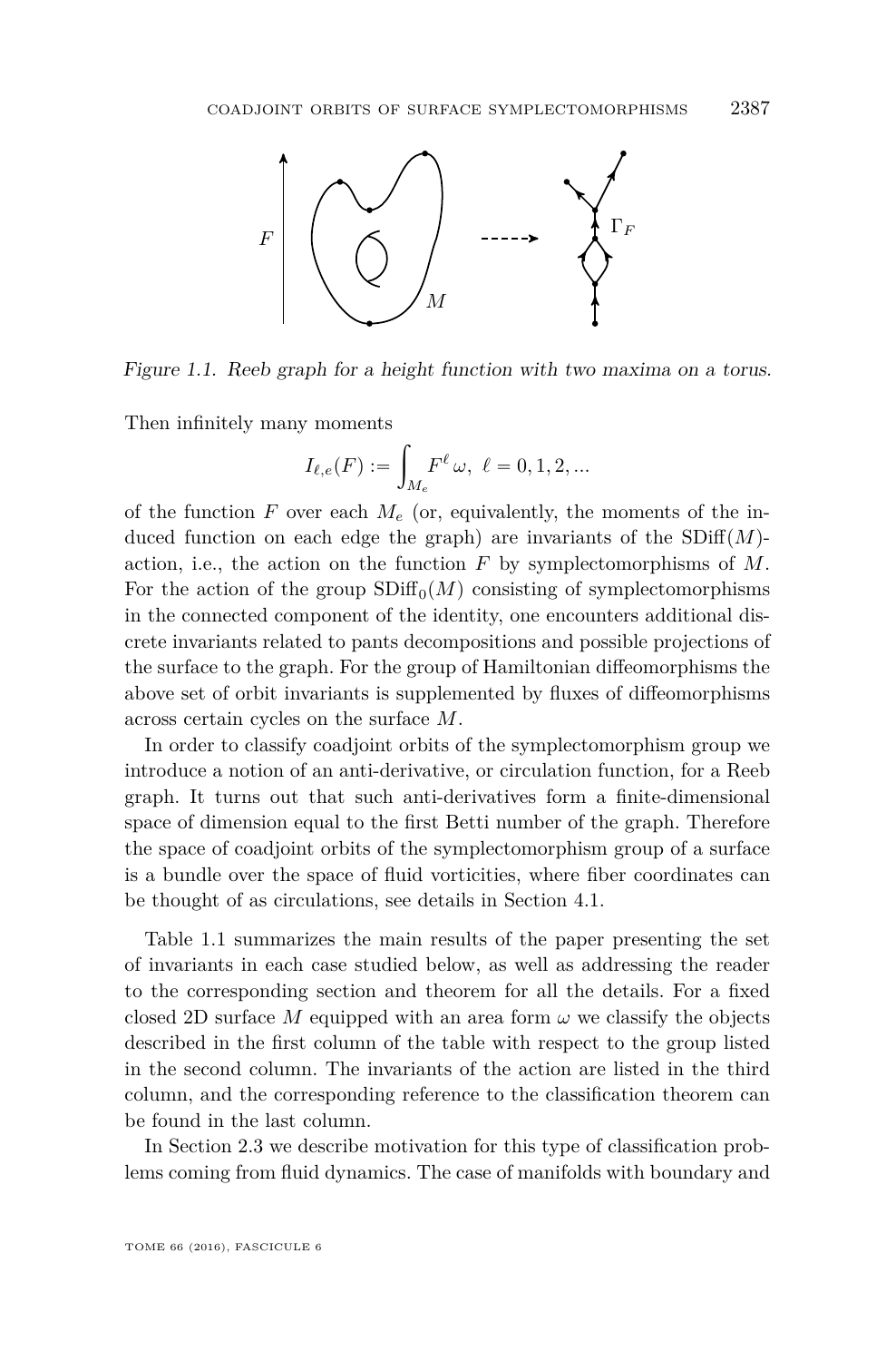| classification<br>problem for                                                         | group action<br>$G =$                                            | invariants of the action<br>structure                                                                                                            | see section<br>and theorem                     |
|---------------------------------------------------------------------------------------|------------------------------------------------------------------|--------------------------------------------------------------------------------------------------------------------------------------------------|------------------------------------------------|
| Morse function $F$<br>on $M$                                                          | $Diff(M), dif-$<br>feomorphisms<br>of $M$                        | $\Gamma_F$ – Reeb graph                                                                                                                          | Section 3.1<br>Definition 3.1                  |
| Morse fibration $\mathcal F$<br>on $M$                                                | $SDiff(M)$ ,<br>symplectomor-<br>phisms<br>of M                  | $\Gamma_{\mathcal{F}}$ – weighted graph:<br>$graph + measure of edges$<br>+ expansions at vertices                                               | Section 3.2<br>Definition 3.16<br>Theorem 3.17 |
| Morse function $F$                                                                    | SDiff(M)                                                         | $\Gamma_F$ – Reeb graph<br>+ measure $\mu$ on the graph<br>(satisfying conditions at vertices)                                                   | Section 3.2<br>Definition 3.9<br>Theorem 3.11  |
| Morse function $F$<br>$\text{genus}(M) = 0$                                           | SDiff <sub>0</sub> (M)<br>$=$ SDiff $(M)$<br>$=$ Ham $(M)$       | $\Gamma_F + \mu$ ,<br>Reeb graph and measure                                                                                                     | Section 3.2<br>Corollary 3.12                  |
| Morse function $F$<br>$\text{genus}(M) = 1$                                           | $SDiff_0(M)$ ,<br>connected<br>component of<br>$id \in SDiff(M)$ | $\Gamma_F + \mu$<br>+ freezing homomorphism<br>$\pi_{\mathbf{\ast}} : H_1(T^2, \mathbb{Z}) \to H_1(\Gamma_F, \mathbb{Z})$                        | Section 3.3<br>Theorem 3.22                    |
| Morse function $F$<br>$\text{genus}(M) \geqslant 2$                                   | $SDiff_0(M)$                                                     | $\Gamma_F + \mu$ + higher freezing:<br>1) fixed pants decomposition<br>2) $\mathbb{Z}_2^k$ -valued half-twist invariant                          | Section 3.6<br>Theorem 3.36                    |
| Morse function $F$<br>or coadjoint<br>orbit of $F$ ,<br>$\text{genus}(M) = \varkappa$ | Ham(M)                                                           | $\Gamma_F + \mu$<br>+ (higher) freezing<br>$+$ flux on $\varkappa$ cycles                                                                        | Section 5<br>Theorem 5.4                       |
| Morse coadjoint<br>orbit of<br>$\lceil \alpha \rceil \in \Omega^1 / d \Omega^0$       | SDiff(M)                                                         | $\Gamma_F + \mu$ for function $F = d\alpha/\omega$<br>$+$ circulation function<br>$\mathcal{C} = \n\{\n\alpha \in H_1(\Gamma_F, \mathbb{R})\n\}$ | Section 4.2<br>Theorem 4.6                     |
| Morse coadjoint<br>orbit of<br>$\lceil \alpha \rceil \in \Omega^1 / d \Omega^0$       | SDiff <sub>0</sub> (M)                                           | $\Gamma_F + \mu$ for $F = d\alpha/\omega$<br>+ circulation function $\mathcal C$<br>+ (higher) freezing                                          | Section 4.2<br>Theorem 4.7                     |

<span id="page-4-0"></span>Table 1.1. Sets of invariants in the classification problems studied below.

an application to computations of momenta of enstrophy will be discussed in a separate publication. Note that the results of the paper can also be used to describe the manifolds of steady flows of the Euler equation, cf. the Choffrut–Šverák description of a transversal slice to special coadjoint orbits for symplectomorphisms of an annulus [\[9\]](#page-48-4).

This also can be used for the extension of the orbit method to infinitedimensional groups of 2D diffeomorphisms. According to this method, adjacency of coadjoint orbits of a group or its central extension mimics families of appropriate representations of the corresponding group. This methods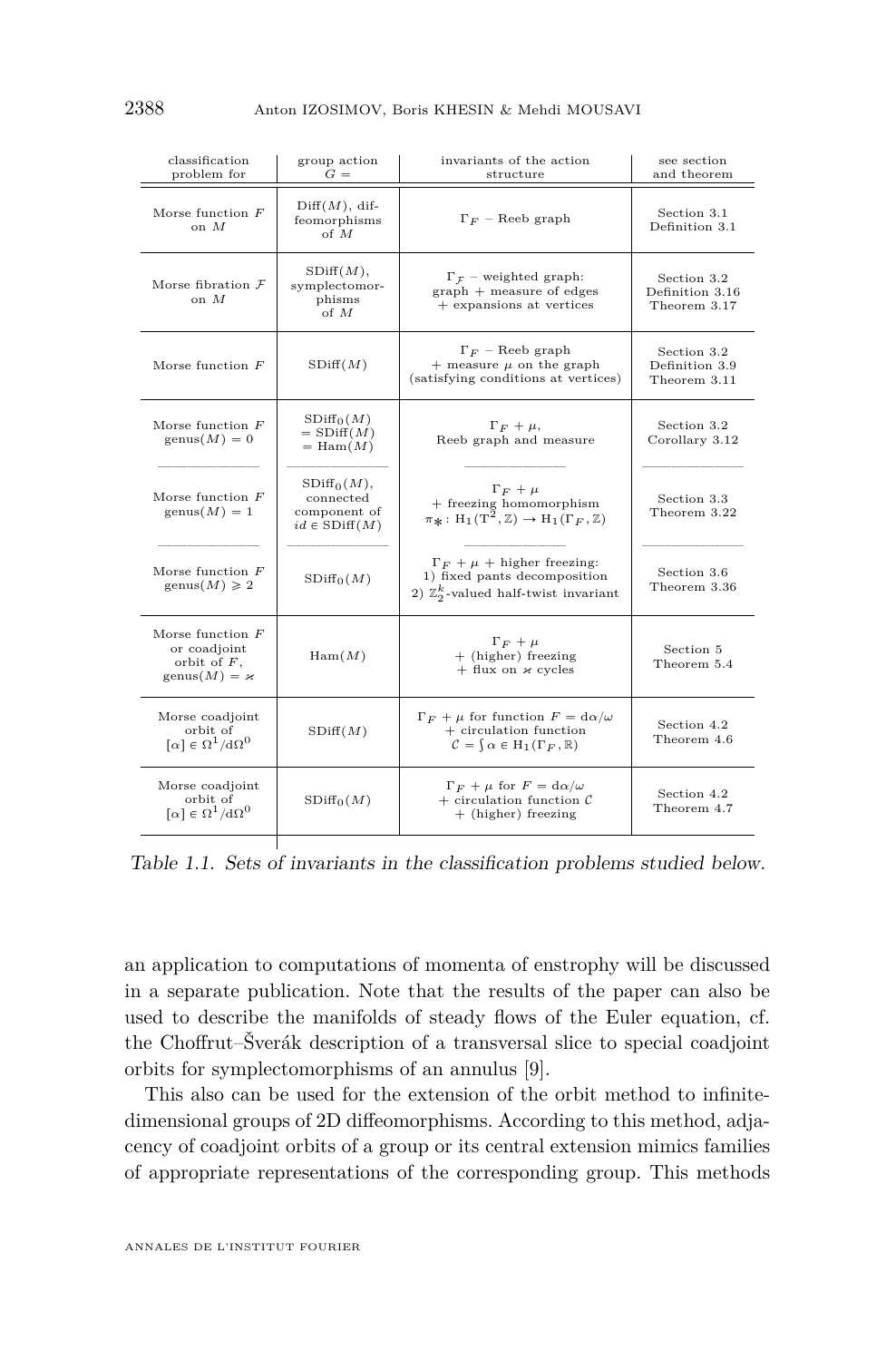turned out to be effective for affine groups and the Virasoro–Bott group, so one may hope to apply it to 2D diffeomorphisms and current groups as well.

Finally, note that all objects in the present paper are infinitely smooth. We remark on the case of finite smoothness at the end of the paper.

Remark 1.2. — It is interesting to compare the description of  $SDiff(M)$ orbits for a surface *M* with the classification of coadjoint orbits of the group  $Diff(S<sup>1</sup>)$  of circle diffeomorphisms [\[15,](#page-48-5) [16\]](#page-48-1). Its Lie algebra is  $\mathfrak{vect}(S<sup>1</sup>)$  and the (smooth) dual space  $\text{vect}^*(S^1)$  is identified with the space of quadratic differentials on the circle,  $QD(S^1) := \{F(x)(dx)^2 \mid F \in C^\infty(S^1, \mathbb{R})\}$ . For a generic function *F* changing sign on the circle, a complete set of invariants is given by the "weights"

$$
I_{a_k}(F) := \int_{a_k}^{a_{k+1}} \sqrt{|F(x)|} \, dx
$$

of the quadratic differential between every two consecutive zeros  $a_k < a_{k+1}$ of  $F(x)$  on the circle  $S^1$ . These orbits are of finite codimension equal to the number of zeros. In a family of functions, where two new zeros, say  $a'_k$  and  $a''_k$ , appear between original zeros  $a_k$  and  $a_{k+1}$ :  $a_k < a'_k < a''_k < a_{k+1}$ , one gains two extra Casimir functions,  $I_{a'_k}$  and  $I_{a''_k}$ , and hence the codimension of the orbit jumps up by 2.

Similarly, for functions or coadjoint orbits of symplectomorphisms on a 2D surface, the appearance of a new pair of critical points, say, a saddle and a local maximum for a function, leads to splitting of one edge in two and, in addition to that, to the appearance of a new edge in the corresponding Reeb graph, and hence to two new families of Casimirs related to those extra edges, as in Example [1.1.](#page-2-0)

#### **2. The main setting and hydrodynamical motivation**

#### **2.1. Two classification problems**

Consider a closed 2D surface M with a symplectic form  $\omega$  on it. We are interested in classifying generic coadjoint orbits of the groups of symplectic and Hamiltonian diffeomorphisms of *M*.

Namely, consider the following three groups:  $SDiff(M), SDiff<sub>0</sub>(M)$ , and  $Ham(M)$ . The group  $SDiff(M)$  consists of area-preserving (i.e. symplectic) diffeomorphisms of *M*. Its connected component of the identity diffeomorphism is denoted by  $SDiff_0(M)$ . The group of Hamiltonian diffeomorphisms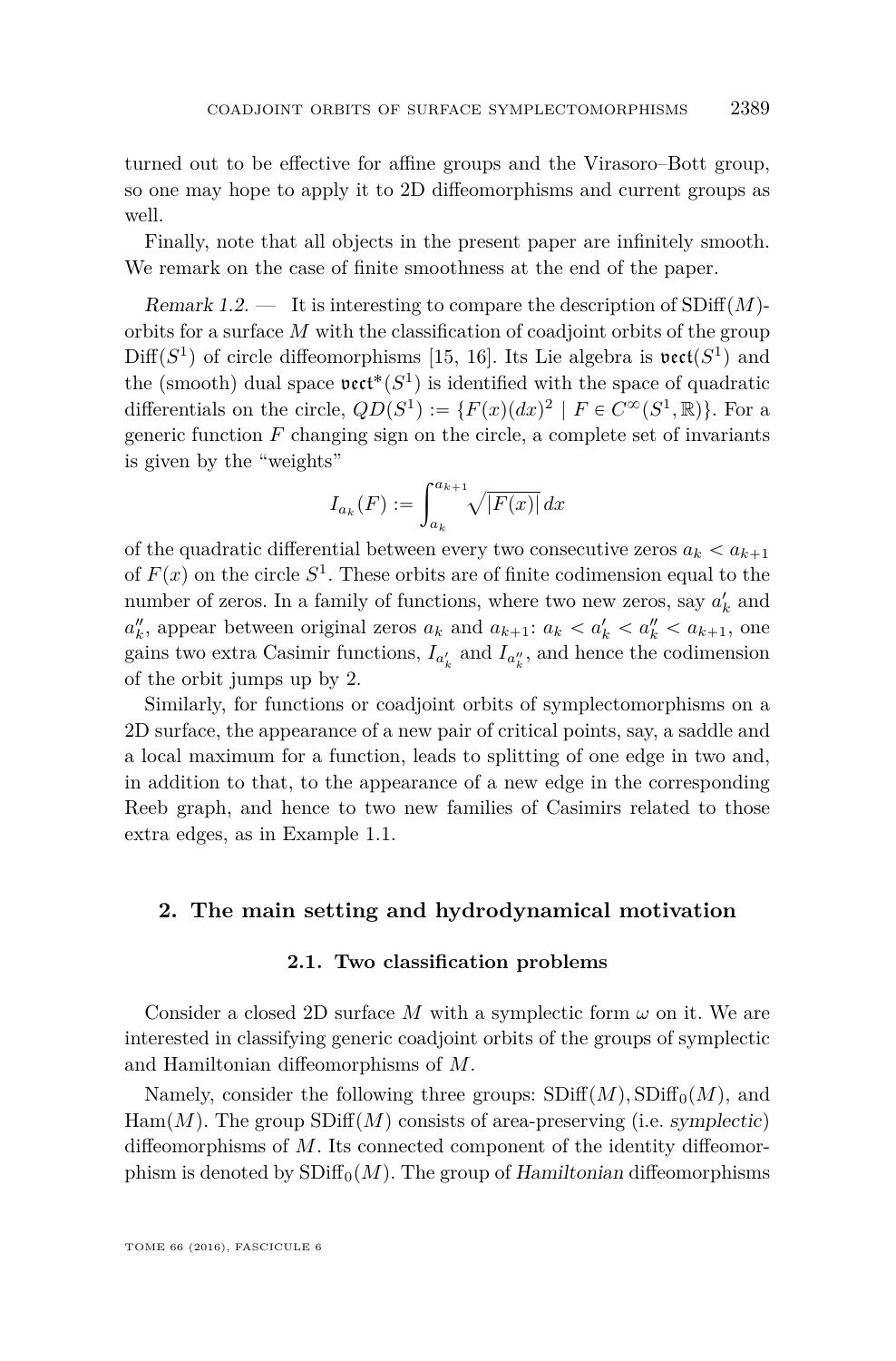$\text{Ham}(M)$  consists of those symplectic diffeomorphisms of M which can be connected with the identity by a Hamiltonian (non-autonomous) flow, i.e., by a flow of a vector field having a time-dependent Hamiltonian function.

The first question we are going to address, and which we specify later, is

<span id="page-6-0"></span>PROBLEM  $1.$  — Classify generic coadjoint orbits of the three groups  $(i)$  SDiff $(M)$ *, (ii)* SDiff<sub>0</sub> $(M)$ *, and (iii)* Ham $(M)$ *.* 

It is closely related to the following problem. Let *F* be a smooth Morse function on the surface *M*.

DEFINITION 2.1. — A Morse function  $F: M \to \mathbb{R}$  is called simple if for each  $a \in \mathbb{R}$ , the corresponding level  $F^{-1}(a)$  contains at most one critical point.

<span id="page-6-1"></span>PROBLEM 2.  $\sim$  Classify simple Morse functions on a symplectic surface *M* with respect to the action of each of the three groups (i)  $SDiff(M)$ ,  $(iii)$  SDiff<sub>0</sub> $(M)$ *, and (iii)* Ham $(M)$ *.* 

#### **2.2. Dual Lie algebras and coadjoint action**

In the general setting for an *n*-dimensional manifold *M* equipped with a volume form  $\mu$  consider the Lie group  $G = SDiff(M)$  of volume-preserving diffeomorphisms of M. The corresponding Lie algebra  $\mathfrak{g} = \mathfrak{svect}(M)$  consists of smooth divergence-free vector fields in *M*. (The same Lie algebra corresponds to the connected subgroup  $SDiff_0(M) \subset SDiff(M)$ .) The natural smooth dual space for this Lie algebra is the space of cosets  $\lceil \alpha \rceil$  of smooth 1-forms  $\alpha$  on *M* modulo exact 1-forms,  $\mathfrak{g}^* = \Omega^1(M)/d\Omega^0(M)$ , see e.g. [\[4\]](#page-48-0). The groups  $SDiff(M)$  and  $SDiff<sub>0</sub>(M)$  act on these 1-forms and their cosets by volume-preserving diffeomorphisms, i.e. by the corresponding change of coordinates. This means that Problems  $1(i)$  $1(i)$  and  $1(ii)$  reduce to description of invariants of cosets  $\lceil \alpha \rceil$  of 1-forms on a surface *M* with respect to area-preserving diffeomorphisms and those diffeomorphisms isotoped to the identity, respectively.

For the Lie group of Hamiltonian diffeomorphisms  $\text{Ham}(M)$  its Lie algebra ham $(M)$  consists of Hamiltonian vector fields on  $M$ . It can be identified with the Poisson algebra of functions on *M* modulo additive constants, i.e. the Poisson algebra of Hamiltonians normalized by the condition of zero the Poisson algebra of Hamiltonians normalized by the condition of zero<br>mean:  $\lim_{M} (M) = {H \in C^{\infty}(M) \mid \int_{M} H \omega = 0}.$  For a surface M the smooth dual space  $\mathfrak{ham}^*(M)$  can be viewed as the space of exact 2-forms *ξ* on *M*. Alternatively, it can also be identified with the space of functions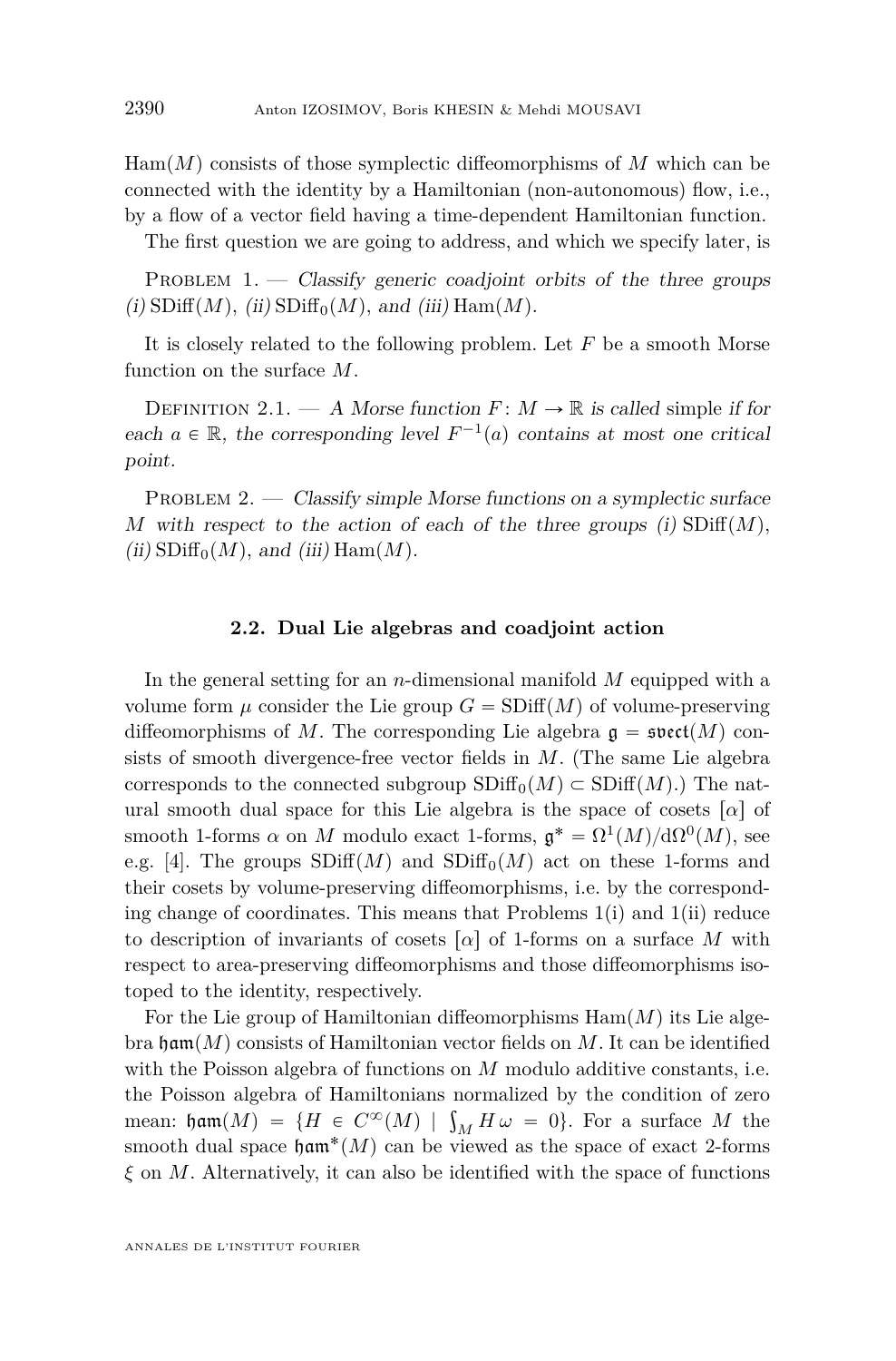with zero mean:  $\mathfrak{ham}^*(M) = \{ \xi = \rho \omega \mid$ ş  $_M \rho \omega = 0$ . Thus Problem 1(iii) is equivalent to the classification problem of generic smooth functions with zero mean on a surface *M* with respect to the action of Hamiltonian diffeomorphisms.

To describe coadjoint invariants with respect to all these group actions we first consider Problem [2](#page-6-1) of classification of generic smooth functions with respect to these actions.

#### <span id="page-7-0"></span>**2.3. Motivation: Euler equations, vorticity, Casimirs**

The problem of classification of coadjoint orbits for volume-preserving diffeomorphisms is of particular importance in hydrodynamics. Let *M* be an *n*-dimensional Riemannian manifold with a volume form  $\mu$  and without boundary. The motion of an inviscid incompressible fluid on *M* is governed by the classical Euler equation

<span id="page-7-1"></span>(2.1) 
$$
\partial_t v + (v, \nabla)v = -\nabla p
$$

describing an evolution of a divergence-free velocity field *v* of a fluid flow in *M*, div  $v = 0$ . The pressure function p entering the Euler equation is defined uniquely modulo an additive constant by this equation along with the divergence-free constraint on the velocity *v*. The term  $(v, \nabla)v$  stands for the Riemannian covariant derivative  $\nabla_{\nu} v$  of the field v along itself.

According to Arnold's approach to the Euler equation [\[2\]](#page-48-6), the latter can be regarded as an equation of the geodesic flow on the group  $SDiff(M) :=$  $\{\phi \in \text{Diff} \mid \phi^* \mu = \mu\}$  of volume-preserving diffeomorphisms of *M* with respect to the right-invariant metric on the group given by the  $L^2$ -energy of the velocity field:  $E(v) = \frac{1}{2} \int_M (v, v) \mu$ . Then the Euler equation describes an evolution of the fluid velocity field  $v(t)$ , i.e. an evolution of a vector in the Lie algebra  $\mathfrak{svect}(M) = \{v \in \mathfrak{vect}(M) \mid L_v\mu = 0\}$ , tracing the geodesic on the group  $SDiff(M)$  defined by the initial condition  $v(0) = v_0$ .

The geodesic point of view implies that the Euler equation has the following Hamiltonian reformulation. Consider the (regular) dual space  $\mathfrak{g}^* = \mathfrak{svect}^*(M)$  to the space  $\mathfrak{g} = \mathfrak{svect}(M)$  of divergence-free vector fields on  $M$ . As mentioned above, this dual space  $\mathfrak{g}^*$  has a natural description as the space of cosets  $\mathfrak{g}^* = \Omega^1(M)/d\Omega^0(M)$ , where the coadjoint action of the group  $SDiff(M)$  on the dual  $\mathfrak{g}^*$  is given by the change of coordinates in (cosets of) 1-forms on *M* by means of volume-preserving diffeomorphisms.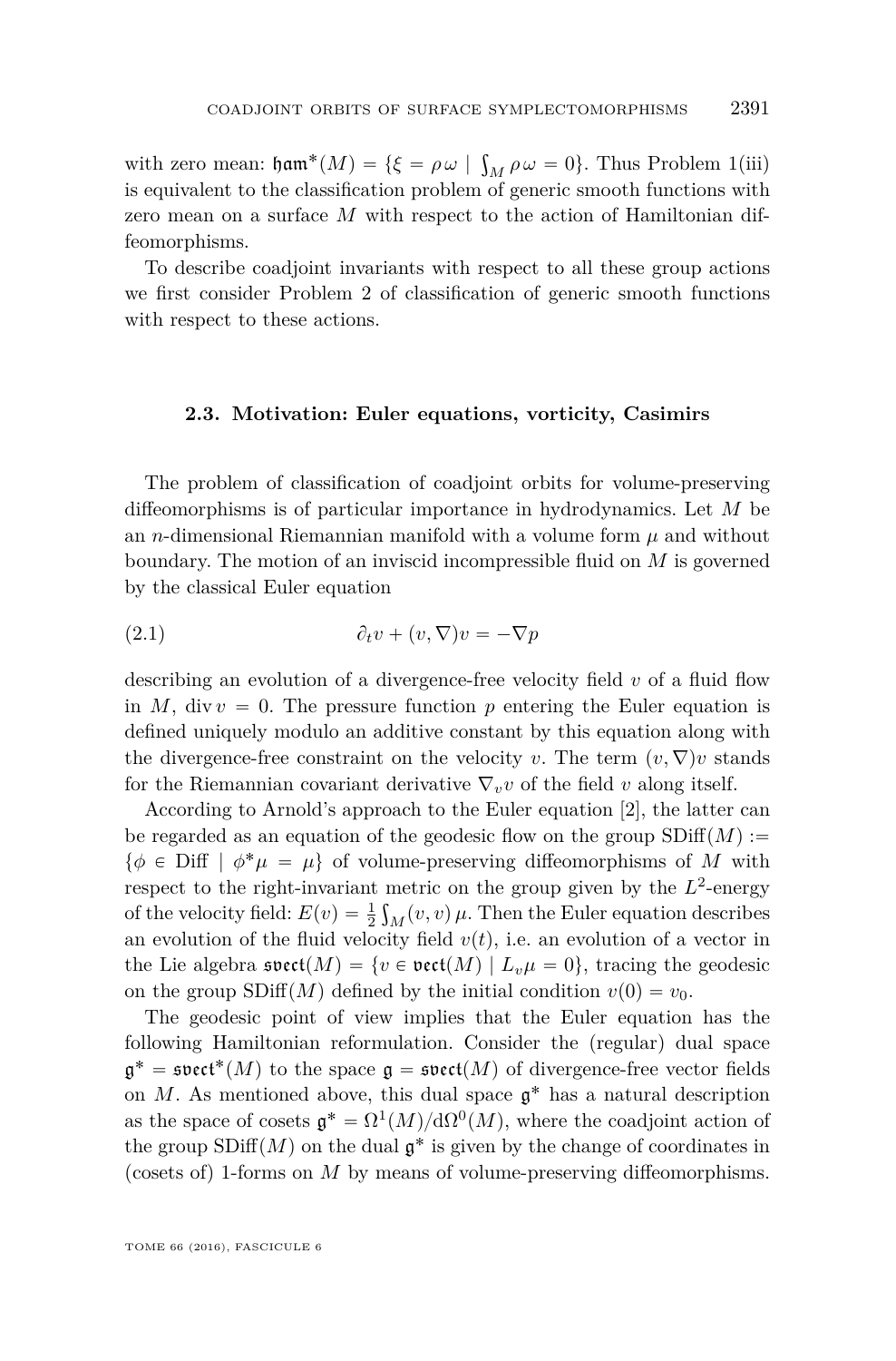Recall that the manifold  $M$  is equipped with a Riemannian metric  $(., .),$ and it allows one to identify the (smooth parts of) the Lie algebra and its dual by means of the so-called inertia operator: given a vector field *v* on *M* one defines the 1-form  $\alpha = v^{\flat}$  as the pointwise inner product with vectors of the velocity field  $v: v^{\flat}(W) := (v, W)$  for all  $W \in T_xM$ , see details in [\[4\]](#page-48-0). (Note that divergence-free fields *v* correspond to co-closed 1-forms  $v^{\flat}$ .) The Euler equation [\(2.1\)](#page-7-1) rewritten on 1-forms is

<span id="page-8-0"></span>
$$
\partial_t \alpha + L_v \alpha = -dP
$$

for the 1-form  $\alpha = v^{\flat}$  and an appropriate function *P* on *M*. In terms of the cosets of 1-forms  $\lbrack \alpha \rbrack = \{ \alpha + df \mid f \in C^{\infty}(M) \} \in \Omega^{1}(M)/d\Omega^{0}(M)$ , the Euler equation looks as follows:

$$
(2.2) \t\t\t \partial_t[\alpha] + L_v[\alpha] = 0
$$

on the dual space  $\mathfrak{g}^*$ , where  $L_v$  is the Lie derivative along the field  $v$ . The latter form has several important features.

First of all, the Euler equation  $(2.2)$  on  $\mathfrak{g}^*$  is a Hamiltonian equation. As the dual space to a Lie algebra,  $\mathfrak{s}\mathfrak{vect}^*(M)$  has the natural Lie–Poisson structure. The corresponding Hamiltonian operator is given by the Lie algebra coadjoint action  $ad_v^*$ , which coincides with the Lie derivative in the case of the diffeomorphism group:  $ad_v^* = L_v$ . Its symplectic leaves are coadjoint orbits of the corresponding group  $SDiff(M)$ . The Euler equation is the Hamiltonian equation on the dual space  $\mathfrak{g}^*$  with respect to this Lie– Poisson structure and with the Hamiltonian functional *H* given by the fluid's kinetic energy,  $H([\alpha]) = E(v) = \frac{1}{2} \int_M (v, v) \mu$  for  $\alpha = v^{\flat}$ , see details in [\[2,](#page-48-6) [4\]](#page-48-0).

Secondly, the equation form [\(2.2\)](#page-8-0) shows that according to the Euler equation the coset of 1-forms  $\lceil \alpha \rceil$  evolves by a volume-preserving change of coordinates, i.e. during the Euler evolution it remains in the same coadjoint orbit in  $\mathfrak{g}^*$ . Introducing the vorticity 2-form  $\xi := dv^{\flat}$  as the differential of the 1-form  $\alpha = v^{\flat}$  we note that the vorticity exact 2-form is well-defined for cosets  $\lceil \alpha \rceil$ : 1-forms  $\alpha$  in the same coset have equal vorticities  $\xi = d\alpha$ . The corresponding Euler equation assumes the vorticity (or Helmholtz) form

$$
(2.3) \t\t\t \partial_t \xi + L_v \xi = 0,
$$

which means that the vorticity form is transported by (or "frozen into") the fluid flow (Kelvin's theorem).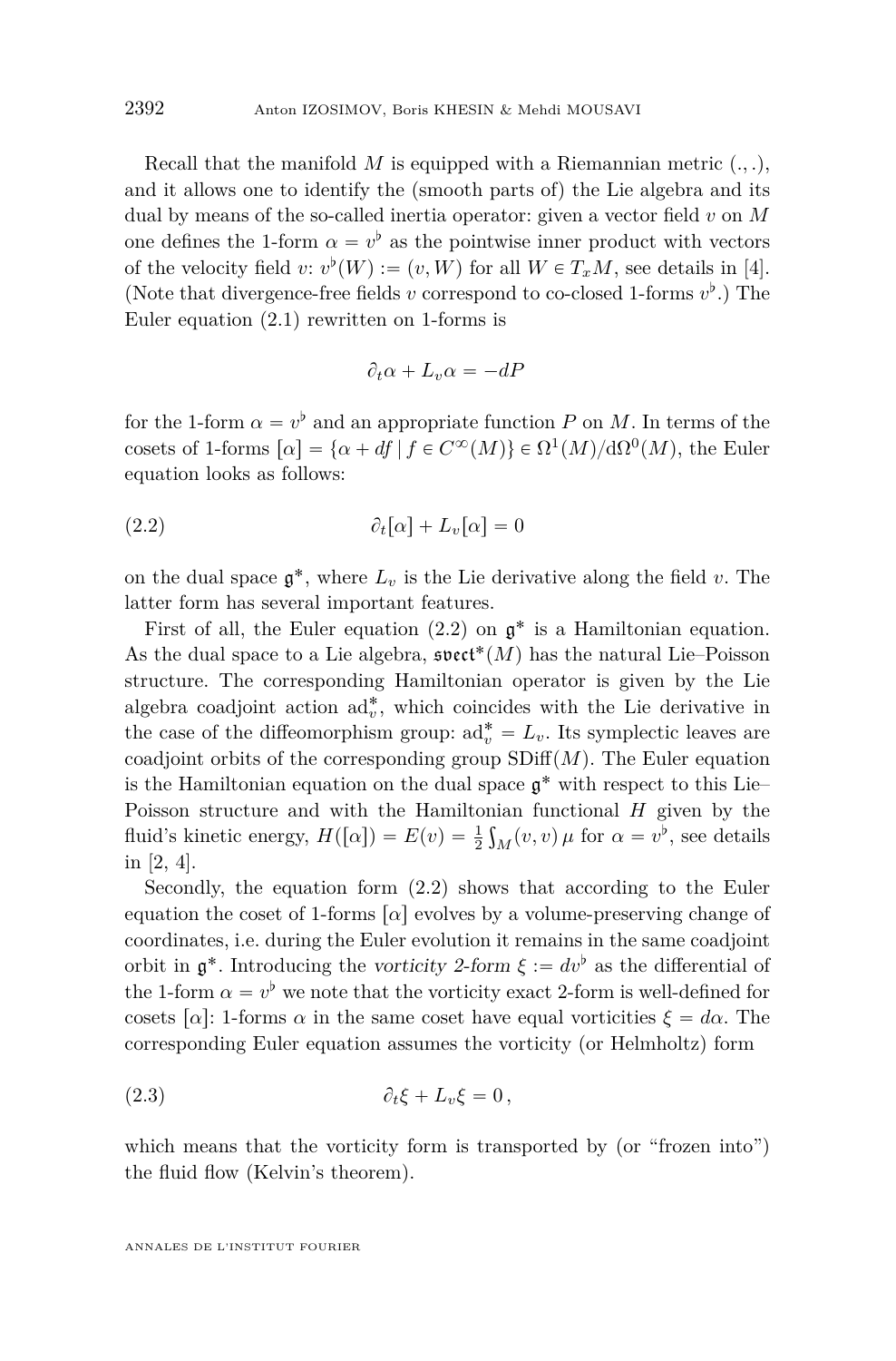Remark 2.2. — The definition of vorticity  $\xi$  as an exact 2-form  $\xi = dv^{\flat}$ makes sense for a manifold *M* of any dimension. In 3D the vorticity 2 form is identified with the vorticity vector field  $\hat{\xi} = \text{curl } v$  by means of the relation  $i_{\hat{\xi}}\mu = \xi$  for the volume form  $\mu$ . In 2D one identifies the vorticity 2-form  $\xi$  with a function  $\hat{\xi}$  satisfying  $\xi = \hat{\xi} \cdot \mu$ .

In this paper we will be dealing with two-dimensional oriented surfaces *M* without boundary, while the group  $SDiff(M)$  of volume-preserving diffeomorphisms of *M* coincides with the group  $\text{Symp}(M)$  of symplectomorphisms of *M* with the area form  $\mu = \omega$  given by the symplectic structure.

Remark 2.3. — The fact that the vorticity  $\xi$  is "frozen into" the incompressible flow allows one to define Casimirs, i.e., first integrals of the hydrodynamical Euler equation valid for any Riemannian metric on *M*. These Casimirs are invariants of the coadjoint action of the corresponding  $\text{group }SDiff(M)$ .

In 2D the Euler equation on *M* has infinitely many enstrophy invariants

$$
I_{\lambda}(\xi) := \int_M \lambda(\xi) \, \omega \, ,
$$

where  $\lambda(\xi)$  is an arbitrary function of vorticity. In particular, the enstrophy momenta  $I_n(\xi) := \int_M \xi^n \omega$  are invariants for any  $n \in \mathbb{N}$ . These invariants are fundamental in the study of hydrodynamical stability of 2D flows, and in particular, were the basis for Arnold's stability criterion, see [\[2,](#page-48-6) [4,](#page-48-0) [23\]](#page-49-1). In the energy-Casimir method one studies the second variation of the energy functional with an appropriately chosen combination of Casimirs. A description of orbits by means of Casimirs also allows one to construct asymptotic solutions to the Navier–Stokes equation, localized near a curve or a surface [\[19\]](#page-48-7), as well as to obtain a precise structure of the set of Euler steady solutions [\[9\]](#page-48-4).

However, the functionals  $I_{\lambda}$  do not form a complete set of Casimirs in either of the groups  $SDiff(M)$ ,  $SDiff_0(M)$ , or  $Ham(M)$ , even for the case  $M = S<sup>2</sup>$ . In the present paper we give a complete description of these invariants, namely, a complete classification of generic coadjoint orbits of those groups, and hence, in particular, of generic vorticity functions *ξ*. Roughly speaking, for the symplectomorphism groups one needs to consider analogs of the functionals  $I_\lambda$  associated with every edge of a special graph related to the vorticity function, as well as a collection of discrete invariants. For the group of Hamiltonian diffeomorphisms all these are supplemented by the flux type functionals over certain cycles on *M*, as will be discussed below.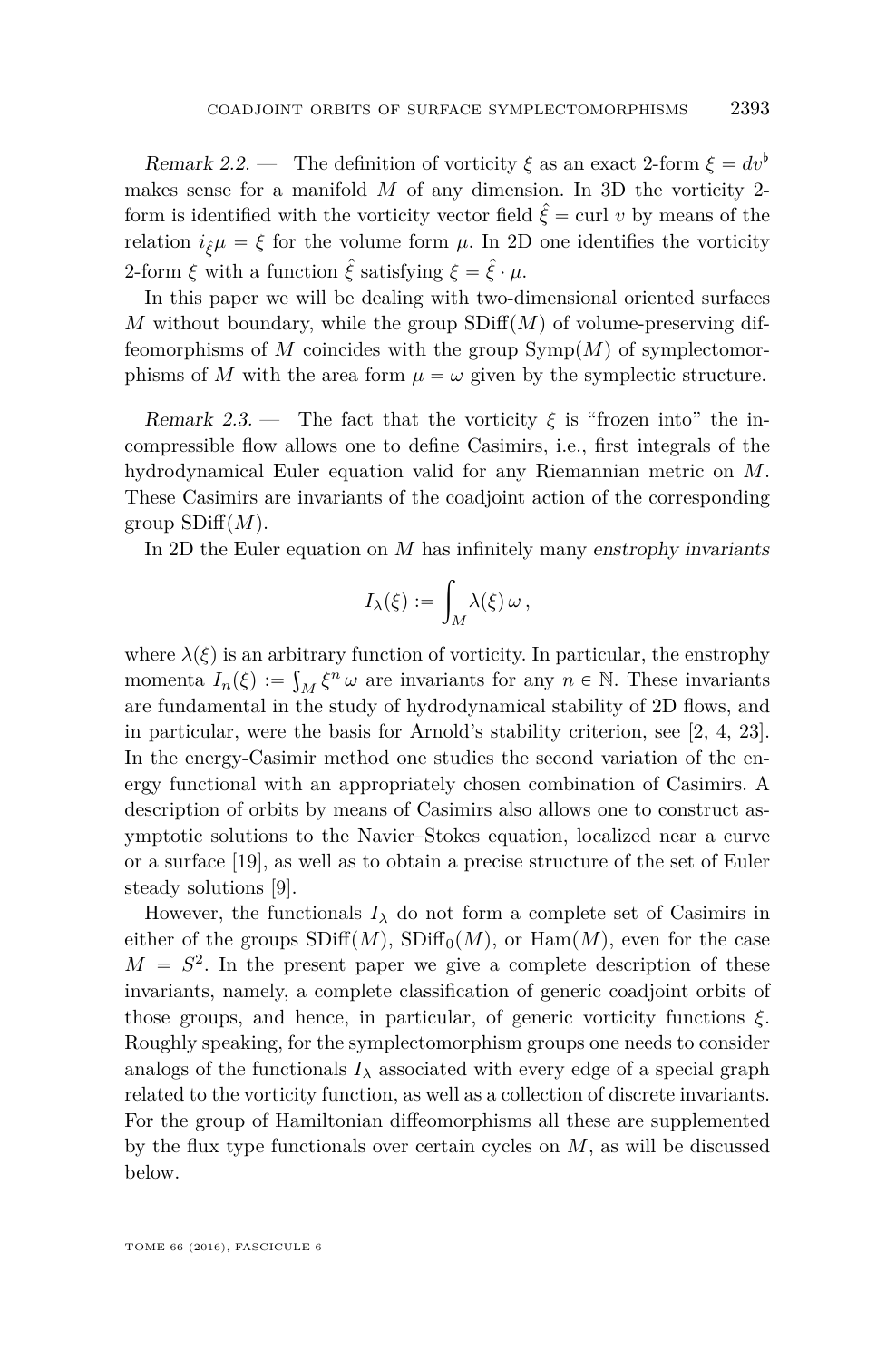#### <span id="page-10-3"></span>**3. Simple Morse functions on symplectic surfaces**

#### **3.1. Measured Reeb graphs**

<span id="page-10-0"></span>Throughout the paper let *M* be a connected oriented two-dimensional surface without boundary, and let  $F: M \to \mathbb{R}$  be a Morse function on *M*. Consider the space  $\Gamma_F$  of connected components of *F*-levels with the induced quotient topology. This space is a finite connected graph, whose vertices correspond to critical levels of *F*.

<span id="page-10-1"></span>DEFINITION 3.1. — This graph  $\Gamma_F$  is called the Reeb graph<sup>(1)</sup> of the function *F*.

The function *F* on *M* descends to a function *f* on the Reeb graph  $\Gamma_F$ . In what follows, by a Reeb graph we always mean a pair: a graph, and a function on it. It is also convenient to assume that  $\Gamma_F$  is oriented: edges are oriented in the direction of increasing *f*.



<span id="page-10-2"></span>Figure 3.1. Reeb graph for a height function on a torus.

Example 3.2. — Figure [3.1](#page-10-2) shows a torus and the Reeb graph of the height function on this torus.

We will confine ourselves to the study of simple Morse functions  $F: M \to$ R, i.e., those Morse functions whose critical values are all distinct. Such functions form an open dense set in  $C<sup>2</sup>$ -topology among all smooth functions on *M*.

 $(1)$  This graph is also called the Kronrod graph of a function, see [\[1\]](#page-47-0).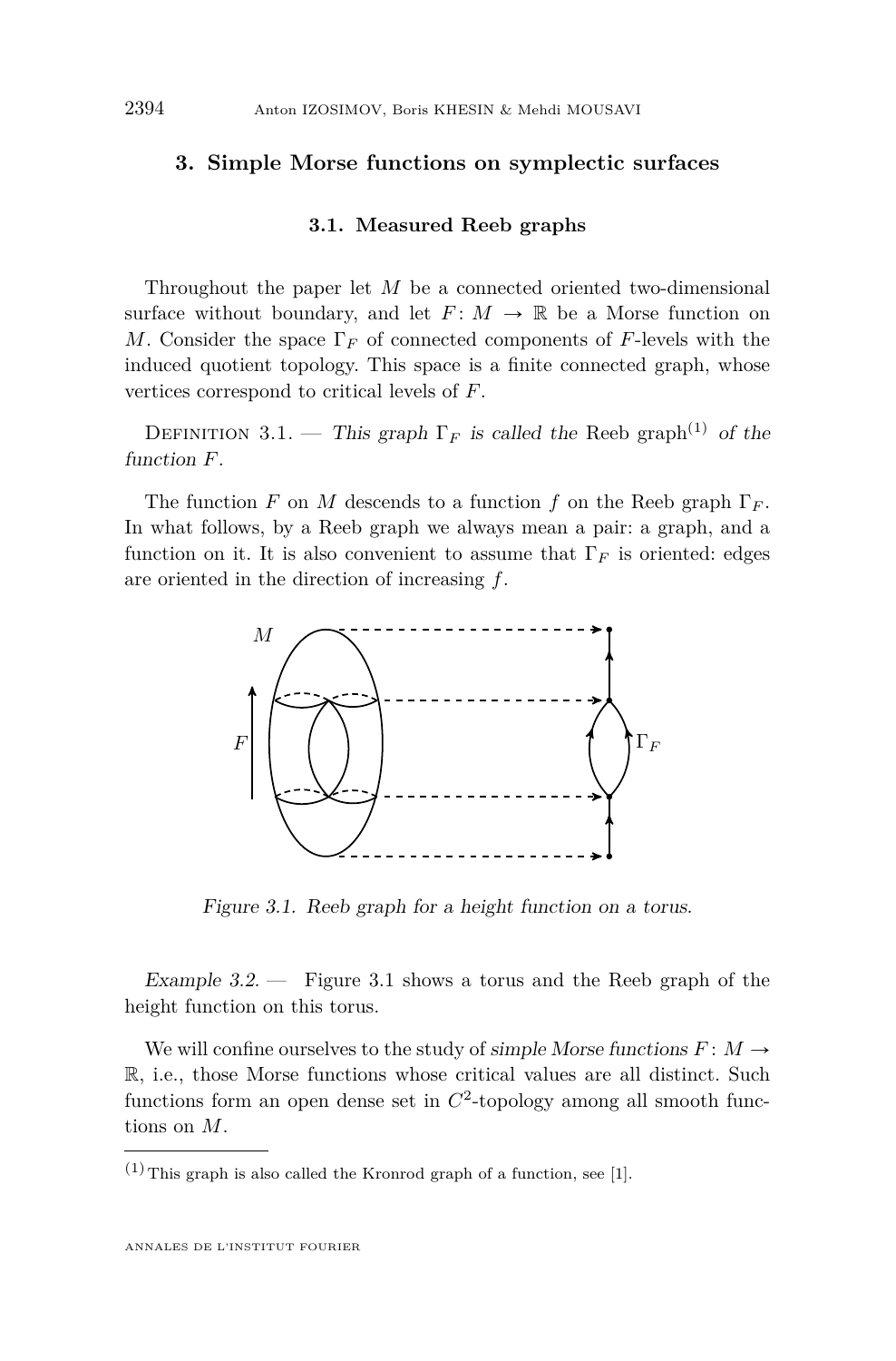PROPOSITION 3.3. — Let *M* be a closed connected 2D surface, and let *F* :  $M \to \mathbb{R}$  be a simple Morse function. Let also  $\pi \colon M \to \Gamma_F$  be the natural projection. Then:

- (i) All vertices of  $\Gamma_F$  are either 1-valent or 3-valent.
- (ii) If *v* is a 1-valent vertex of  $\Gamma_F$ , then  $\pi^{-1}(v)$  is a single point; this is a point of local minimum or local maximum of the function *F*.
- (iii) If *v* is a 3-valent vertex of  $\Gamma_F$ , then  $\pi^{-1}(v)$  is a figure eight; the self-intersection point of this figure eight is a saddle critical point of *F*.
- (iv) If *x* is an interior point of some edge  $e \subset \Gamma_F$ , then  $\pi^{-1}(x)$  is a circle.
- (v) For each 3-valent vertex of  $\Gamma_F$ , there are either two incoming and one outgoing edge, or two outgoing and one incoming edge (see Figure [3.2\)](#page-11-0).
- (vi) The first Betti number of the graph  $\Gamma_F$  is equal to the genus of M.

Proof. — The proof follows from standard Morse theory considerations.

 $\Box$ 



<span id="page-11-0"></span>Figure 3.2. Trunk and branches.

Assume that  $e_0, e_1$ , and  $e_2$  are three edges of  $\Gamma_F$  which meet at a 3-valent vertex *v*. Then  $e_0$  is called the trunk of *v*, and  $e_1, e_2$  are called branches of *v* if either  $e_0$  is an outgoing edge for *v*, and  $e_1, e_2$  are its incoming edges, or  $e_0$ is an incoming edge for  $v$ , and  $e_1, e_2$  are its outgoing edges, see Figure [3.2.](#page-11-0)

Now, fix an area form  $\omega$  on the surface M. Then the natural projection  $map \pi : M \to \Gamma_F$  induces a measure  $\mu$  on  $\Gamma_F$ . By definition, a set  $X \subset \Gamma_F$ is measurable if and only if its preimage  $\pi^{-1}(X) \subset M$  is measurable. For a measurable set  $X \subset \Gamma_F$ , its measure  $\mu(X)$  equals the area of  $\pi^{-1}(X)$ .

<span id="page-11-1"></span>PROPOSITION 3.4. — The measure  $\mu$  has the following properties.

(i) Let  $[v, w]$  be an edge of  $\Gamma_F$ , and let  $f(v) < f(w)$ . Then there exists a function  $\eta(z)$  smooth in the interval  $(f(v), f(w))$  such that

TOME 66 (2016), FASCICULE 6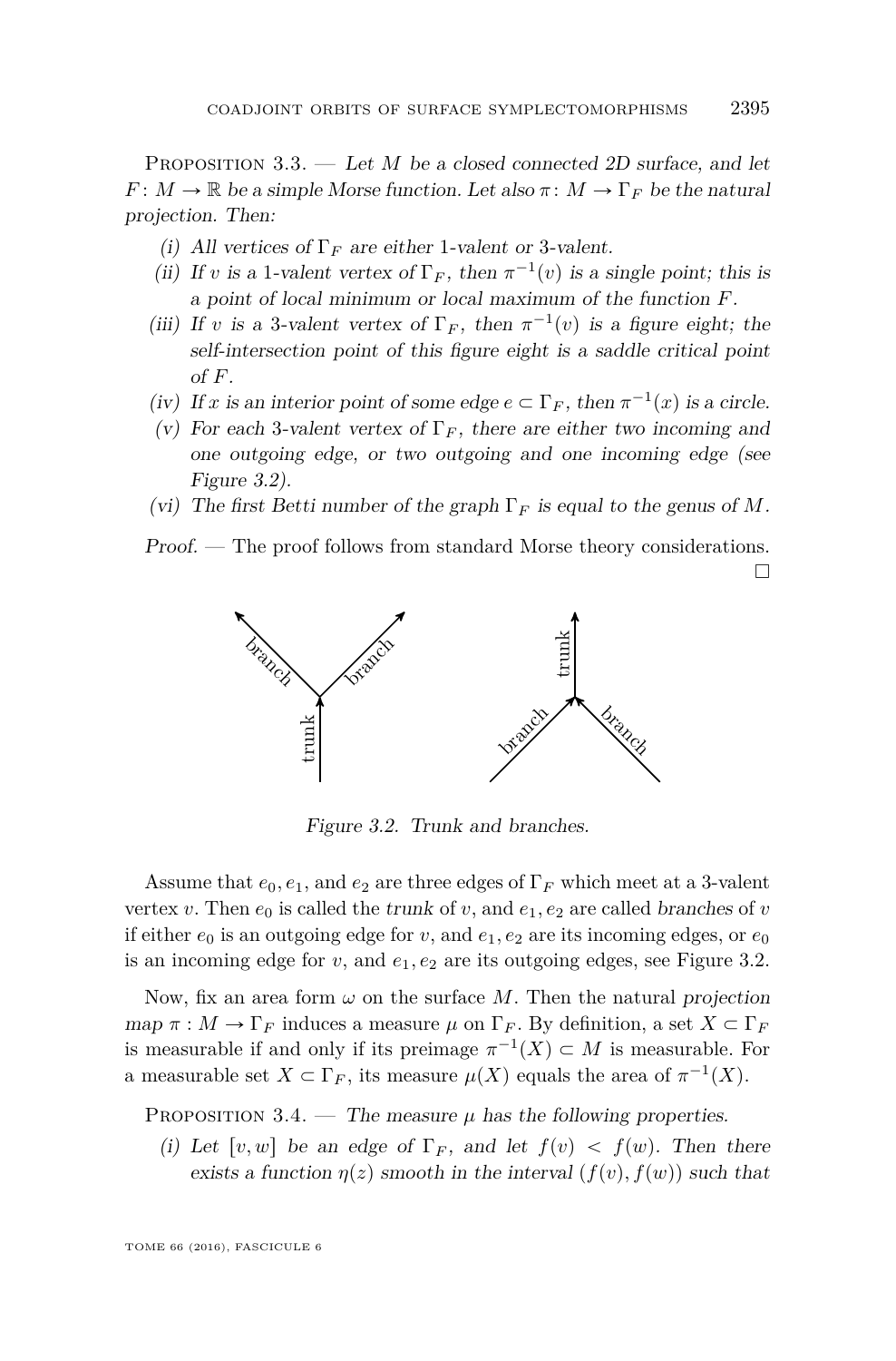$\mu([v, x]) = \eta(f(x))$  for any point  $x \in (v, w)$ , and  $\eta'(z) \neq 0$  for any  $z \in (f(v), f(w)).$ 

- (ii) If, in addition, *v* is a 1-valent vertex, then  $n(z)$  is smooth up to  $f(v)$ , and moreover,  $\eta'(z) \neq 0$  at  $z = f(v)$ . Analogously, if *w* is a 1-valent vertex, then  $\eta(z)$  is smooth up to  $f(w)$ , and  $\eta'(z) \neq 0$  at  $z = f(w)$ .
- (iii) Assume that *v* is a 3-valent vertex of  $\Gamma_F$ . Without loss of generality assume that  $f(v) = 0$  (if not, we replace f by  $\tilde{f}(x) := f(x)$  $f(v)$ ). Let  $e_0$  be the trunk of *v*, and let  $e_1, e_2$  be the branches of *v*. Then there exist functions  $\psi$ ,  $\eta_0$ ,  $\eta_1$ ,  $\eta_2$  of one variable, smooth in the neighborhood of the origin  $0 \in \mathbb{R}$  and such that for any point  $x \in e_i$  sufficiently close to *v*, we have

<span id="page-12-2"></span>(3.1) 
$$
\mu([v, x]) = \varepsilon_i \psi(f(x)) \ln |f(x)| + \eta_i(f(x)),
$$
  
where  $\varepsilon_0 = 2$ ,  $\varepsilon_1 = \varepsilon_2 = -1$ ,  $\psi(0) = 0$ ,  $\psi'(0) \neq 0$ , and  $\eta_0 + \eta_1 + \eta_2 = 0$ .

For the proof, we need two preliminary lemmas. The first of them is known as the Morse–Darboux lemma. This lemma is a particular case of Le lemme de Morse isochore due to Colin de Verdière and Vey [\[25\]](#page-49-2).

<span id="page-12-0"></span>Lemma 3.5. — Assume that *M* is a two-dimensional manifold with an area form  $\omega$ , and let  $F: M \to \mathbb{R}$  be a smooth function. Let also O be a Morse critical point of F. Then there exists a chart  $(p, q)$  centered at O in *M* such that  $\omega = dp \wedge dq$ , and  $F = \lambda \circ S$  where  $S = p^2 + q^2$  or  $S = pq$ . The function  $\lambda$  of one variable is smooth in the neighborhood of the origin  $0 \in \mathbb{R}$ , and  $\lambda'(0) \neq 0$ .

Note that since  $\lambda'(0) \neq 0$ , the function *S* can be expressed in terms of *F*. The latter allows one to descend *S* to a locally defined function *s* on the Reeb graph of *F* near the corresponding vertex.

The second lemma is due to Dufour, Molino, and Toulet [\[10\]](#page-48-8).

LEMMA 3.6. — Let  $F: M \to \mathbb{R}$  be a simple Morse function, and let *v* be a 3-valent vertex of  $\Gamma_F$ . Let also  $e_0$  be the trunk of *v*, and let  $e_1, e_2$  be the branches of *v*. Then there exist functions  $\zeta_0(z), \zeta_1(z), \zeta_2(z)$  of one real variable, smooth in the neighborhood of the origin, and such that for any point  $x \in e_i$  sufficiently close to *v*, we have

<span id="page-12-1"></span>(3.2) 
$$
\mu([v,x]) = \varepsilon_i s(x) \ln |s(x)| + \zeta_i(s(x))
$$

where  $\varepsilon_0 = -2\varepsilon_1 = -2\varepsilon_2 = \pm 2$ ,  $\zeta_0 + \zeta_1 + \zeta_2 = 0$ , and the function  $s(x)$ , well-defined on  $\Gamma_F$  for *x* sufficiently close to the vertex *v*, is obtained by descending the function *S* from the preceding lemma.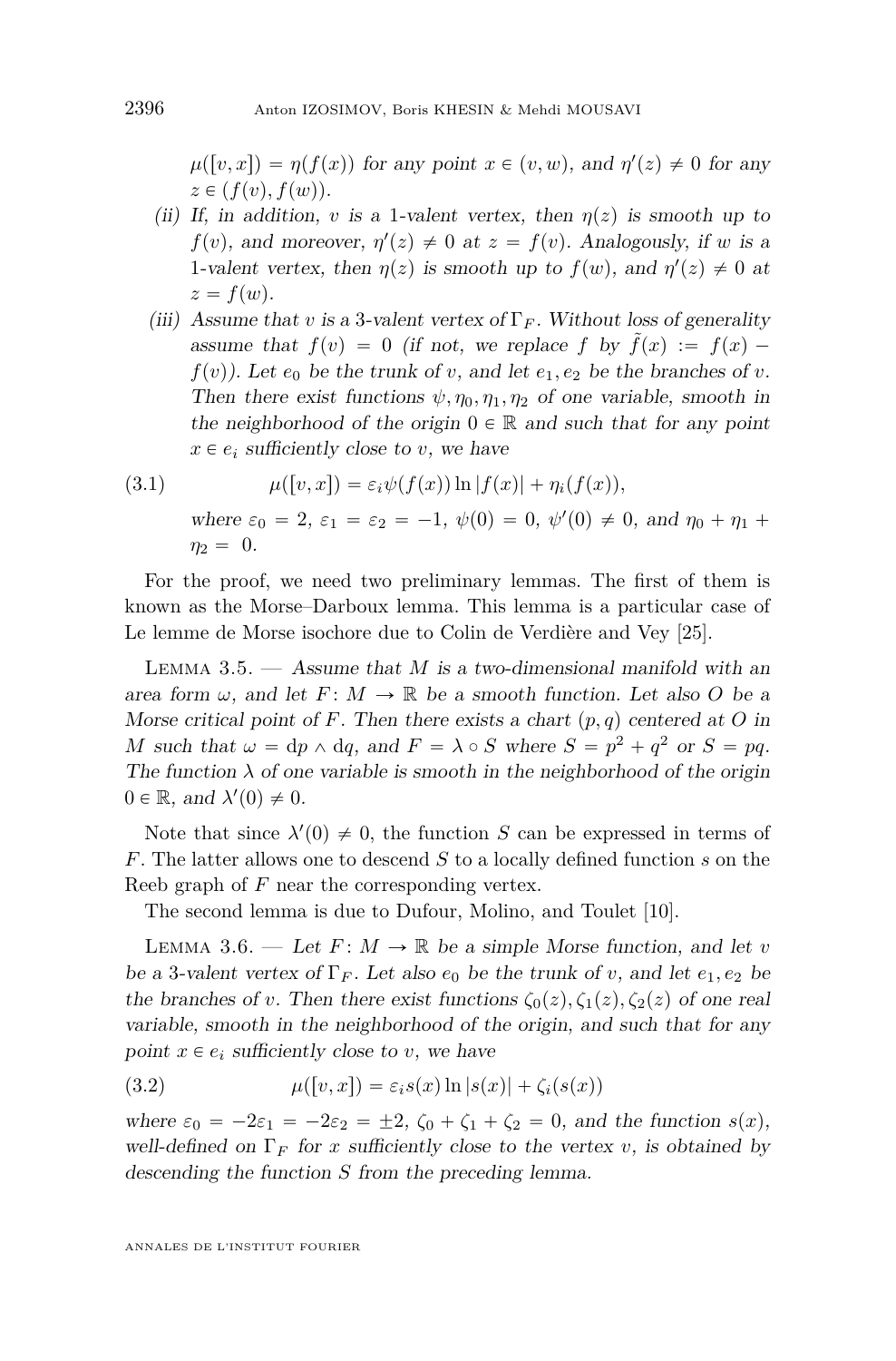Remark  $3.7.$  — Note that the latter lemma is formulated in [\[10\]](#page-48-8) in terms of infinite jets of functions  $\zeta_i$ , as the corresponding expansion involves the functions  $\zeta_0$  and  $\zeta_{1,2}$  on different sides of the origin. The relation  $\zeta_0 + \zeta_1 + \zeta_2$  $\zeta_2 = 0$  for jets provides the existence of the corresponding smooth functions defined in the whole neighborhood of the origin. The same holds for the functions  $\psi$  and  $\eta_i$  in Proposition [3.4.](#page-11-1)

Proof of Proposition  $3.4$ . — Let us prove statement (i). The preimage of the open edge  $(v, w)$  under the projection  $\pi$  is a cylinder Cyl. For any  $z \in (f(v), f(w))$ , the set  $\{P \in Cyl : F(P) = z\}$  is a periodic trajectory of the Hamiltonian vector field  $X_F = \omega^{-1} dF$ . Denote the period of this trajectory by  $T(z)$ . Then a standard argument shows that

<span id="page-13-0"></span>(3.3) 
$$
\mu([v, x]) = \int_{f(v)}^{f(x)} T(z) dz.
$$

Now statement (i) follows from the fact that  $T(z)$  is a smooth non-vanishing function of *z*.

To prove statement (ii) it suffices to consider the case of a 1-valent vertex *v*; the second case is analogous. For a 1-valent vertex *v* the preimage of the interval  $[v, w]$  under the projection  $\pi$  is an open disk  $D \subset M$ . The only critical point of *F* in the disk *D* is  $O = \pi^{-1}(v)$ ; the point *O* is a nondegenerate minimum point. By Lemma [3.5,](#page-12-0) there exists a Darboux chart  $(p, q)$  centered at the point *O* such that  $F = \lambda \circ S$  where  $S = p^2 + q^2$ . Let

$$
D_x = \pi^{-1}([v, x)) \subset D.
$$

In  $(p, q)$  coordinates, the set  $D_x$  is a closed disk radius  $\sqrt{s(x)}$  center  $(0,0)$ . Therefore,

$$
\mu([v,x]) = \int_{D_x} \omega = \pi s(x) = \pi \lambda^{-1}(f(x)),
$$

which implies the statement.

The third statement is proved by substituting  $s = \lambda^{-1} \circ f$  into formula  $(3.2)$ .

Remark 3.8. — The statement of Proposition [3.4](#page-11-1) can be understood within the framework of topology of integrable systems (cf. e.g. [\[8\]](#page-48-9)). In the setting of integrable systems, the measure  $\mu$  can be interpreted as the action variable for the integrable Hamiltonian vector field  $X_F$ . Indeed, let *e* be an edge of  $\Gamma_F$ , and let Cyl =  $\pi^{-1}(e)$ . Choose a 1-form *α* on Cyl such that  $d\alpha = \omega$ . Let  $x_0$  and  $x$  be interior points of *e*. Then, by the Stokes formula, we obtain

$$
\mu([x_0, x]) = I(x) - I(x_0)
$$

TOME 66 (2016), FASCICULE 6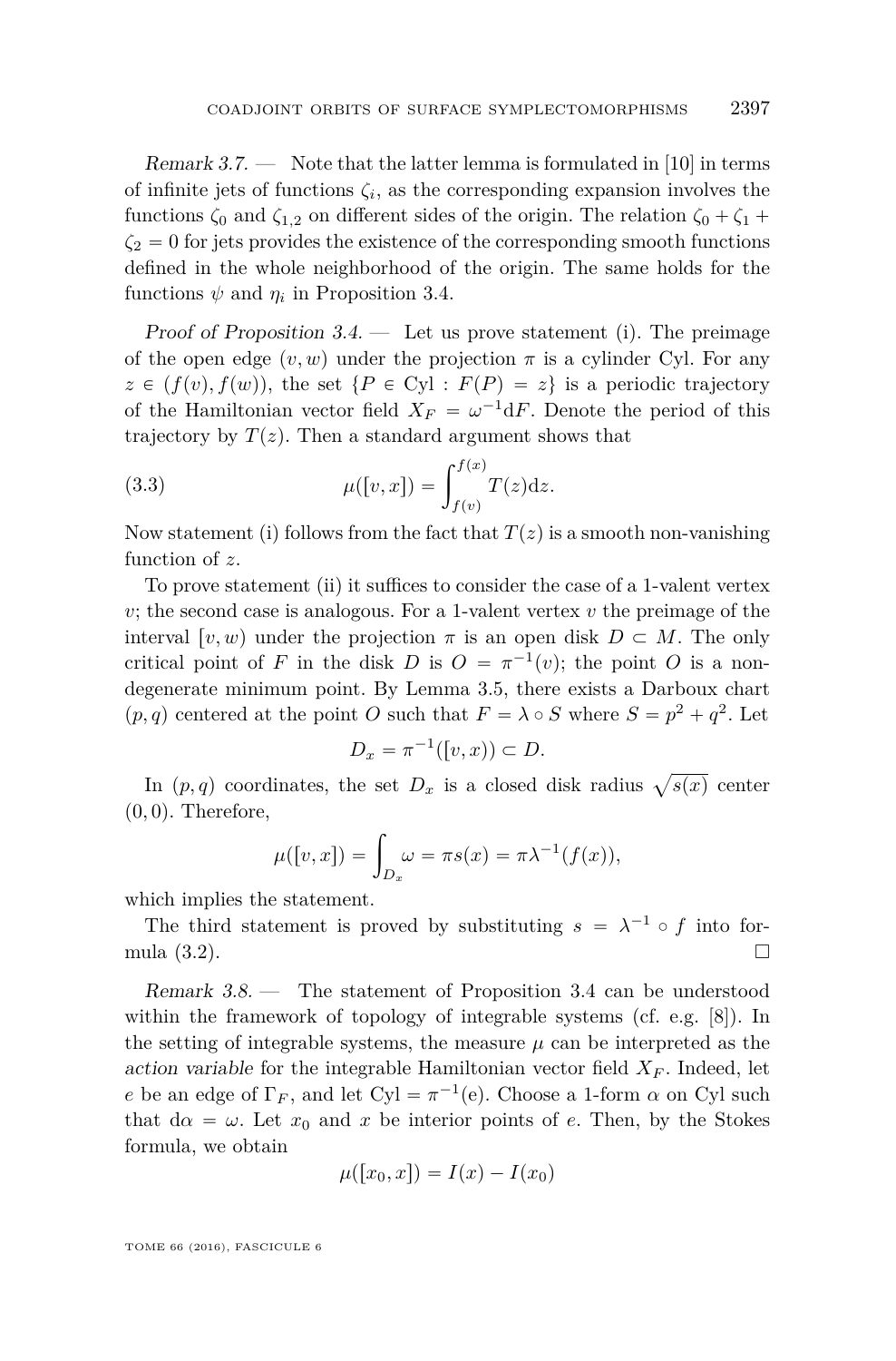where

$$
I(x) = \int_{\pi^{-1}(x)} \alpha.
$$

The latter expression, up to a factor  $2\pi$ , is the Arnold–Mineur formula for the action (see [\[3\]](#page-48-10)).

The above properties of the measure  $\mu$  on the graph  $\Gamma_F$  make it natural to introduce the following definition of an abstract Reeb graph with measure.

<span id="page-14-1"></span>DEFINITION 3.9. — A measured Reeb graph  $(\Gamma, f, \mu)$  is an oriented connected graph  $\Gamma$  with a continuous function  $f: \Gamma \to \mathbb{R}$  and a measure  $\mu$  which satisfy the following properties.

- (i) All vertices of  $\Gamma$  are either 1-valent or 3-valent.
- (ii) For each 3-valent vertex, there are either two incoming and one outgoing edge, or vice versa.
- (iii) The function f is strictly monotonous on each edge of  $\Gamma$ , and the edges of Γ are oriented towards the direction of increasing *f*.
- (iv) The measure  $\mu$  satisfies the properties listed in Proposition [3.4.](#page-11-1)

Two measured Reeb graphs are isomorphic if the graphs are homeomorphic as topological spaces, and the homeomorphism between them preserves the function and the measure. Whenever there is no ambiguity, we denote the measured Reeb graph  $(\Gamma, f, \mu)$  by its graph notation  $\Gamma$  only.

<span id="page-14-3"></span>DEFINITION 3.10. — A measured Reeb graph  $(\Gamma, f, \mu)$  is compatible with a symplectic surface  $(M, \omega)$  if dim  $H_1(\Gamma, \mathbb{R})$  is equal to the genus of *M*, and the volume of  $\Gamma$  with respect to the measure  $\mu$  is equal to the volume of  $M: \int_{\Gamma} \mu = \int_{M} \omega$ .

Thus to each simple Morse function *F* on a symplectic surface  $(M, \omega)$ , we associate a measured Reeb graph  $(\Gamma_F, f, \mu)$  compatible with *M*. Clearly, this graph does not change, i.e. is invariant, under the action of  $SDiff(M)$ on simple Morse functions. In what follows, we show that this invariant is complete.

#### <span id="page-14-0"></span>**3.2.** Classification of simple Morse functions under the  $SDiff(M)$ **action**

<span id="page-14-2"></span>THEOREM  $3.11.$  — Let *M* be a closed connected symplectic surface. Then there is a one-to-one correspondence between simple Morse functions on *M*, considered up to symplectomorphism, and (isomorphism classes of)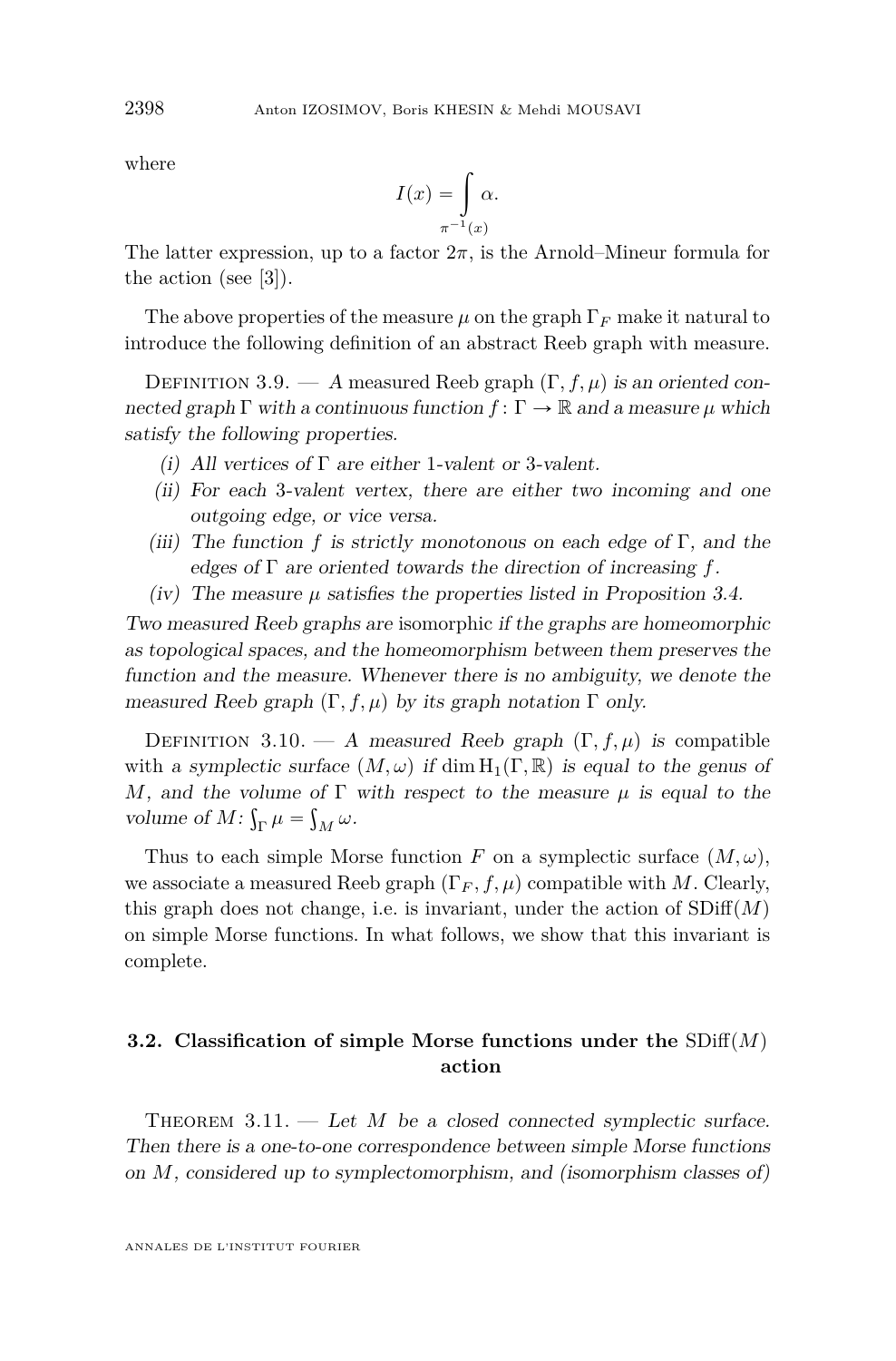measured Reeb graphs compatible with *M*. In other words, the following statements hold.

- (i) Let  $F, G: M \to \mathbb{R}$  be two simple Morse functions. Then the following two conditions are equivalent:
	- (a) there exists a symplectomorphism  $\Phi: M \to M$  such that  $\Phi_* F = G$ ;
	- (b) the measured Reeb graphs  $\Gamma_F$  and  $\Gamma_G$  are isomorphic.

Moreover, any isomorphism  $\phi \colon \Gamma_F \to \Gamma_G$  can be lifted to a symplectomorphism  $\Phi: M \to M$  such that  $\Phi_* F = G$ .

(ii) For each measured Reeb graph  $(\Gamma, f, \mu)$  compatible with *M*, there exists a simple Morse function  $F: M \to \mathbb{R}$  such that its measured Reeb graph  $\Gamma_F$  coincides with  $(\Gamma, f, \mu)$ .

This theorem gives a complete classification of simple Morse functions on a closed symplectic surface  $M$  with respect to the  $SDiff(M)$ -action in terms of their measured Reeb graphs. Assume now that *M* is a 2-dimensional sphere  $S^2$ . In this case, the group  $SDiff(S^2)$  is connected, i.e. coincides with  $SDiff<sub>0</sub>(S<sup>2</sup>)$ , and moreover all symplectomorphisms are Hamiltonian, i.e.,  $SDiff(S^2) = SDiff_0(S^2) = Ham(S^2)$ . Note also that the Reeb graph of any Morse function on *S* <sup>2</sup> has no cycles, and hence it is a tree. In this case Theorem [3.11](#page-14-2) allows one to completely classify simple Morse functions on *S* <sup>2</sup> with respect to actions of both Hamiltonian diffeomorphisms and symplectomorphisms.

<span id="page-15-0"></span>COROLLARY 3.12. — Let M be a 2-dimensional sphere  $S^2$ . Then there is a one-to-one correspondence between simple Morse functions on M, considered either up to symplectomorphisms or up to Hamiltonian diffeomorphisms, and measured Reeb graphs compatible with  $S^2$ , i.e., acyclic measured Reeb graphs of total measure equal to the symplectic area of *S* 2 .

Before we prove Theorem [3.11,](#page-14-2) we need to discuss symplectic invariants of *simple Morse fibrations*. Roughly speaking, a simple Morse fibration is a fibration locally given by level sets of a simple Morse function. A precise definition is as follows.

DEFINITION 3.13. — Let  $(M, \omega)$  be a closed connected symplectic surface, and let F be a (possibly singular) fibration on M. Let also  $\Gamma_{\mathcal{F}}$  be the base of F, and let  $\pi: M \to \Gamma_F$  be the projection map. Then F is a called a simple Morse fibration if for each  $x \in \Gamma_{\mathcal{F}}$  there exists its neighborhood  $U(x)$  and a simple Morse function  $F: \pi^{-1}(U(x)) \to \mathbb{R}$  such that for each  $y \in U(x)$  the fiber  $\pi^{-1}(y)$  is a connected component of a level set of *F*.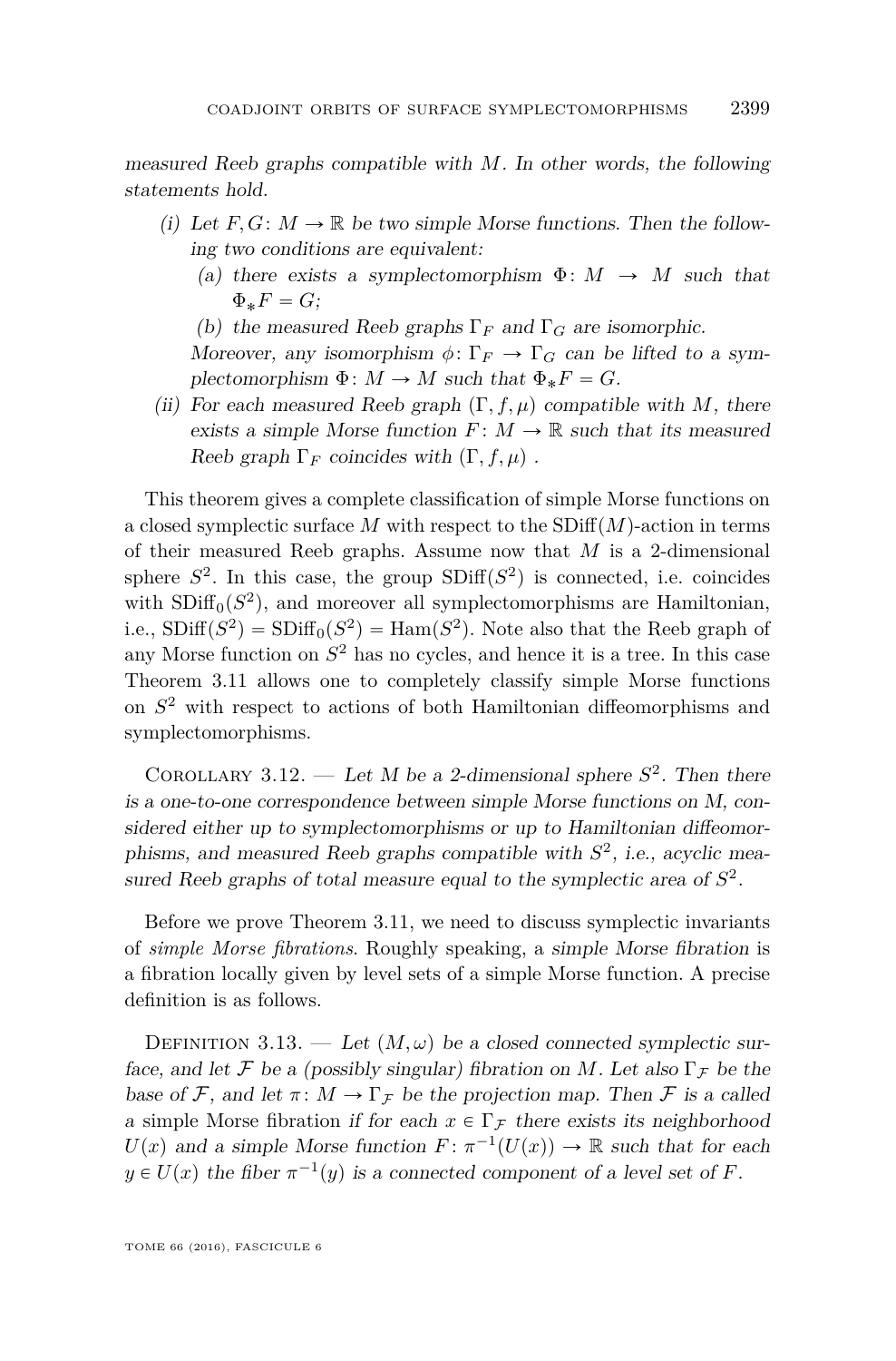Invariants of simple Morse fibrations under symplectic diffeomorphisms were described by Dufour, Molino, and Toulet [\[10\]](#page-48-8). Let us recall the construction of these invariants. The first invariant is the Reeb graph, i.e. the base  $\Gamma_{\mathcal{F}}$  of the fibration  $\mathcal{F}$ . Note that the Reeb graph associated with a fibration does not have a natural function on it and hence the graph is no longer parametrized and oriented. However the notions of a trunk and a branch for a given vertex still make sense.

Further, we can construct a measure on  $\Gamma_F$  in the same way as in Sec-tion [3.1.](#page-10-0) On each of the edges of  $\Gamma$ <sub>*F*</sub>, this measure is completely characterized by the total length of this edge. Apart from this, there are certain invariants associated to each of the 3-valent vertices. To describe these invariants, we need the following stronger version of Lemma [3.5.](#page-12-0)

<span id="page-16-1"></span>Lemma 3.14 (Dufour, Molino, and Toulet [\[10\]](#page-48-8)). — Assume that *M* is a closed connected symplectic surface, and let  $F: M \to \mathbb{R}$  be a smooth function. Let also *O* be a hyperbolic Morse critical point of the function *F*. Then the following statements hold.

- (i) There exists a chart  $(p, q)$  centered at *O* such that  $\omega = dp \wedge dq$ , and  $F = \lambda \circ S$  where  $S = pq$ . The function  $\lambda$  is smooth in a neighborhood of the origin, and  $\lambda'(0) \neq 0$ . Moreover, the chart  $(p, q)$  can be chosen in such a way that the constant  $\varepsilon_0$  entering expansion [\(3.2\)](#page-12-1) is equal  $to +2$ .
- (ii) If  $(p', q')$  is another chart with the same properties, then  $p'q' = pq$ modulo a function flat at the point *O*.

Remark 3.15. — Let *O* be a hyperbolic (i.e., saddle) singular point of the fibration  $\mathcal F$  on  $M$ . Since the fibration  $\mathcal F$  is locally given by level sets of a simple Morse function *F*, we can apply Lemma [3.14.](#page-16-1) It follows from the second statement of the lemma that the function  $S = pq$  is well defined up to a flat function. In particular, its Taylor expansion at the point *O* does not depend on the choice of *F*. This implies that the Taylor expansions of the functions  $\zeta_0(z), \zeta_1(z)$ , and  $\zeta_2(z)$  entering the expansion [\(3.2\)](#page-12-1) are welldefined symplectic invariants of the fibration  $\mathcal F$  at a trivalent point. Let us denote these Taylor power series by  $\lbrack \zeta_0 \rbrack$ ,  $\lbrack \zeta_1 \rbrack$ ,  $\lbrack \zeta_2 \rbrack$ .

<span id="page-16-0"></span>DEFINITION 3.16. — A weighted Reeb graph  $(Γ, \{ℓ(e), \lceil ζ<sub>j</sub>\rceil(v)\})$  is a connected graph  $\Gamma$  such that all its vertices are either 1-valent or 3-valent, with the following additional data (see Figure [3.3\)](#page-17-1).

(i) Each edge *e* is equipped with a positive real number - its length  $\ell(e)$ .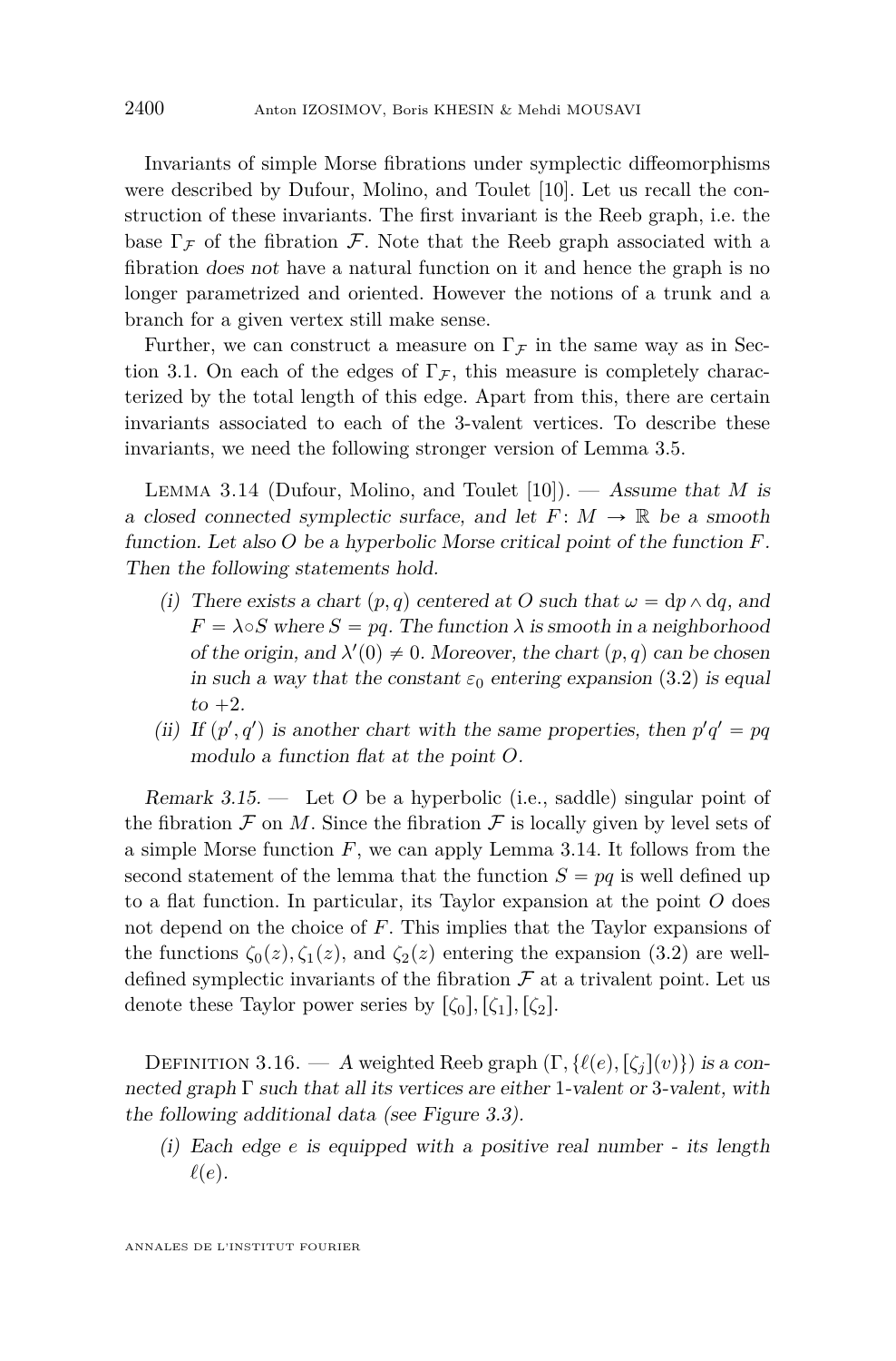

<span id="page-17-1"></span>Figure 3.3. A weighted Reeb graph  $\Gamma$ <sub>*F*</sub>, whose weights are as follows: each edge  $e_i$  is assigned its length  $\ell(e_i)$ , and each 3-vertex  $v_k$  is assigned its triple of Taylor series  $\lbrack \zeta_0 \rbrack$ ,  $\lbrack \zeta_1 \rbrack$ ,  $\lbrack \zeta_2 \rbrack (v_k)$ .

(ii) For each 3-valent vertex, two of the adjacent edges are called branches, and the third is called a trunk. Each such a vertex *v* is equipped with three real power series  $\lbrack \zeta_0 \rbrack, \lbrack \zeta_1 \rbrack, \lbrack \zeta_2 \rbrack$  of a variable *z* at  $0 \in \mathbb{R}$ , where  $\lbrack \zeta_0 \rbrack$  is assigned to the trunk, while  $\lbrack \zeta_1 \rbrack$ and  $\lbrack \zeta_2 \rbrack$  are assigned to two branches respectively, and such that  $\lceil \zeta_0 \rceil + \lceil \zeta_1 \rceil + \lceil \zeta_2 \rceil = 0.$ 

Note that an edge can be a branch for one of its endpoints, and a trunk for the other. Of course, only two of the power series, say  $\lbrack \zeta_1 \rbrack$  and  $\lbrack \zeta_2 \rbrack$ , are independent, while  $\lbrack \zeta_0 \rbrack = -(\lbrack \zeta_1 \rbrack + \lbrack \zeta_2 \rbrack).$ 

Two weighted Reeb graphs are isomorphic if they are isomorphic as combinatorial graphs, and the isomorphism between them preserves all the additional data. In particular, trunks are mapped to trunks and branches are mapped to branches.

As explained in the remark above, the Reeb graph  $\Gamma$ <sub>*F*</sub> associated with a fibration  $\mathcal F$  can be naturally endowed with the structure of a weighted Reeb graph.

<span id="page-17-0"></span>THEOREM 3.17 (Dufour, Molino, and Toulet  $[10]$ ). — Simple Morse fibrations on closed connected symplectic surfaces are classified by weighted Reeb graphs. More precisely, the following statements hold.

- (i) Let *M* and *N* be two closed connected symplectic surfaces and let F and G be simple Morse fibrations on *M* and *N* respectively. Then the following statements are equivalent:
	- (a) there exists a symplectomorphism  $\Phi \colon M \to N$  which maps the fibers of  $\mathcal F$  to fibers of  $\mathcal G$ ;
	- (b) the weighted Reeb graphs  $\Gamma_{\mathcal{F}}$  and  $\Gamma_{\mathcal{G}}$  are isomorphic.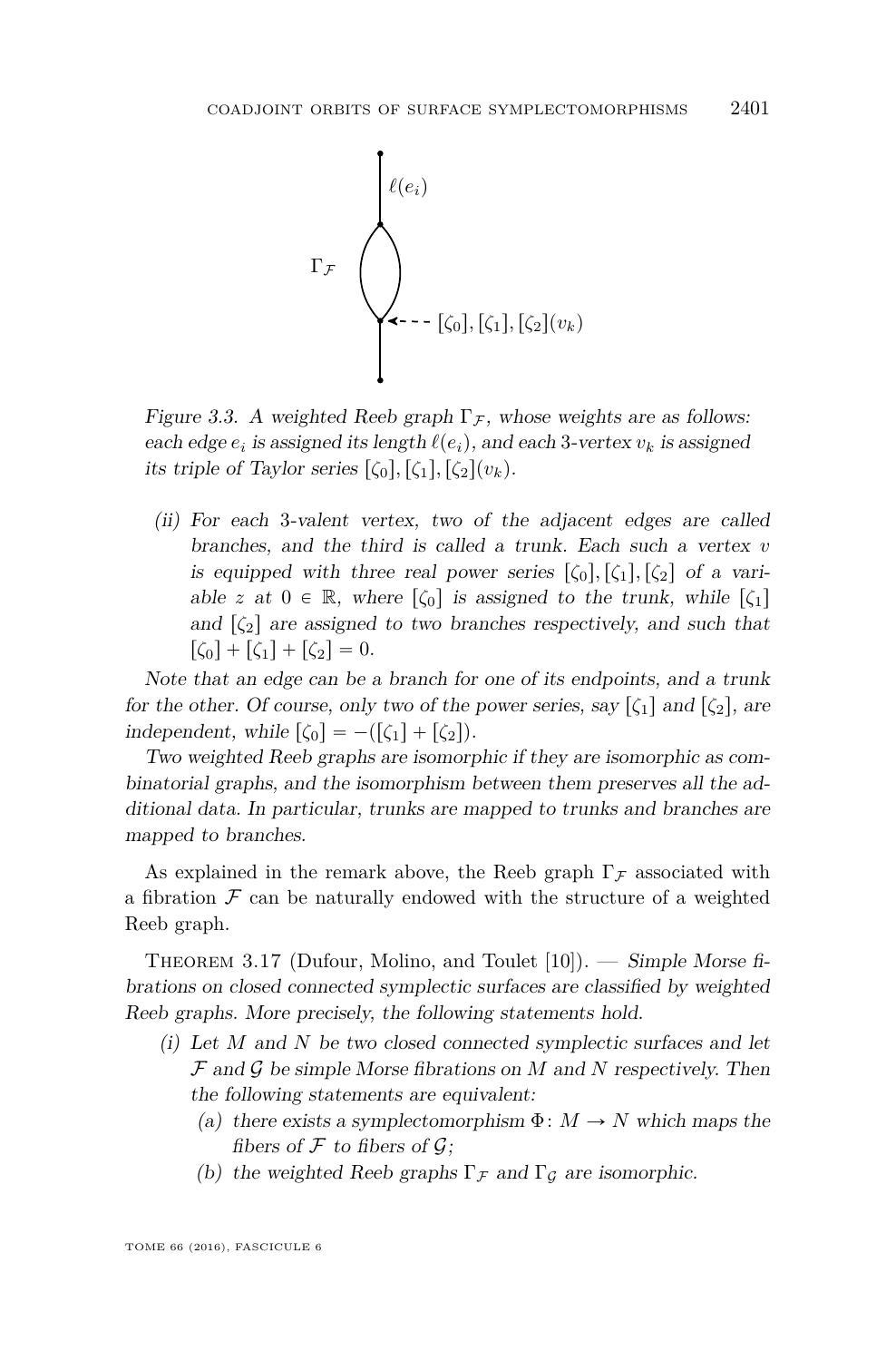(ii) For each weighted Reeb graph  $(\Gamma, \{ \ell(e), [\zeta_i](v) \})$ , there exists a closed connected symplectic surface *M*, and a simple Morse fibration F on M such that the weighted Reeb graph  $\Gamma$ <sub>F</sub> of the fibration  $\mathcal F$  is  $(\Gamma, \{ \ell(e), [\zeta_i](v) \}).$ 

In what follows, we need a slightly stronger version of Theorem [3.17\(](#page-17-0)i).

THEOREM  $3.17'$  $3.17'$ .  $-$  Let *M* and *N* be two closed connected symplectic surfaces and let  $\mathcal F$  and  $\mathcal G$  be simple Morse fibrations on  $M$  and  $N$  respectively. Let also  $\phi \colon \Gamma_{\mathcal{F}} \to \Gamma_{\mathcal{G}}$  be an isomorphism of weighted Reeb graphs. Then there exists a symplectomorphism of surfaces  $\Phi \colon M \to N$  which is a lift of the graph isomorphism  $\phi$  in the following sense.

- (a) The mapping  $\Phi$  maps fibers of  $\mathcal F$  to fibers of  $\mathcal G$ .
- (b) If  $e_1$  is an edge of  $\Gamma_{\mathcal{F}}$  and  $\phi(e_1) = e_2$ , then the cylinder  $\pi_{\mathcal{F}}^{-1}(e_1)$  is mapped under  $\Phi$  to the cylinder  $\pi_{\mathcal{G}}^{-1}(e_2)$  where  $\pi_{\mathcal{F}}: M \to \Gamma_{\mathcal{F}}$  and  $\pi_G \colon N \to \Gamma_G$  are natural projections.

The proof of Theorem [3.17](#page-17-0)' follows the lines of the proof of Theorem [3.17\(](#page-17-0)i). Details of the proof can be found in Toulet's thesis [\[24\]](#page-49-3).

Now, note that each measured Reeb graph  $(\Gamma, f, \mu)$  can be viewed as a weighted Reeb graph  $(\Gamma, \{\ell(e), [\zeta_i](v)\})$ . Namely, assume that  $\Gamma$  is a measured Reeb graph  $\Gamma_F$  associated with a simple Morse function  $F$  on a symplectic manifold M. The function  $F$  defines a fibration  $\mathcal F$  on  $M$ . Clearly, the weighted Reeb graph  $\Gamma$  π coincides, as an abstract graph, with the graph  $\Gamma$ . We claim that the structure of a measured Reeb graph on  $\Gamma$  uniquely determines the structure of a weighted Reeb graph  $(\Gamma, \{\ell(e), [\zeta_i](v)\})$ . Obviously, the lengths  $\ell(e)$  of the edges are immediately recovered from the measure, so it suffices to show how to recover the powers series  $\lbrack \zeta_i \rbrack$  associated with 3-valent vertices.

<span id="page-18-0"></span>Proposition 3.18. — Let *v* be a 3-valent vertex of Γ. Let also *e*<sup>0</sup> be the trunk of *v*, and let  $e_1, e_2$  be the branches of *v*. Then  $\left[\zeta_i\right](z)$  is equal to the Taylor expansion of the function

(3.4) 
$$
\varepsilon_i z \ln \left| \frac{\psi^{-1}(z)}{z} \right| + \eta_i(\psi^{-1}(z))
$$

at  $z = 0$  where  $\varepsilon_0 = 2$ ,  $\varepsilon_1 = \varepsilon_2 = -1$ , and  $\psi, \eta_0, \eta_1, \eta_2$  are defined in Proposition [3.4\(](#page-11-1)iii).

Proof. — Combining formulas  $(3.1)$  and  $(3.2)$  we get

$$
\varepsilon_i s \ln |s| + \zeta_i(s) = \varepsilon_i \psi(f) \ln |f| + \eta_i(f)
$$
  
=  $\varepsilon_i \psi(f) \ln |s| + \varepsilon_i \psi(f) \ln \left| \frac{f}{s} \right| + \eta_i(f).$ 

ANNALES DE L'INSTITUT FOURIER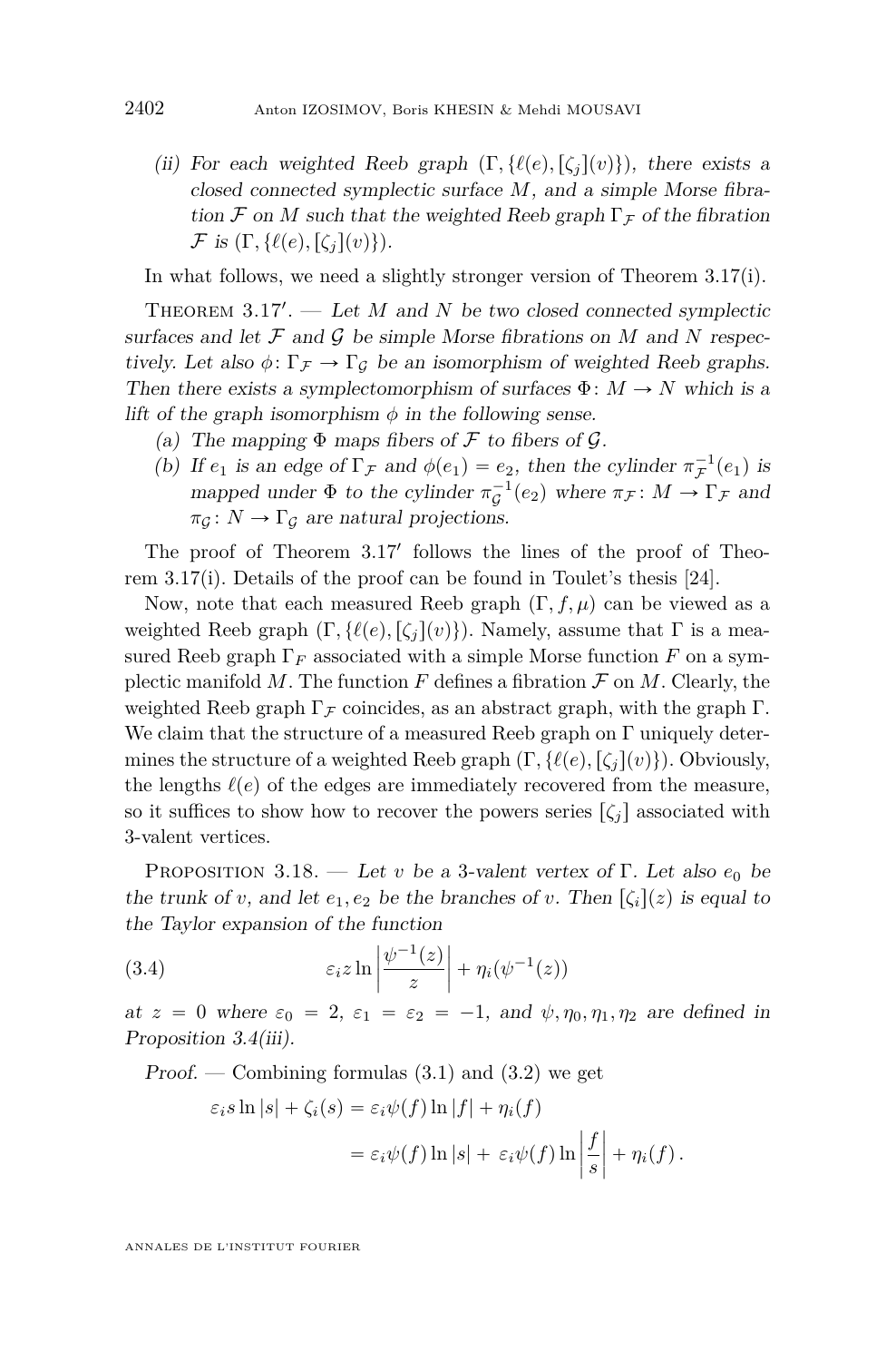ˇ

ˇ

Therefore, modulo flat functions, we have

$$
s \equiv \psi(f), \quad \zeta_i(s) \equiv \varepsilon_i \psi(f) \ln \left| \frac{f}{s} \right| + \eta_i(f).
$$

Then the statement follows by substituting  $f \equiv \psi^{-1}(s)$  into the latter equation.  $\Box$ 

Thus, if we have an "abstract" measured Reeb graph (i.e. any object satisfying Definition [3.9\)](#page-14-1), then we can regard Proposition [3.18](#page-18-0) as a definition. Therefore, any measured Reeb graph can be viewed as a weighted Reeb graph as well.

Proof of Theorem  $3.11.$  — Let us prove the first statement of Theo-rem [3.11.](#page-14-2) The implication (a)  $\Rightarrow$  (b) follows from the construction of the measured Reeb graph associated with a simple Morse function, so it suffices to prove the implication (b)  $\Rightarrow$  (a).

Assume that  $\phi \colon \Gamma_F \to \Gamma_G$  is an isomorphism of measured Reeb graphs. Then it can be viewed as an isomorphism of weighted Reeb graphs. There-fore, by Theorem [3.17](#page-17-0)', there exists a symplectomorphism  $\Phi: M \to M$ which maps the fibers of F to fibers of G. Moreover, if  $e_1$  is an edge of  $\Gamma_F$ and  $\phi(e_1) = e_2$ , then the map  $\Phi$  takes the cylinder Cyl<sub>1</sub> =  $\pi_{\mathcal{F}}^{-1}(e_1)$  to the cylinder  $\text{Cyl}_2 = \pi_{\mathcal{G}}^{-1}(e_2)$ .

Now, let us again consider  $\Gamma_F$  and  $\Gamma_G$  as measured Reeb graphs. Since the map  $\Phi:$  Cyl<sub>1</sub>  $\rightarrow$  Cyl<sub>2</sub> is fiberwise, it descends to a map  $\phi':$   $e_1 \rightarrow e_2$ . Moreover, since the diffeomorphism  $\Phi$  is symplectic, the graph map  $\phi'$  is measure-preserving, so  $\phi' = \phi$ . This implies that the symplectomorphism  $\Phi$  is the lift of  $\phi$ , and moreover that this diffeomorphism  $\Phi$  maps function *F* to *G*.

Now, let us prove the second statement. Consider the measured Reeb graph  $\Gamma$  as a weighted Reeb graph. By Theorem [3.17\(](#page-17-0)ii), there exist a symplectic surface *N* and a fibration  $\mathcal F$  on *N* such that  $\Gamma_{\mathcal F} = \Gamma$ . Since the first Betti number of Γ is equal to the genus of *M*, the surfaces *M* and *N* have the same genus. Moreover, since the volume of Γ is equal to the volume of *M*, the surfaces *M* and *N* are of the same area. Therefore, by Moser's theorem [\[20\]](#page-48-11), surfaces *M* and *N* are symplectomorphic. Using this symplectomorphism, we transport the fibration  $\mathcal F$  from  $N$  to  $M$ . In this way we obtain a fibration  $\mathcal F$  on  $M$  such that the measured Reeb graph of F is Γ.

Note that, a priori, there is no projection  $\pi \colon M \to \Gamma$ , since a weighted Reeb graph is defined as a combinatorial object. However, there is an identification between cylinders separating critical fibers of  $\mathcal{F}$ , and edges of Γ. As it is easy to see, there exists a unique projection  $\pi \colon M \to \Gamma$  which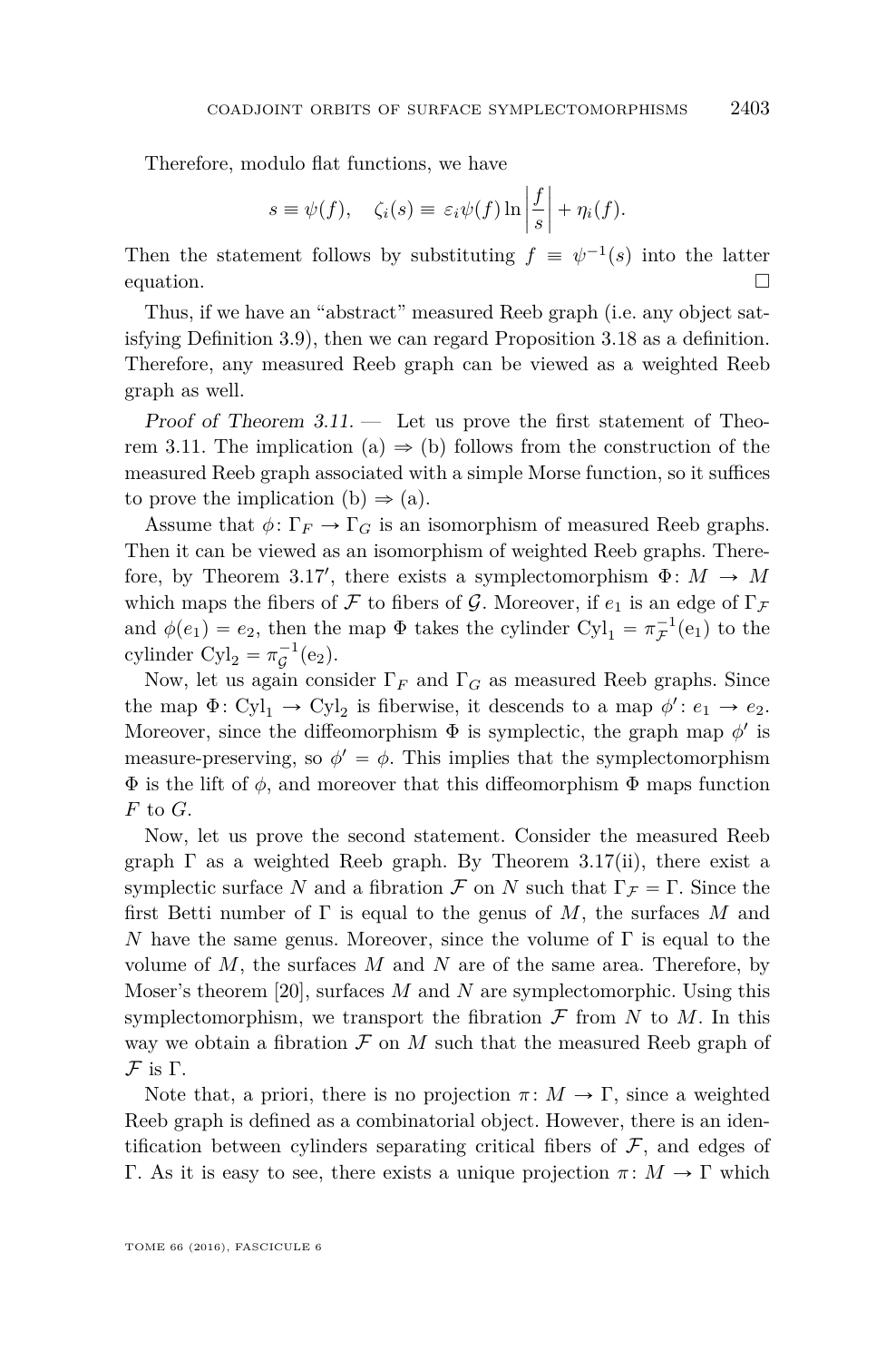realizes this identification and respects the measure. This means that the measure on Γ is the push-forward of the symplectic measure on *M* under the map  $\pi$ .

Then lift the function *f* from the graph  $\Gamma$  to a function *F* on *M* by means of the projection  $\pi$ . We need to check that *F* is a smooth function on *M*. Away from hyperbolic fibers, this follows from the first two statements of Proposition [3.4](#page-11-1) (recall that these statements are included in the definition of a measured Reeb graph). Therefore, it suffices to prove that *F* is smooth near each hyperbolic fiber.

Let *v* be a 3-valent vertex of Γ. Let also  $e_0$  be the trunk of *v*, and let  $e_1, e_2$ be the branches of *v*. As it follows from the construction of the weighted Reeb graph associated with  $\mathcal F$ , there exists a smooth function  $S$  defined in a neighborhood of  $\pi^{-1}(v)$  such that the fibration F is locally given by connected components of level sets  $\{S = \text{const}\}\$ , and for each  $x \in e_i$ sufficiently close to  $v$ , we have

<span id="page-20-1"></span>(3.5) 
$$
\mu([v,x]) = \varepsilon_i s(x) \ln |s(x)| + \zeta_i(s(x))
$$

where  $\varepsilon_0 = 2$ ,  $\varepsilon_1 = \varepsilon_2 = -1$ , and *s* is a function defined in the neighborhood of *v* by descending the function *S*. By definition of a weighted Reeb graph, the Taylor expansion of  $\zeta_i(z)$  at  $z = 0$  coincides with the power series  $\lbrack ζ<sub>i</sub>\rbrack$  associated with the vertex *v*. On the other hand, since the graph Γ is actually a measured Reeb graph, the power series  $\lbrack \zeta_i \rbrack$  is equal to the Taylor expansion of ˇ ˇ

<span id="page-20-2"></span>(3.6) 
$$
\tilde{\zeta}_i(z) = \varepsilon_i z \ln \left| \frac{\psi^{-1}(z)}{z} \right| + \eta_i(\psi^{-1}(z))
$$

at  $z = 0$ . Therefore,  $\zeta_i \equiv \tilde{\zeta}_i$  modulo a flat function. Now, we need the following technical lemma.

<span id="page-20-0"></span>LEMMA 3.19. — Let  $a(z)$ ,  $b(z)$  be two functions which are defined and smooth in a punctured neighborhood of the origin  $0 \in \mathbb{R}$ . Assume that the difference  $a(z) - b(z)$  is a smooth function flat at the origin, and that  $b'(z)$ is bounded away from zero. Then there exists a diffeomorphism of the form

$$
h(z) = z + \text{flat function},
$$

defined in a (possibly smaller) neighborhood of the origin, such that *b* is obtained from *a* by the diffeomorphism  $h : b = a \circ h$ .

Remark 3.20. — The statement of the lemma is also true if  $b'(z)$  is not bounded away from zero, but there exists an integer *n* such that  $b'(z)/z^n$ is bounded away from zero in a punctured neighborhood of the origin.

ANNALES DE L'INSTITUT FOURIER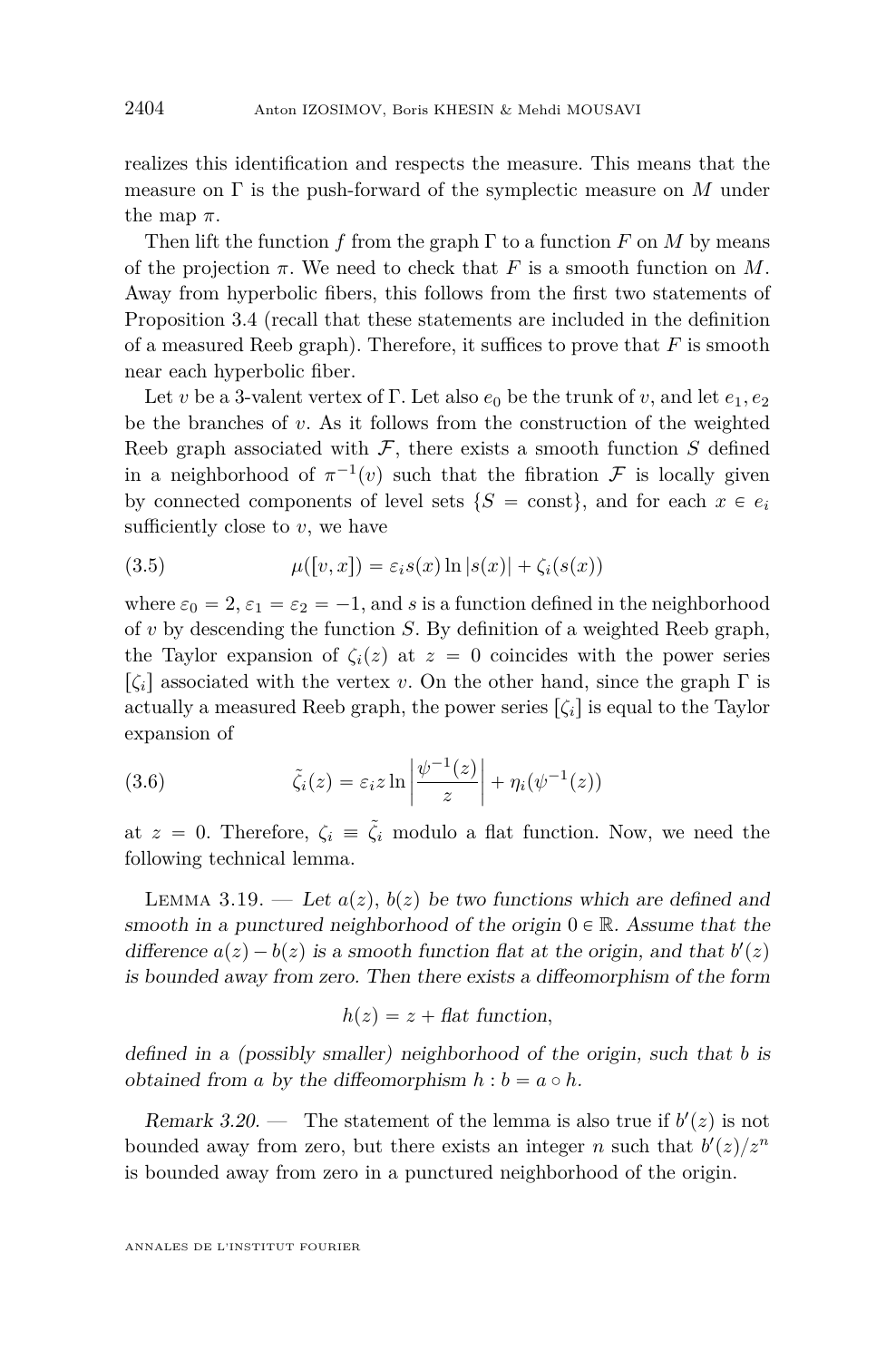Proof of Lemma  $3.19.$  - Apply the Moser path method. Instead of looking for one diffeomorphism *h*, we will be looking for a family of diffeomorphisms  $h(z, t)$  such that

<span id="page-21-0"></span>(3.7) 
$$
b(z) = t \cdot a(h(z, t)) + (1 - t) \cdot b(h(z, t))
$$

and  $h(z, 0) = z$ . Differentiating [\(3.7\)](#page-21-0) with respect to *t*, we obtain the following differential equation

(3.8) 
$$
\frac{dh}{dt} = \frac{b(h) - a(h)}{b'(h) + t \cdot (a'(h) - b'(h))}.
$$

Using that  $b'$  is bounded away from zero, we conclude that the right-hand side of  $(3.8)$  is flat in *h* for any fixed *t*. This easily implies that if *z* is sufficiently small, the solution of  $(3.8)$  with initial condition  $h(z, 0) = z$  is extendable up to time  $t = 1$  and has the form

<span id="page-21-1"></span>
$$
h(z,t) = z + r(z,t)
$$

where  $r(z, t)$  is flat in z for all  $t \in [0, 1]$ , and  $r(z, 0) = 0$ . Finally, note that equation [\(3.8\)](#page-21-1) together with the condition  $h(z, 0) = z$  imply [\(3.7\)](#page-21-0), therefore  $b(z) = a(h(z,1)).$ 

Now, we use Lemma [3.19](#page-20-0) to find functions  $h_i(s)$  such that  $h_i(s) - s$  is flat at  $s = 0$ , and

<span id="page-21-2"></span>(3.9) 
$$
\varepsilon_i s \ln |s| + \zeta_i(s) = \varepsilon_i h_i(s) \ln |h_i(s)| + \tilde{\zeta}_i(h_i(s)).
$$

Combining equations [\(3.1\)](#page-12-2), [\(3.5\)](#page-20-1), and [\(3.9\)](#page-21-2), for a function *f* normalized by the condition  $f(v) = 0$  we obtain

$$
\varepsilon_i \psi(f) \ln |f| + \eta_i(f) = \varepsilon_i h_i(s) \ln |h_i(s)| + \tilde{\zeta}_i(h_i(s)).
$$

Using [\(3.6\)](#page-20-2), we conclude that

$$
\varepsilon_i h_i(s) \ln |\psi^{-1}(h_i(s))| + \eta_i(\psi^{-1}(h_i(s))) = \varepsilon_i \psi(f) \ln |f| + \eta_i(f),
$$

and thus

$$
f(x) = \psi^{-1}(h_i(s(x)))
$$

for any  $x \in e_i$  sufficiently close to *v*. Therefore, on  $\pi^{-1}(e_i) \subset M$ , one has

$$
F = \psi^{-1} \circ h_i \circ S.
$$

Hence, since  $h_i(z) - z$  is flat at  $z = 0$ , we conclude that F is a smooth function near a hyperbolic level and hence everywhere. It is also easy to see that *F* is a simple Morse function (since so is the function *S*), and that its measured Reeb graph coincides with  $\Gamma$ , as desired. Theorem [3.11](#page-14-2) is proved.  $\Box$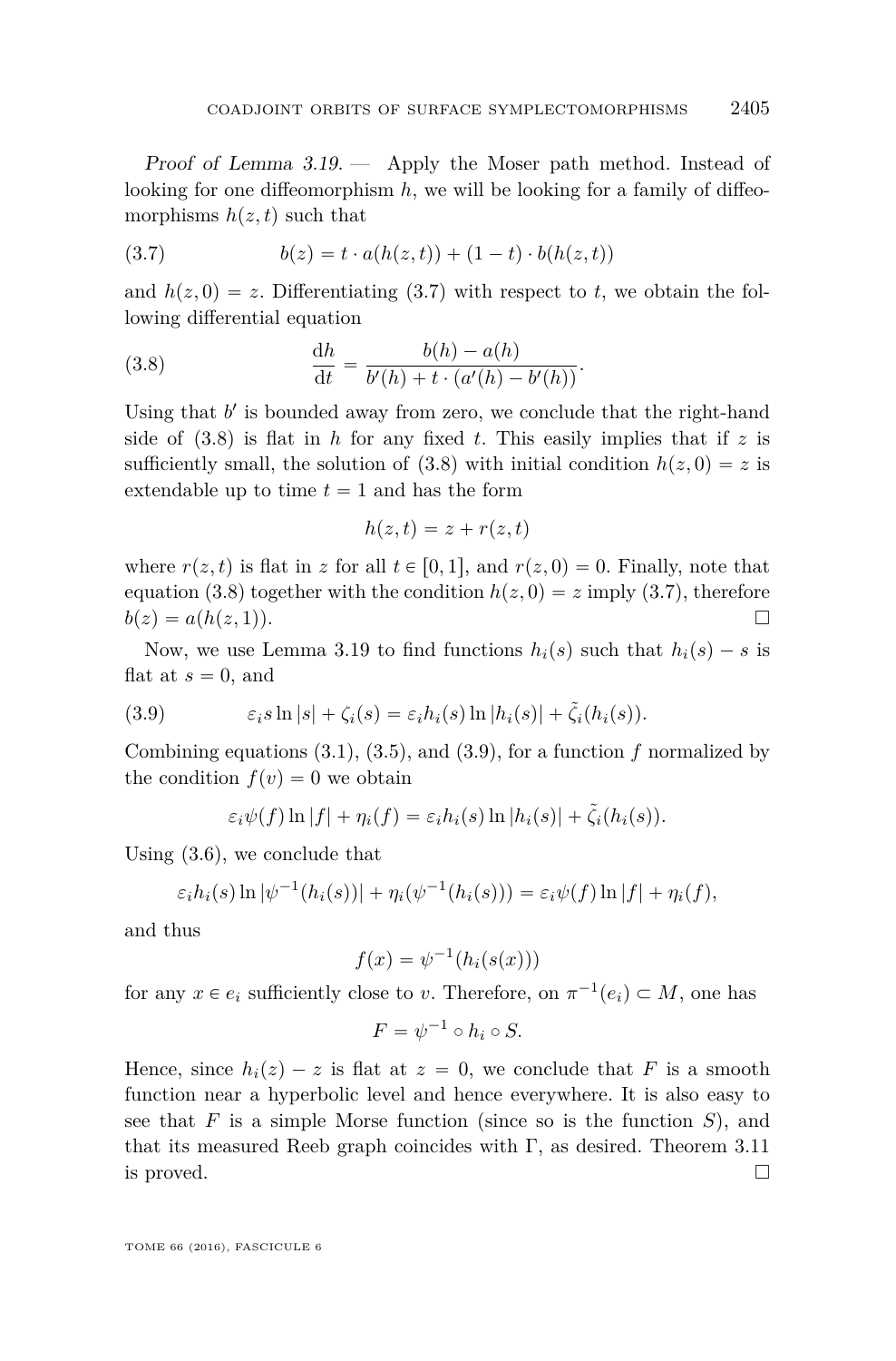As we mentioned, Theorem [3.11,](#page-14-2) in addition to classifying generic functions with respect to  $SDiff(M)$ -action on any surface *M*, also describes the SDiff<sub>0</sub> $(M)$ -classification in the case of  $M = S^2$ . In the general case of *M* of an arbitrary genus the classification of functions with respect to the  $SDiff<sub>0</sub>(M)$ -action, i.e. by symplectomorphisms isotoped to the identity, is much more subtle than that for  $SDiff(M)$ -action. Now we describe this classification, i.e., the discrete invariants, for the  $SDiff<sub>0</sub>(M)$ -action on simple Morse functions. It turns out it is convenient to treat separately the cases of *genus* $(M) = 1$  and *genus* $(M) \ge 2$ .

#### <span id="page-22-0"></span>**3.3. Classification of simple Morse functions under the**  $SDiff<sub>0</sub>(M)$  action: genus one case

Assume that  $M = T^2$  is a symplectic two-dimensional torus, a symplectic surface of genus one with a fixed symplectic form  $\omega$ , and let  $F: \mathbb{T}^2 \to \mathbb{R}$ be a simple Morse function on T<sup>2</sup>. The projection  $\pi \colon \mathbb{T}^2 \to \Gamma_F$  from T<sup>2</sup> to the Reeb graph  $\Gamma_F$  of *F* induces an epimorphism

$$
\pi_*\colon H_1(T^2, \mathbb{Z}) \to H_1(\Gamma_F, \mathbb{Z}).
$$

<span id="page-22-3"></span>DEFINITION 3.21. — Let  $T^2$  be a symplectic two-dimensional torus. A measured Reeb graph  $\Gamma$  compatible with  $T^2$  is frozen into  $T^2$  if it is endowed with an epimorphism  $\pi_* \colon H_1(T^2, \mathbb{Z}) \to H_1(\Gamma, \mathbb{Z})$ . Two measured Reeb graphs  $(\Gamma_1, (\pi_1)_*)$  and  $(\Gamma_2, (\pi_2)_*)$  frozen into the same torus  $T^2$  are isomorphic if there exists an isomorphism  $\phi \colon \Gamma_1 \to \Gamma_2$  of measured Reeb graphs such that the following diagram commutes

<span id="page-22-2"></span>(3.10)  
\n
$$
H_1(T^2, \mathbb{Z})
$$
\n
$$
H_1(\Gamma_1, \mathbb{Z}) \xrightarrow{\qquad (\pi_2)_{*}} H_1(\Gamma_2, \mathbb{Z}),
$$
\n
$$
H_1(\Gamma_1, \mathbb{Z}) \xrightarrow{\qquad \phi_{*}} H_1(\Gamma_2, \mathbb{Z}),
$$

where  $(\pi_1)_*$  is the freezing homomorphism of  $\Gamma_1$ , and  $(\pi_2)_*$  is the freezing homomorphism of  $\Gamma_2$ .

Thus, to each simple Morse function *F* on a symplectic two-dimensional torus  $(T^2, \omega)$ , we associate a measured Reeb graph  $(\Gamma_F, (\pi_F)_*)$  frozen into  $T^2$ . This graph is invariant under the action of  $SDiff_0(T^2)$  on simple Morse functions. The following theorem states that this invariant is complete.

<span id="page-22-1"></span>THEOREM 3.22. — Let  $(T^2, \omega)$  be a symplectic two-dimensional torus. Then there is a one-to-one correspondence between simple Morse functions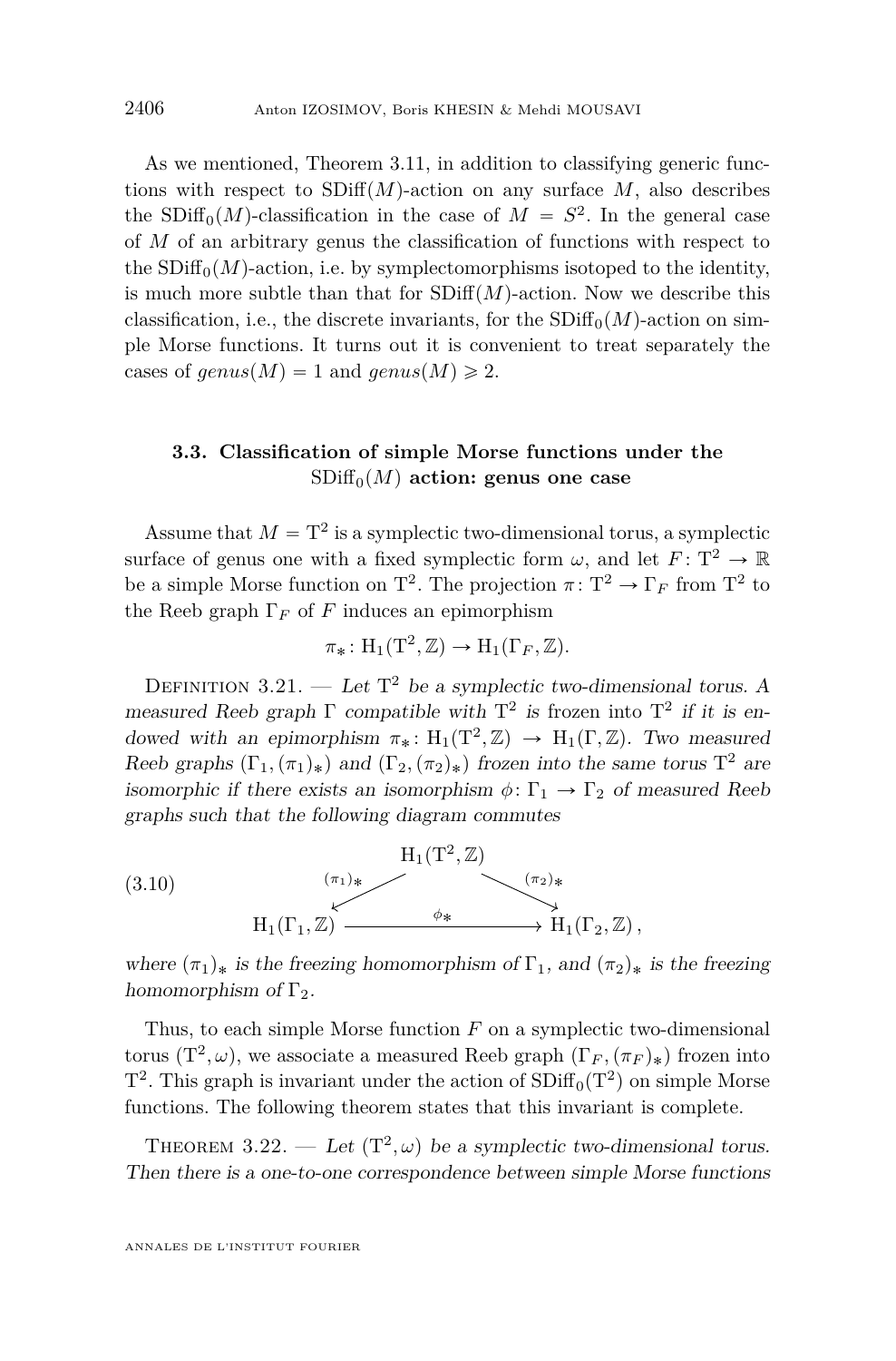on  $T^2$ , considered up to symplectomorphism isotopic to the identity, and (isomorphism classes of) measured Reeb graphs frozen into  $T^2$ . In other words, the following statements hold.

- (i) Let  $F, G: \mathbb{T}^2 \to \mathbb{R}$  be two simple Morse functions. Then the following two conditions are equivalent:
	- (a) there exists a symplectomorphism  $\Phi: \mathbb{T}^2 \to \mathbb{T}^2$  isotopic to the identity such that  $\Phi_* F = G$ ;
	- (b) the measured Reeb graphs  $(\Gamma_F, (\pi_F)_*)$  and  $(\Gamma_G, (\pi_G)_*)$  frozen into  $(T^2, \omega)$  are isomorphic.

Moreover, any isomorphism  $\phi: (\Gamma_F, (\pi_F)_*) \to (\Gamma_G, (\pi_G)_*)$  of measured Reeb graphs frozen into the same torus  $T^2$  can be lifted to a symplectomorphism  $\Phi: \mathbb{T}^2 \to \mathbb{T}^2$  isotopic to the identity such that  $\Phi_* F = G$ .

(ii) For each measured Reeb graph  $(\Gamma, \pi_*)$  frozen into  $T^2$ , there exists a simple Morse function  $F: \mathbb{T}^2 \to \mathbb{R}$  such that the frozen measured Reeb graph  $(\Gamma_F, (\pi_F)_*)$  of *F* is  $(\Gamma, \pi_*)$ .

Proof. — Let us prove the first statement. The implication (a)  $\Rightarrow$  (b) is obvious, so it suffices to prove the implication (b)  $\Rightarrow$  (a). Assume that  $\phi \colon \Gamma_F \to \Gamma_G$  is an isomorphism of measured Reeb graphs frozen into T<sup>2</sup>. By Theorem [3.11,](#page-14-2) it can be lifted to a symplectomorphism  $\Phi' : T^2 \to T^2$  such that  $\Phi'_*F = G$ . From diagram [\(3.10\)](#page-22-2) we obtain the following commutative diagram

<span id="page-23-0"></span>(3.11) 
$$
H_1(T^2, \mathbb{Z}) \xrightarrow{\Phi'_*} H_1(T^2, \mathbb{Z})
$$
  
\n $\xrightarrow{(\pi_G)_*} H_1(\Gamma_G, \mathbb{Z}),$ 

where  $\pi_G: \mathbb{T}^2 \to \Gamma_G$  is the natural projection. Let  $a \in H_1(\mathbb{T}^2, \mathbb{Z})$  be a cycle homologous to a connected component of a regular *G*-level, and let  $b \in H_1(T^2, \mathbb{Z})$  be any cycle such that  $(a, b)$  is a basis of  $H_1(T^2, \mathbb{Z})$ . Then we can find a basis element  $c \in H_1(\Gamma_G, \mathbb{Z})$  such that

$$
\pi_G^*(a) = 0, \quad \pi_G^*(b) = c.
$$

Taking into account that  $\Phi'$  is orientation-preserving, we see from diagram  $(3.11)$  that

$$
\Phi'_{*}(a) = a, \quad \Phi'_{*}(b) = b + ma
$$

where  $m \in \mathbb{Z}$ . Now, we claim that there exists a symplectomorphism  $\Psi: \mathbf{T}^2 \to \mathbf{T}^2$  such that  $\Psi_* G = G$ , and

$$
\Psi_*(a) = a, \quad \Psi_*(b) = b - ma.
$$

TOME 66 (2016), FASCICULE 6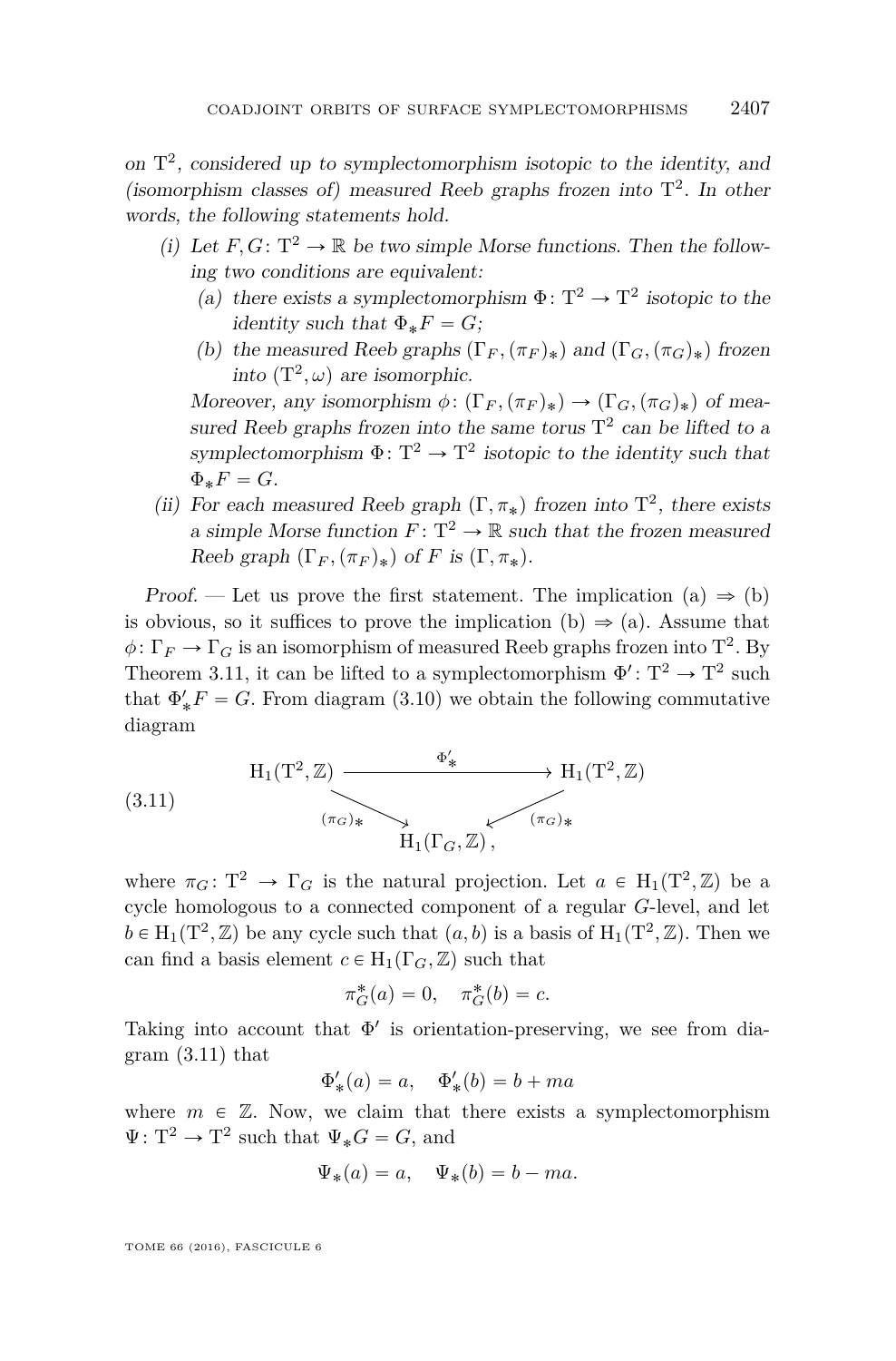Indeed, such a symplectomorphism can be constructed as a suitable power of the Dehn twist about any connected component of a regular *G*-level.

Now, set  $\Phi = \Psi \circ \Phi'$ . Clearly,  $\Phi$  is a symplectic diffeomorphism, and  $\Phi_*F = G$ . Furthermore,  $\Phi$  is identical in homology. For a torus, this implies that  $\Phi$  is isotopic to the identity (see e.g. [\[12,](#page-48-12) Theorem 2.5]), as desired.

Now, prove the second statement. By Theorem [3.11,](#page-14-2) there exists a simple Morse function  $F' : T^2 \to \mathbb{R}$  such that the measured Reeb graph associated with *F'* is Γ. A priori, the map  $(\pi_{F'})_* : H_1(T^2, \mathbb{Z}) \to H_1(\Gamma, \mathbb{Z})$  does not coincide with the prescribed freezing homomorphism  $\pi_* \colon H_1(T^2, \mathbb{Z}) \to$  $H_1(\Gamma, \mathbb{Z})$ . However, we may find a symplectic map  $\Psi \colon T^2 \to T^2$  such that  $\pi_* \circ \Psi_* = (\pi_{F'})_*$ . Indeed, we can find an orientation preserving diffeomorphism with this property, and, by Moser's trick, there exists a symplectic diffeomorphism in each isotopy class of orientation preserving diffeomorphisms. Now, taking  $F = \Psi_* F'$ , we obtain a function with desired properties.  $\Box$ 

Remark 3.23. — The consideration in this section works for a surface *M* of any genus, and it classifies functions up to symplectomorphisms trivially acting in the homology of *M*. The fact that symplectomorphisms trivial on homology must be isotopic to the identity holds only for genus not greater than one, see [\[12\]](#page-48-12). For the  $SDiff<sub>0</sub>(M)$ -classification in higher genera one needs to incorporate finer tools and we consider them in the next section.

#### **3.4. Reduced Reeb graphs and pants decompositions**

In order for Theorem [3.22](#page-22-1) to hold for higher genera, we need to modify the definition of freezing. Let *M* be a closed connected two-dimensional manifold of genus  $x \ge 2$ , and let  $F: M \to \mathbb{R}$  be a simple Morse function on *M*. Let also  $\Gamma_F$  be the Reeb graph of *F*. Take an edge  $e \subset \Gamma_F$ , and let  $C(e) = \pi^{-1}(x_e)$ , where  $x_e \in e$  is any interior point (clearly, the isotopy class of  $C(e)$  is independent of the choice of interior point  $x_e \in e$ ). Note that some of the cycles  $C(e)$  are isotopic to each other, and some are contractible. To keep only non-isotopic cycles and get rid of redundant ones, we make use of a construction by Hatcher and Thurston [\[14\]](#page-48-13), which associates a pants decomposition of *M* to each simple Morse function on *M*.

DEFINITION 3.24. — Let  $\Gamma'_F$  be the maximal subgraph of  $\Gamma_F$  with no 1valent vertices (equivalently, the minimal subgraph to which  $\Gamma_F$  retracts). The reduced Reeb graph  $\bar{\Gamma}_F$  is defined by disregarding all bivalent vertices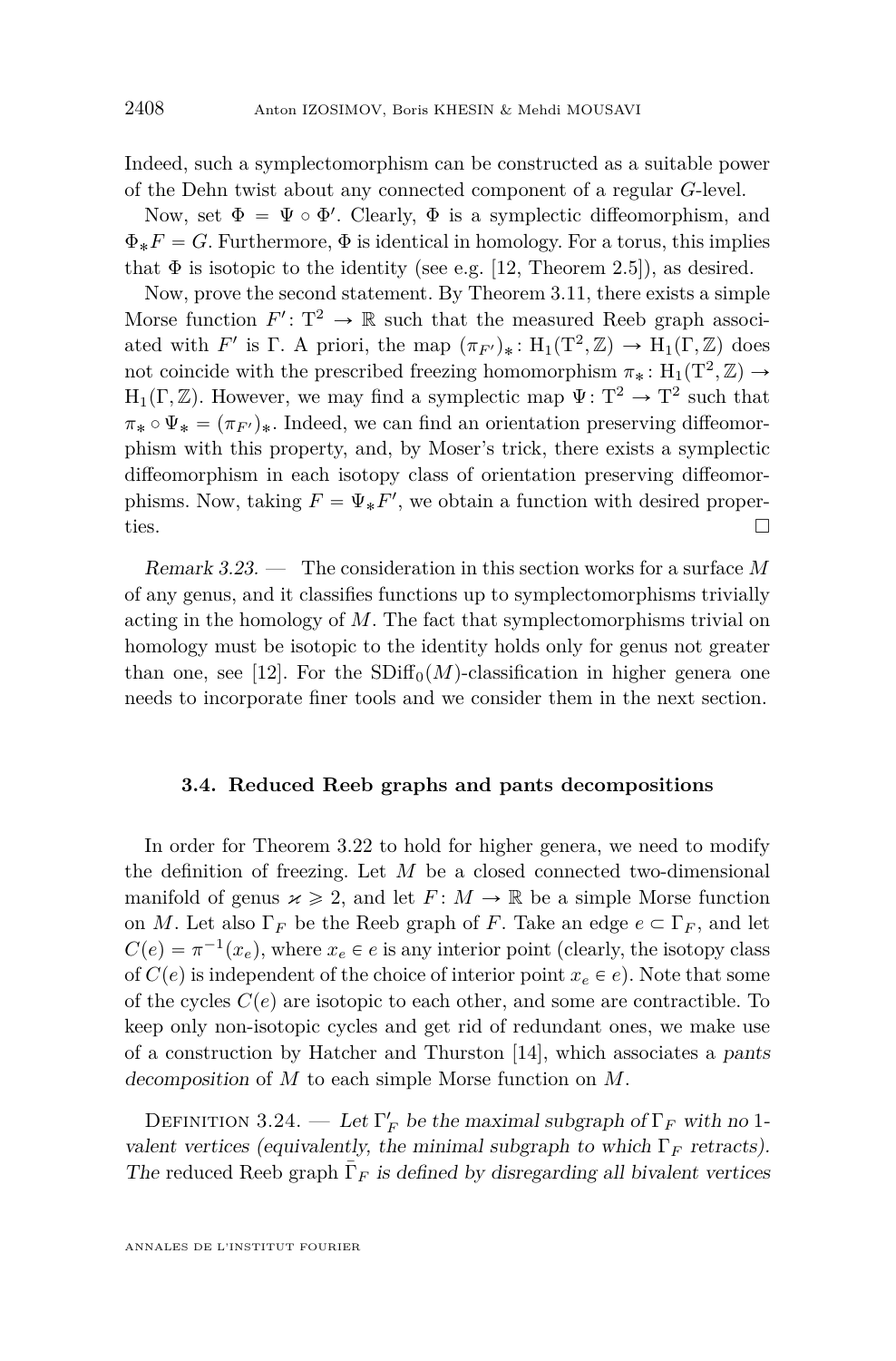of  $\Gamma'_F$  (see Figure [3.4\)](#page-26-0). There is a natural projection  $M \to \overline{\Gamma}_F$  constructed as follows. The graph  $\Gamma_F$  can be presented as

$$
\Gamma_F = \Gamma'_F \cup T_1 \cup \cdots \cup T_m
$$

where  $T_1, \ldots, T_m \subset \Gamma_F$  are pairwise disjoint trees,  $T_i \cap \Gamma'_F = \{v_i\}$ , and  $v_1, \ldots, v_m$  are bivalent vertices of  $\Gamma'_F$ . The mapping  $r: \Gamma_F \to \Gamma'_F \simeq \bar{\Gamma}_F$ that is identical on  $\Gamma'_F$  and maps  $T_i$  to  $v_i$  is a deformation retraction. A projection  $M \to \bar{\Gamma}_F$  is defined by composing the projection  $\pi \colon M \to \Gamma_F$ with the retraction mapping *r*. We shall denote the projection  $M \to \bar{\Gamma}_F$  by the same letter  $\pi$ .

Let *e* be an edge of  $\overline{\Gamma}_F$ , and let  $x \in e$  be its interior point. We say that x is regular if it is not a bivalent vertex of  $\Gamma'_F$ .

PROPOSITION 3.25. — The reduced Reeb graph  $\bar{\Gamma}_F$  has the following properties.

- (i)  $\bar{\Gamma}_F$  is homotopy equivalent to  $\Gamma_F$ .
- (ii) All vertices of  $\bar{\Gamma}_F$  are 3-valent. The number of vertices is  $2\varkappa 2$ , and the number of edges is  $3\varkappa - 3$  where  $\varkappa$  is the genus of M.
- (iii) Let *e* be an edge of  $\overline{\Gamma}_F$ . Then for all regular interior points  $x_e \in e$ , the set  $\pi^{-1}(x_e) \subset M$  is an embedded circle. Moreover, the isotopy class of  $\pi^{-1}(x_e)$  is non-trivial and does not depend on the choice of a regular  $x_e \in e$ .
- (iv) Let  $e_1, e_2$  be two distinct edges of  $\overline{\Gamma}_F$ , and let  $x_1 \in e_1$  and  $x_2 \in e_2$ be regular interior points. Then the isotopy classes of  $\pi^{-1}(x_1)$  and  $\pi^{-1}(x_2)$  are distinct.

 $Proof.$  — The proof is straightforward.

This way we obtain a collection  $C_1, \ldots, C_{3\kappa-3}$  of pairwise disjoint nontrivial distinct isotopy classes of simple closed curves. It is well known that such cycles decompose *M* into  $2x - 2$  manifolds with boundary  $P_1, \ldots,$  $P_{2 \times -2}$ , and that each  $P_i$  is homeomorphic to a pair of pants, i.e. a sphere with three holes. For this reason, a choice of  $3\varkappa - 3$  nontrivial pairwise disjoint distinct isotopy classes of simple closed curves is called a pants decomposition of *M*. Pants decomposition are also known as maximal cut systems. Thus, to each simple Morse function *F* on *M* we associate a pants decomposition  $\mathcal{P}_F$  of M.

Example  $3.26$ . — Figure [3.4](#page-26-0) shows a height function on a pretzel, as well as its Reeb graph, reduced Reeb graph and the associated pants decomposition.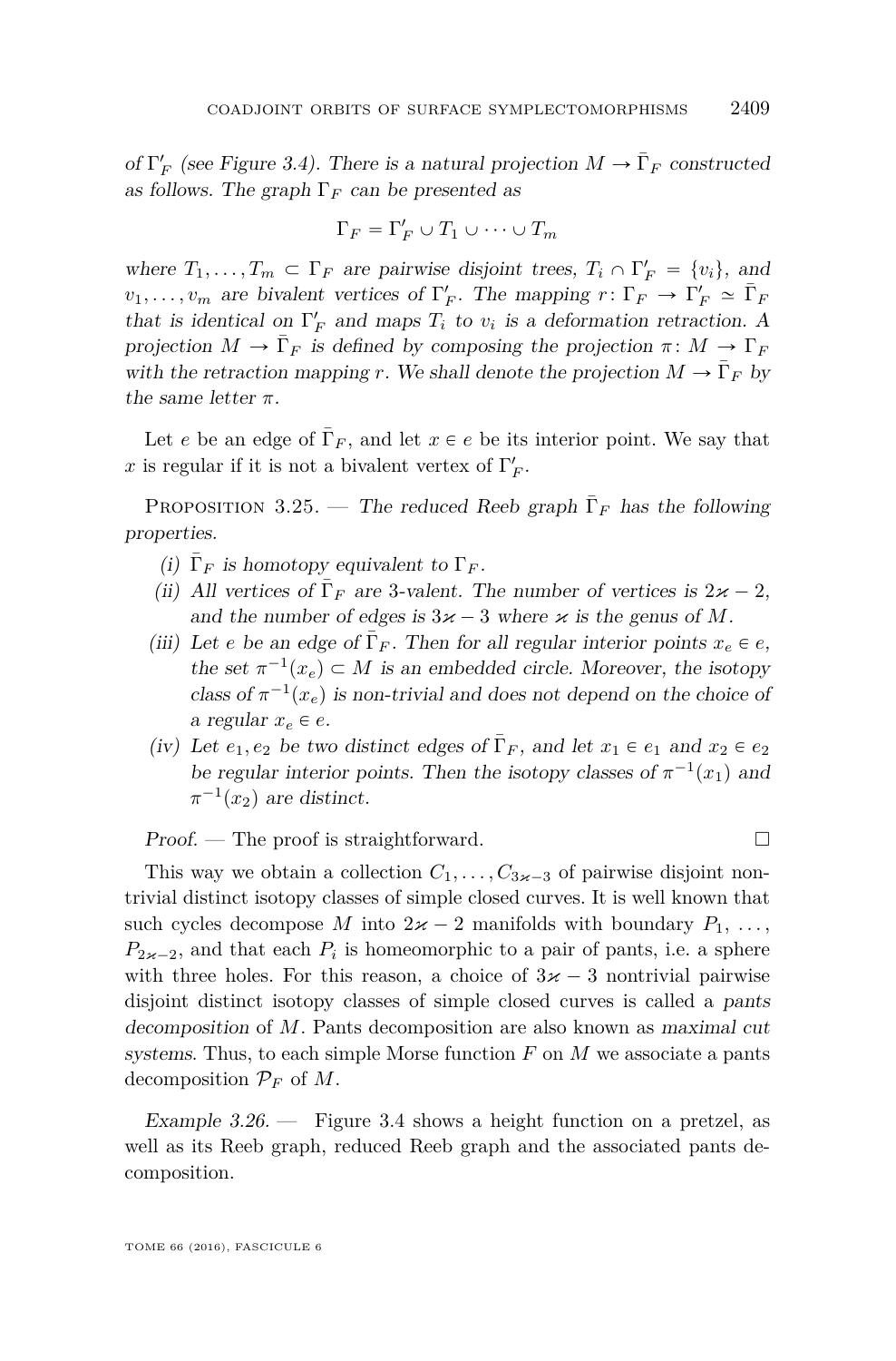

<span id="page-26-0"></span>Figure 3.4. Reeb graph, reduced Reeb graph and pants decomposition for a height function on a pretzel.

For each pants decomposition  $P$ , there is an associated graph  $\Gamma(\mathcal{P})$ . This graph is defined as follows: the vertices of this graph are pairs of pants  $P_1, \ldots, P_{2 \varkappa - 2}$ . Two vertices  $v_i$  and  $v_j$  are joined by an edge if the pairs of pants  $P_i$  and  $P_j$  have a common boundary component.

In other words, there exist bijections

$$
C: \{\text{edges of } \Gamma(\mathcal{P})\} \to \{\text{cycles of } \mathcal{P}\},\
$$

$$
P: \{\text{vertices of } \Gamma(\mathcal{P})\} \to \{\text{pairs of parts of } \mathcal{P}\},\
$$

such that a vertex *v* of the graph  $\Gamma(\mathcal{P})$  is adjacent to an edge *e* if and only if the circle  $C(e)$  is a boundary component of the pair of pants  $P(v)$ . Note that if the graph  $\Gamma(\mathcal{P})$  admits non-trivial automorphisms, then there exist different maps *C, P* with these properties. This motivates us to give the following definition.

DEFINITION 3.27. — A colored pants decomposition of a surface M is a quadruple  $(\mathcal{P}, \Gamma, C, P)$  where  $\mathcal P$  is a pants decomposition of *M*,  $\Gamma$  is a 3-valent graph, and *C, P* are bijections

$$
C: \{edges \ of \ \Gamma(\mathcal{P})\} \to \{cycles \ of \ \mathcal{P}\},\
$$

$$
P: \{vertices \ of \ \Gamma(\mathcal{P})\} \to \{pairs \ of \ pants \ of \ \mathcal{P}\},\
$$

such that a vertex *v* of the graph  $\Gamma$  is adjacent to an edge *e* if and only if the circle  $C(e)$  is a boundary component of the pair of pants  $P(v)$ .

Two colored pants decompositions  $(\mathcal{P}_1, \Gamma_1, C_1, P_1)$  and  $(\mathcal{P}_2, \Gamma_2, C_2, P_2)$ are isomorphic if the pants decompositions coincide  $(\mathcal{P}_1 = \mathcal{P}_2)$  and there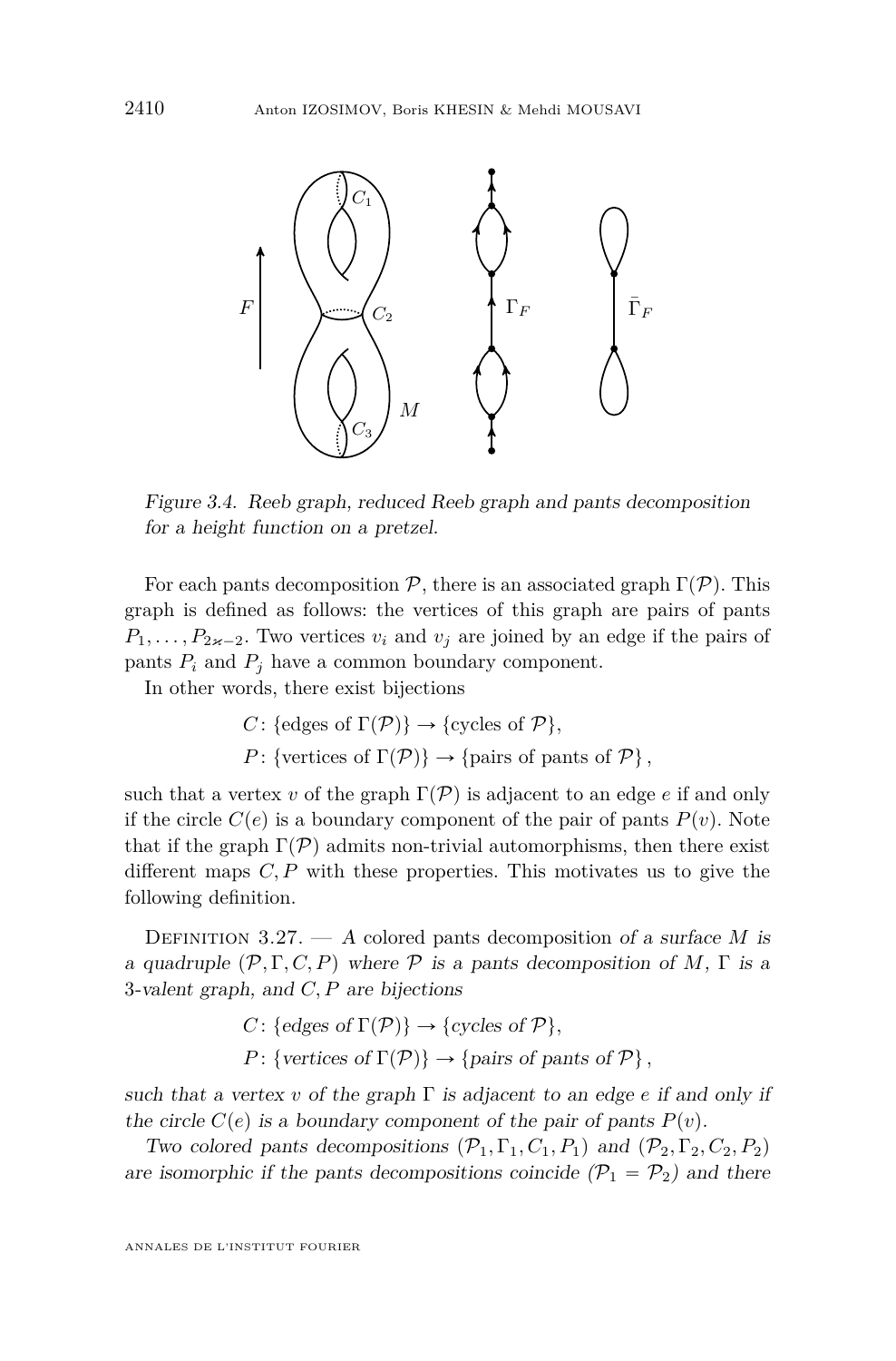exists an isomorphism of graphs  $\phi: \Gamma_1 \to \Gamma_2$ , such that  $P_1 = P_2 \circ \phi$ , and  $C_1 = C_2 \circ \phi$ . Note that the map *C* entering this definition uniquely determines the map *P* with the only exception: unless P and Γ are the ones depicted in Figure [3.5.](#page-27-0)



<span id="page-27-0"></span>Figure 3.5. A pants decomposition  $P$  of a pretzel and the associated graph  $\Gamma(\mathcal{P})$ .

Clearly, any pants decomposition  $P$  can be viewed as a pants decomposition colored by its graph  $\Gamma(\mathcal{P})$ . Therefore, when we say that a pants decomposition  $\mathcal P$  is colored by a graph  $\Gamma$ , this means that  $\Gamma$  is isomorphic to  $\Gamma(\mathcal{P})$ , and that the isomorphism between  $\Gamma$  and  $\Gamma(\mathcal{P})$  is fixed.



<span id="page-27-1"></span>Figure 3.6. A height function on a pretzel whose reduced Reeb graph has no simple loops.

Clearly, the graph of the pants decomposition  $\mathcal{P}_F$  associated with a Morse function *F* has a natural structure of a pants decomposition colored by the reduced Reeb graph  $\bar{\Gamma}_F$ . The colored pants decomposition  $(\mathcal{P}_F, \bar{\Gamma}_F)$ , together with the measured Reeb graph  $\Gamma_F$  is invariant under the  $SDiff<sub>0</sub>(M)$ -action on simple Morse functions on *M*. If the reduced Reeb graph  $\bar{\Gamma}_F$  has no simple loops (see e.g. Figure [3.6\)](#page-27-1), then it turns out that there are no other invariants. Otherwise, there are additional invariants associated to each of the loops. These invariants are constructed as follows.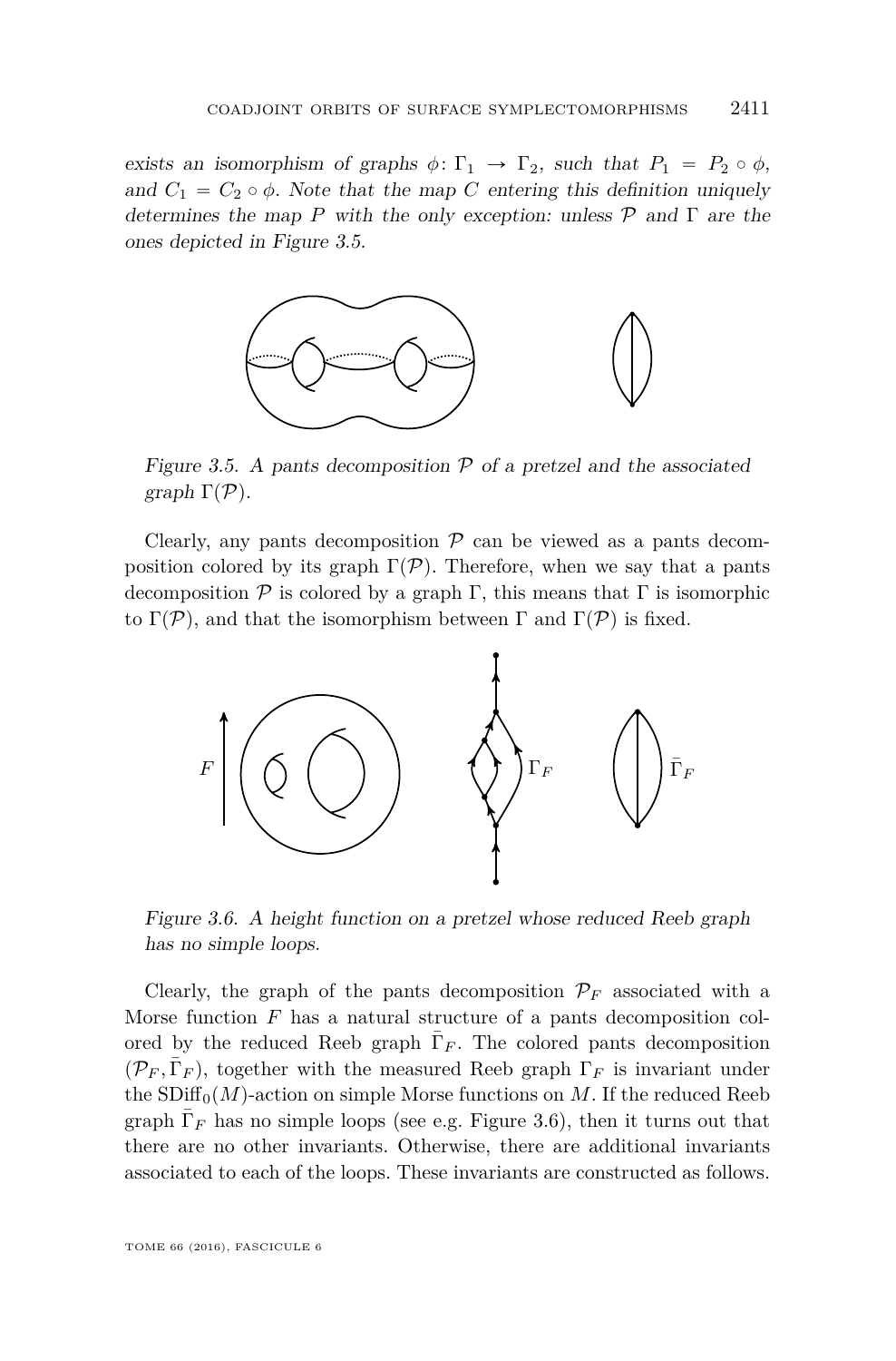

<span id="page-28-0"></span>Figure 3.7. Pair of pants corresponding to a loop.

Assume that *e* is a loop in  $\overline{\Gamma}_F$ , i.e., an edge joining some vertex *v* with itself. Then the pair of pants  $P(v)$  is embedded into the surface M as depicted in Figure [3.7.](#page-28-0) Choose an arbitrary orientation of the loop *e*. Then, using the projection  $\pi \colon M \to \bar{\Gamma}_F$ , one can lift this orientation to a coorientation of the cycle  $C(e)$  (see Figure [3.7\)](#page-28-0). Since the surface *M* is oriented, a coorientation of the cycle  $C(e)$  canonically defines an orientation of this cycle. This way, we obtain a bijective mapping

ht<sub>e</sub>: {orientations of  $e$ }  $\rightarrow$  {orientations of  $C(e)$ }.

Since there are two such bijections, the invariant ht*<sup>e</sup>* can take two values.

DEFINITION 3.28. — The map  $\text{ht}_e$  is called the half-twist invariant associated with the loop *e*.

Existence of half-twist invariants is related to the presence of so-called half twists in the automorphism group of a pants decomposition (see the next section).

Note that one has to consider the invariant  $h t<sub>e</sub>$  for each loop  $e$  in the reduced graph  $\bar{\Gamma}_F$ , so that there are exactly  $2^k$  possible values of this invariant, where *k* is the number of loops in  $\overline{\Gamma}_F$  for a fixed colored pants decomposition.

Remark 3.29. — More formally, the half-twist invariant can be defined as the isomorphism

$$
H_1(P(v) \cup C(e), \mathbb{Z}) / \mathbb{Z}[C(e)] \to H_1(e \cup v, \mathbb{Z}).
$$

induced by the projection  $\pi$ . Since both groups are isomorphic to  $\mathbb{Z}$ , there are two such isomorphisms, and the half-twist invariant may take two values.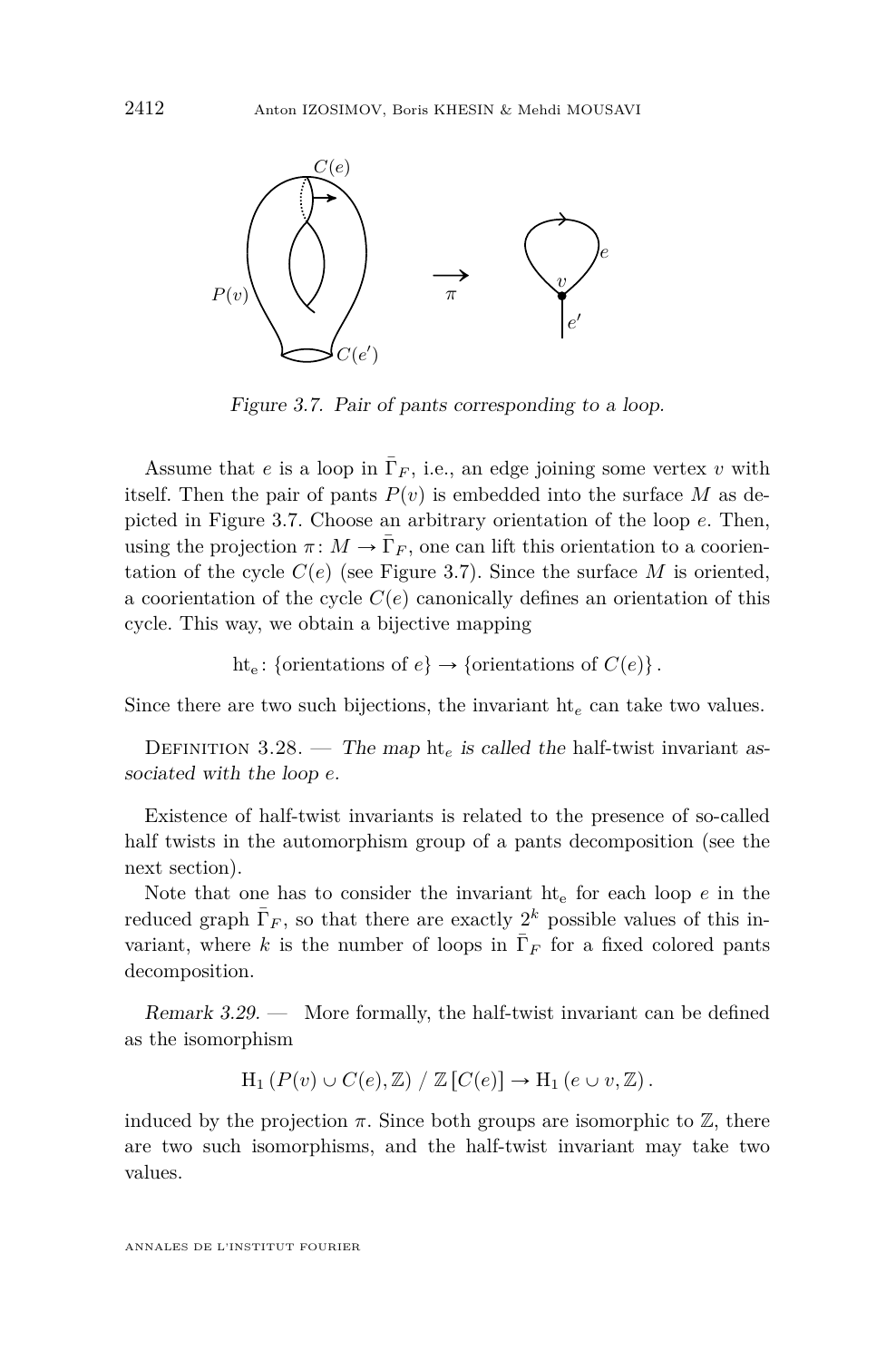As we show below, a complete list of invariants of the  $SDiff<sub>0</sub>(M)$  action on simple Morse function consists of a measured Reeb graph, colored pants decomposition, and half-twist invariants for each of the loops in the reduced Reeb graph.

#### **3.5. Action of the mapping class group on pants decompositions**

Let *M* be a closed connected surface of genus  $\varkappa \geq 2$ , and let  $\mathcal{P}(M)$  be the set of all possible pants decompositions of *M*, considered up to isotopy. Then there is a natural action of the mapping class group  $Mod(M)$  on the set  $\mathcal{P}(M)$ . The following description of orbits of this action can be found, e.g., in [\[21,](#page-48-14) [27\]](#page-49-4).

<span id="page-29-1"></span>THEOREM 3.30. — Two pants decompositions  $P_1$  and  $P_2$  belong to the same orbit of the Mod $(M)$  action if and only if the associated graphs  $\Gamma(\mathcal{P}_1)$ and  $\Gamma(\mathcal{P}_2)$  are isomorphic. Moreover, any isomorphism  $\phi \colon \Gamma(\mathcal{P}_1) \to \Gamma(\mathcal{P}_2)$ gives rise to a certain mapping class  $\Phi \in Mod(M)$ .

Let  $P$  be a pants decomposition of  $M$  given by non-oriented cycles  $\{C_1, \ldots, C_{3\kappa-3}\}\.$  Following Wolf [\[27\]](#page-49-4), we define the pointwise stabilizer of  $\mathcal P$  as the set of mapping classes which map every cycle  $C_i$  to itself:

 $\text{Stab}_{pw}(\mathcal{P}) := \{ \Phi \in \text{Mod}(M) \mid \Phi(C_i) = C_i \text{ for all } C_i \in \mathcal{P} \}.$ 



<span id="page-29-0"></span>Figure 3.8. Half twist about a genus-1-separating curve.

A cycle  $C_i$  is called genus-1-separating if  $M \setminus C_i = M_1 \sqcup M_2$  and either  $M_1$  or  $M_2$  has genus one, i.e. it is a torus with a hole, see Figure [3.7.](#page-28-0) For each genus-1-separating cycle  $C_i$ , there is an associated half twist, that is a mapping class which twists a genus-one component of the complement  $M\backslash C_i$  by 180 degrees and is isotopic to the identity on the second component, see Figure [3.8](#page-29-0) (also remark that the square of a half twist is a Dehn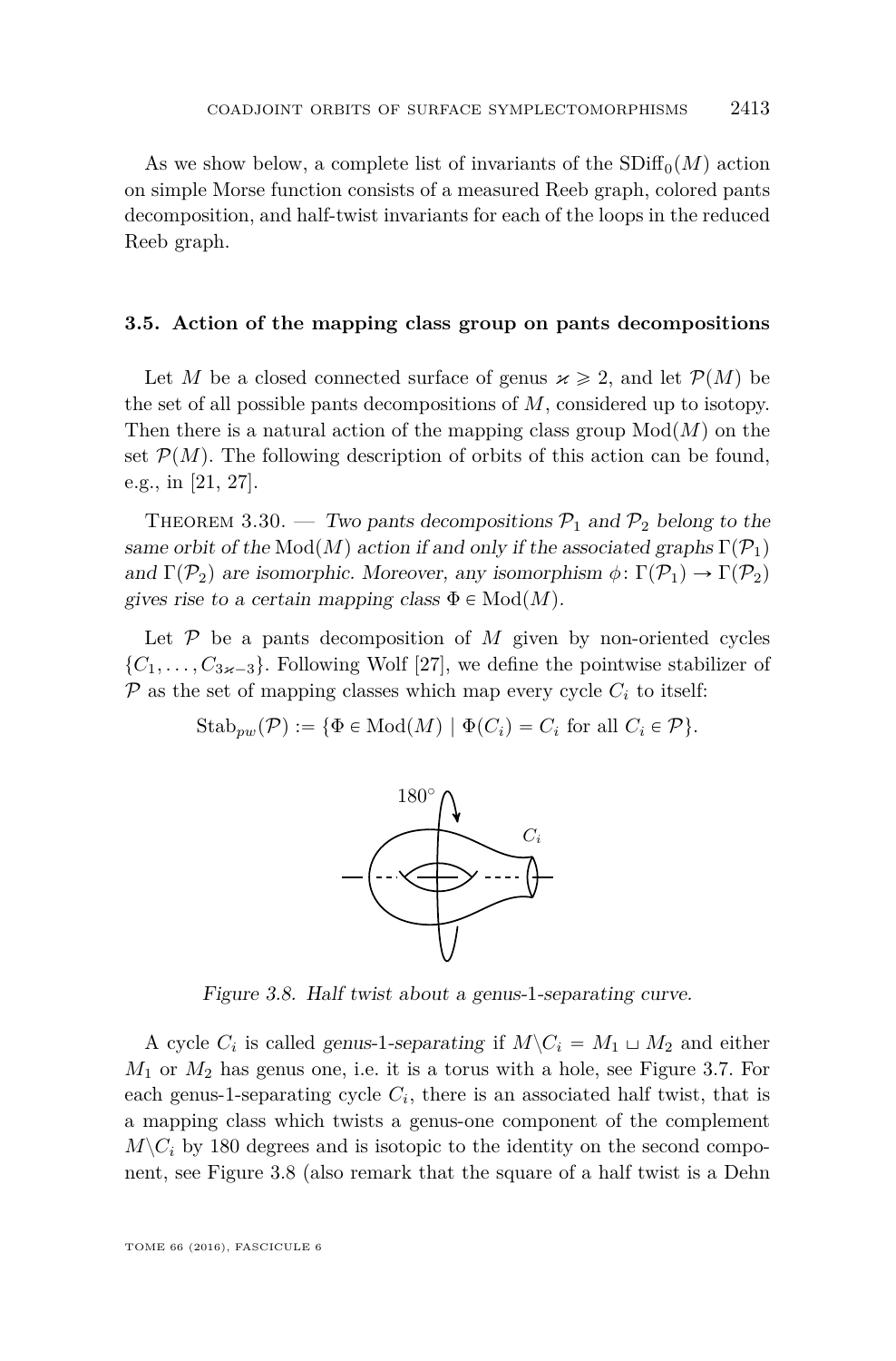twist). Note that such separating cycles are in one-to-one correspondence with loops in  $\Gamma(\mathcal{P})$ , provided that not both  $M_1$  and  $M_2$  are of genus one. We also note that if both  $M_1$  and  $M_2$  have genus one (which is only possible if *M* has genus two and the pants decomposition is the one depicted in Figure [3.4\)](#page-26-0), then there are two distinct half twists about the curve  $C_i$ : one twisting  $M_1$ , and the other twisting  $M_2$ . Thus for an arbitrary surface *M* of genus  $\geq 2$  and its pants decomposition without exception there is a one-to-one correspondence between half twists and loops in  $\Gamma(\mathcal{P})$ .

Now without loss of generality, assume that the curves  $C_1, \ldots, C_k$  are genus-1-separating, while the curves  $C_{k+1}, \ldots, C_{3\kappa-3}$  are not. We refer to [\[27\]](#page-49-4) for the following result on the structure of the stabilizer subgroup.

LEMMA 3.31. — Assume that  $x \ge 3$ . Then the pointwise stabilizer  $Stab_{pw}(\mathcal{P})$  is generated by half twists about the curves  $C_1, \ldots, C_k$  and Dehn twists about the curves  $C_{k+1}, \ldots, C_{3\kappa-3}$ .



<span id="page-30-0"></span>Figure 3.9. Hyperelliptic involution.

As it is easy to see from the proof, the lemma is true for  $\varkappa = 2$  as well, unless  $\mathcal P$  is the pants decomposition depicted in Figure [3.5.](#page-27-0) This is the only case when each of the cycles is mapped to itself but the map on vertices can be nontrivial. For this pants decomposition, the pointwise stabilizer has one more generator which is depicted in Figure [3.9;](#page-30-0) this mapping class is known as the hyperelliptic involution. Note that the hyperelliptic involution indeed preserves the isotopy classes of the curves  $C_1, C_2, C_3$ , but interchanges the pairs of pants  $P_1, P_2$ . This leads us to the following definition:

$$
\text{Stab}_{0}(\mathcal{P}) := \{ \Phi \in \text{Mod}(M) \mid \Phi(C_{i}) = C_{i} \text{ for all } C_{i} \in \mathcal{P};
$$

$$
\Phi(P_{j}) = P_{j} \text{ for all } P_{j} \in \mathcal{P} \},
$$

where  $C_1, \ldots, C_{3\kappa-3}$  are the cycles defining  $P$ , and  $P_1, \ldots, P_{2\kappa-2}$  are the pairs of pants of P. This consideration implies the following proposition.

ANNALES DE L'INSTITUT FOURIER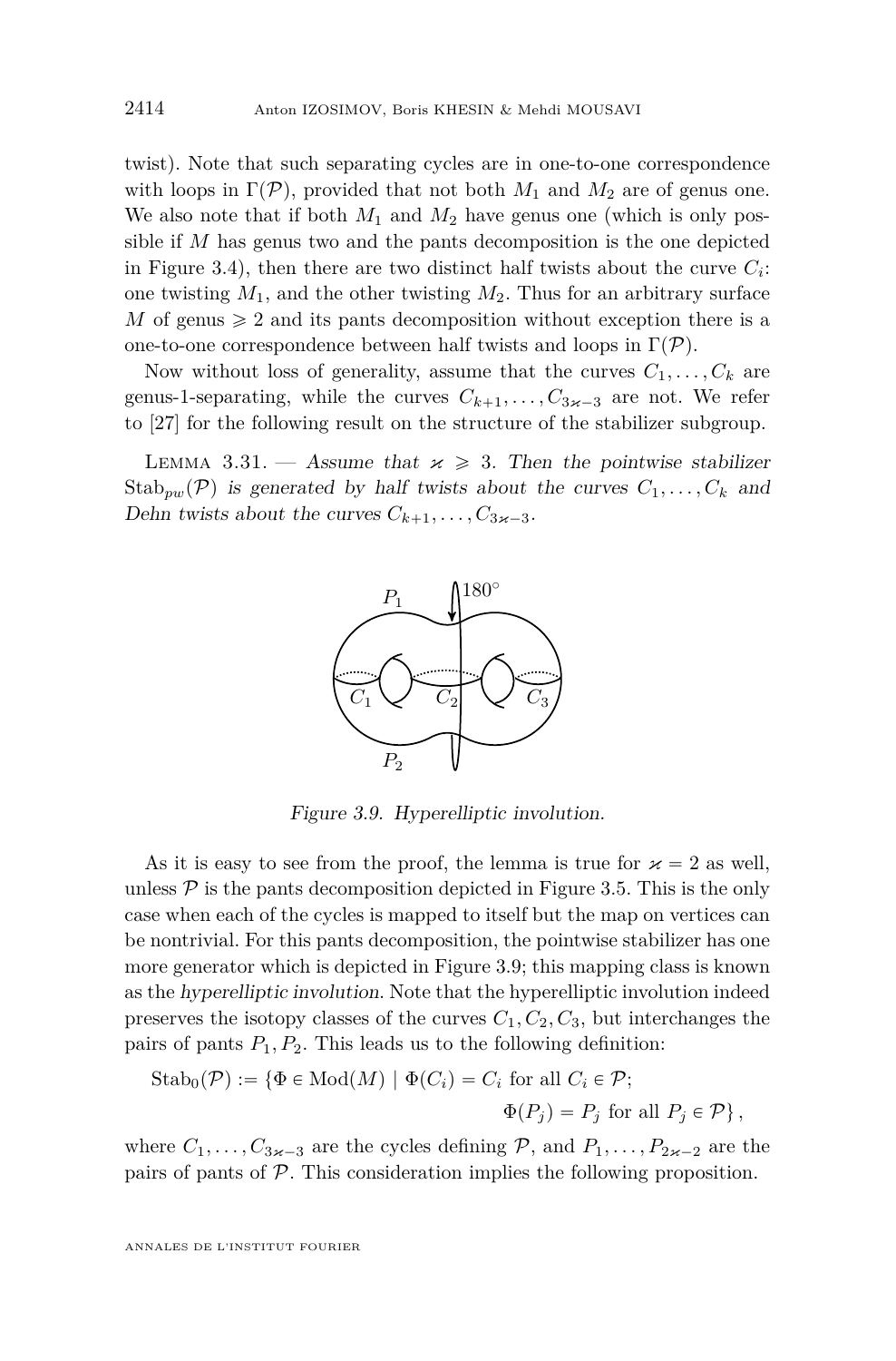<span id="page-31-2"></span>PROPOSITION 3.32. — Let *M* be a closed connected surface of genus  $x \geq 2$ . Assume that P is a pants decomposition of M. Further, assume that the curves  $C_1, \ldots, C_k \in \mathcal{P}$  are genus-1-separating, and the curves  $C_{k+1}, \ldots, C_{3k-3} \in \mathcal{P}$  are not. Then Stab<sub>0</sub> $(\mathcal{P})$  is generated by half twists about the curves  $C_1, \ldots, C_k$  and Dehn twists about the curves  $C_{k+1}, \ldots$ ,  $C_{3\kappa-3}$ .

Note that the group  $\text{Stab}_0(\mathcal{P})$  is not Abelian but almost Abelian (i.e. it has an Abelian subgroup of finite index). Namely, the group  $\text{Stab}_{0}(\mathcal{P})$ has an Abelian normal subgroup  $K(\mathcal{P}) \simeq \mathbb{Z}^{3 \times -3}$  generated by Dehn twists about the curves  $C_1, \ldots, C_{3k-3}$ , and

$$
\mathrm{Stab}_0(\mathcal{P})/K(\mathcal{P})\simeq \mathbb{Z}_2^k,
$$

where k is the number of loops in the graph  $\Gamma(\mathcal{P})$ . Also note that if the pants decomposition  $P$  is obtained from a simple Morse function  $F$ , then the subgroup  $K(\mathcal{P}) \subset \text{Stab}_0(\mathcal{P})$  acts trivially on half-twist invariants defined in the previous section, while each generator of the quotient group  $\mathbb{Z}_2^k$ changes the value of the corresponding invariant.

#### <span id="page-31-0"></span>**3.6. Classification of simple Morse functions under the**  $SDiff<sub>0</sub>(M)$  action: higher genus case

Now we are ready to give the definition of a graph frozenness for higher genus.

<span id="page-31-1"></span>DEFINITION 3.33. — Let *M* be a closed connected symplectic surface of genus  $x \ge 2$ . A measured Reeb graph  $\Gamma$  compatible with *M* is frozen into *M* if it is endowed with the following additional data:

- (i) a pants decomposition  $P$  of M colored by the reduced Reeb graph  $\overline{\Gamma}$ ;
- (ii) half-twist invariant ht<sub>e</sub> for each loop  $e \subset \overline{\Gamma}$ .

DEFINITION 3.34. — Let  $(\Gamma_1, \mathcal{P}_1, \{\text{ht}_{e,1}\})$  and  $(\Gamma_2, \mathcal{P}_2, \{\text{ht}_{e,2}\})$  be two measured Reeb graphs frozen into the same surface *M*. We say that the frozen Reeb graphs  $\Gamma_1$  and  $\Gamma_2$  are isomorphic if there exists an isomorphism  $\phi \colon \Gamma_1 \to \Gamma_2$  of measured Reeb graphs such that

- (i)  $\phi$  gives rise to an isomorphism of the corresponding colored pants decompositions  $\mathcal{P}_1$  to  $\mathcal{P}_2$ ;
- (ii)  $\phi$  intertwines half-twist invariants  $\{ht_{e,1}\}\$  and  $\{ht_{e,2}\}.$

Remark 3.35. — Definition [3.21](#page-22-3) of Reeb graphs frozen into torus can be regarded as a particular case of Definition [3.33.](#page-31-1) Indeed, if  $M = T<sup>2</sup>$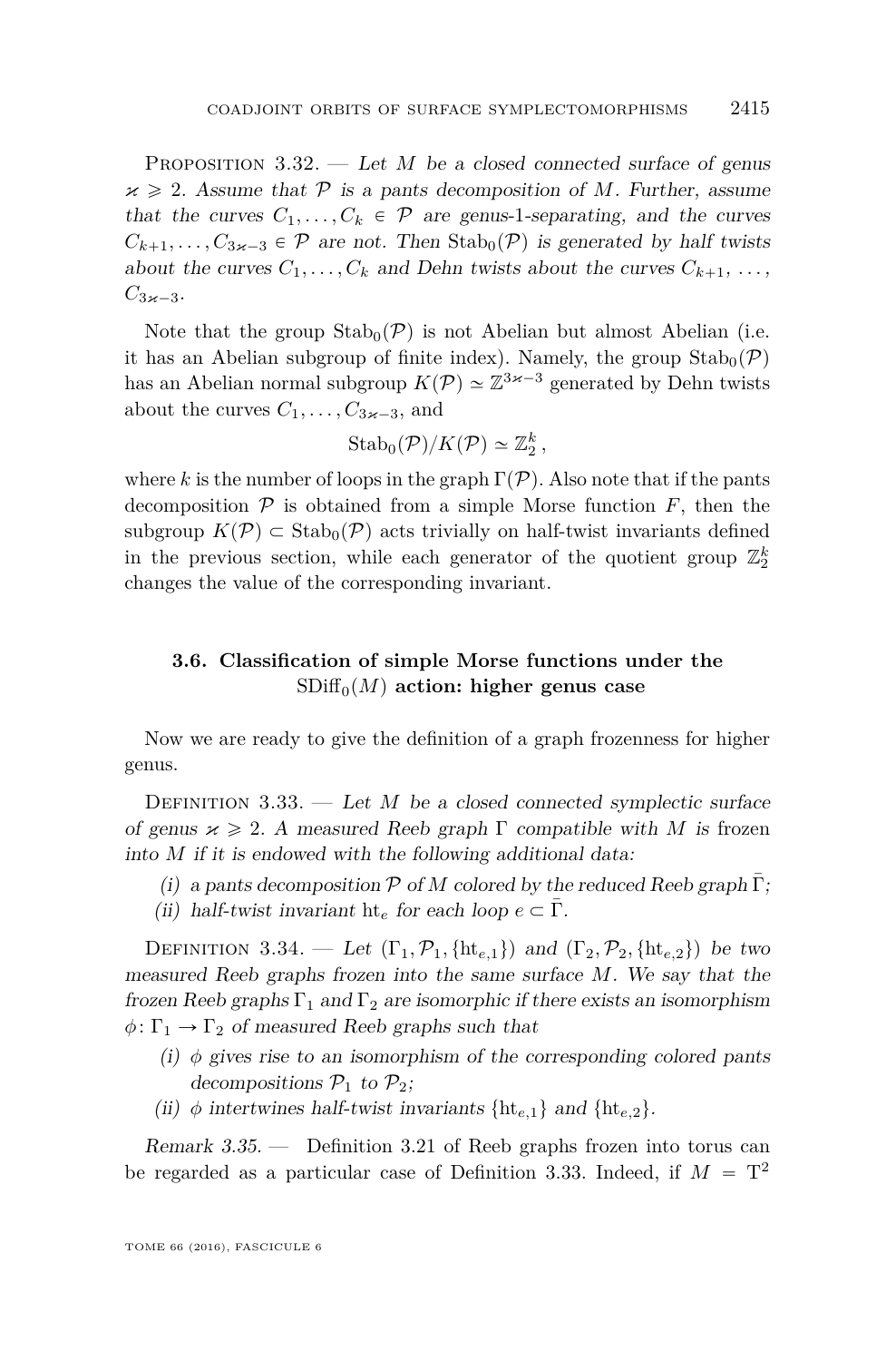the reduced graph  $\bar{\Gamma}_F$  is a circle for any simple Morse function *F*. Then, although one does not have a pants decomposition of the torus, one needs to fix the image of the cycle corresponding to the edge *e*, which boils down to fixing a surjective homomorphism of the homology groups  $\pi_* \colon H_1(T^2, \mathbb{Z}) \to$  ${\rm H}_1(\bar\Gamma_F, \mathbb{Z}).$ 

<span id="page-32-0"></span>THEOREM  $3.36.$  — Under the above definition of freezing, Theorem  $3.22$ holds true for arbitrary surfaces of genus  $\varkappa \geq 1$ : for a symplectic surface M of any genus there is a one-to-one correspondence between simple Morse functions on *M*, considered up to symplectomorphism isotopic to the identity, and (isomorphism classes of) measured Reeb graphs frozen into *M*.

Proof. — Let us prove the first statement of Theorem [3.22](#page-22-1) for any genus  $x \ge 2$ . The implication (a)  $\Rightarrow$  (b) is obvious, so it suffices to prove the implication (b)  $\Rightarrow$  (a). Assume that  $\phi \colon \Gamma_F \to \Gamma_G$  is an isomorphism of measured Reeb graphs frozen into *M*. By Theorem [3.11,](#page-14-2) it can be lifted to a symplectomorphism  $\Phi' : M \to M$  such that  $\Phi'_*F = G$ . Since the isomorphism of reduced Reeb graphs induced by  $\phi$  identifies colored pants decompositions  $\mathcal{P}_F$  and  $\mathcal{P}_G$ , we have  $\Phi' \in \text{Stab}_0(\mathcal{P}_F) = \text{Stab}_0(\mathcal{P}_G)$ . There-fore, by Proposition [3.32](#page-31-2) the mapping class of  $\Phi'$  is a finite composition of half twists and Dehn twists about connected components of *F*-levels.

Furthermore, since  $\phi$  intertwines half-twist invariants  $\{ht_{e,1}\}\$  and  $\{ht_{e,2}\},\$ for every loop  $e$  in the reduced Reeb graph  $\bar{\Gamma}_1$  this means commutativity of the following diagram:



This implies that the mapping class of  $\Phi'$  actually lies in the normal subgroup of  $\text{Stab}_0(\mathcal{P}_F)$  generated by Dehn twists. Finally, we can get rid of Dehn twists in the same way as in the proof of Theorem [3.22.](#page-22-1)

Now, let us prove the second statement. By Theorem [3.11,](#page-14-2) there exists a simple Morse function  $F' : M \to \mathbb{R}$  such that the measured Reeb graph associated with  $F'$  is  $\Gamma$ . Of course, the pants decomposition associated with *F* <sup>1</sup> does not have to coincide with the one prescribed by freezing. However, they have the same graphs, so by Theorem [3.30](#page-29-1) there exists a mapping class which maps one of these pants decompositions into the other one. Taking a symplectic diffeomorphism Φ belonging to this mapping class, we obtain a function  $F = \Phi_* F'$  such that the pants decomposition associated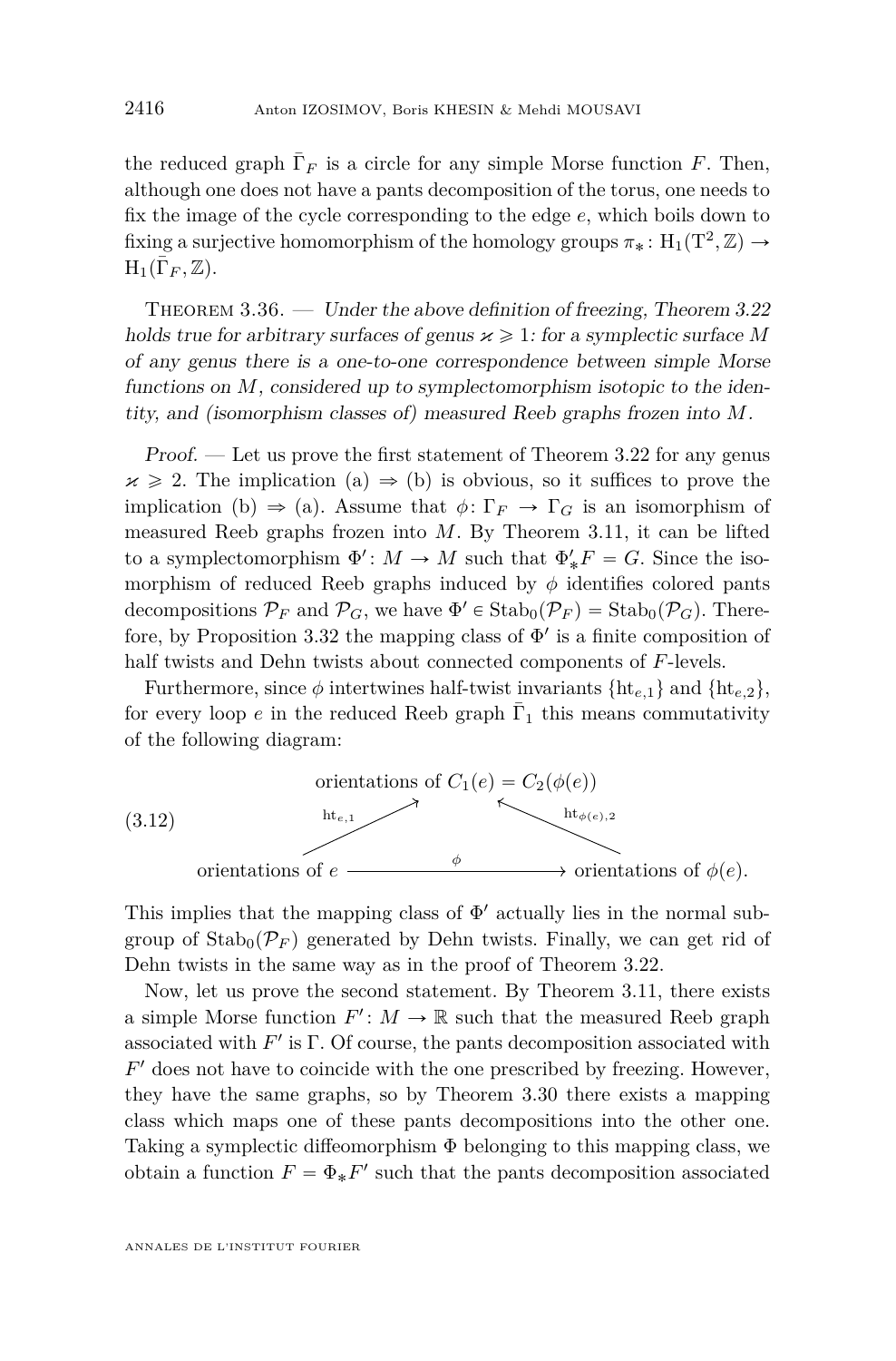with *F* is as desired. Further, by composing  $\Phi$  with a suitable number of half twists, we adjust the values of half-twist invariants. As a result, we obtain a function  $F$  with desired properties.  $\Box$ 

COROLLARY 3.37.  $- A$  complete set of invariants of a simple Morse function on a closed symplectic surface *M* with respect to the  $SDiff<sub>0</sub>(M)$ action consists of invariants of a measured Reeb graph of the function, a choice of a colored pants decomposition of  $M$ , and a  $\mathbb{Z}_2^k$ -valued invariant of possible orientations of the cycles described above.

#### **4. Classification of coadjoint orbits of symplectomorphism groups**

#### <span id="page-33-0"></span>**4.1. Graph's anti-derivatives, or circulation functions**

Recall that the regular dual  $\mathfrak{s}\mathfrak{vect}^*(M)$  of the Lie algebra  $\mathfrak{s}\mathfrak{vect}(M)$  of divergence-free vector fields on a manifold *M* is identified with the space  $\Omega^1(M)/\mathrm{d}\Omega^0(M)$  of smooth 1-forms modulo exact 1-forms on *M*. The coadjoint action of a  $SDiff(M)$  on  $\mathfrak{svet}^*(M)$  is given by the change of coordinates in (cosets of) 1-forms on *M* by means of a volume-preserving diffeomorphism:

$$
\mathrm{Ad}_\Phi^*\left[\alpha\right]=\big[\Phi^*\alpha\big].
$$

In what follows, the notation  $\lceil \alpha \rceil$  stands for the coset of 1-forms  $\alpha$  in  $\Omega^1(M)/d\Omega^0(M)$ . In particular, if the form  $\alpha$  is closed, then  $[\alpha]$  is the cohomology class of *α*.

For a symplectic surface  $(M, \omega)$  consider the surjective mapping

$$
\mathcal{D}\colon \Omega^1(M)/\mathrm{d}\Omega^0(M)\to C_0^\infty(M):=\bigg\{F\in C^\infty(M)\mid \,\int_M\!F\omega=0\bigg\}
$$

given by taking the vorticity function,

$$
\mathcal{D}[\alpha] = \frac{\mathrm{d}\alpha}{\omega}.
$$

(One can view this map as taking the vorticity function  $\hat{\xi} = d\alpha/\omega$  of a vector field  $v = \alpha^{\sharp}$ , as we discussed in Section [2.3.](#page-7-0)) Clearly, if cosets  $[\alpha], [\beta] \in$  $\mathfrak{svect}^*(M)$  belong to the same coadjoint orbit, then the functions  $\mathcal{D}[\alpha]$  and  $\mathcal{D}[\beta]$  are conjugated by a symplectic diffeomorphism. In particular, if  $\mathcal{D}[\alpha]$ is a simple Morse function, then so is  $\mathcal{D}[\beta]$ .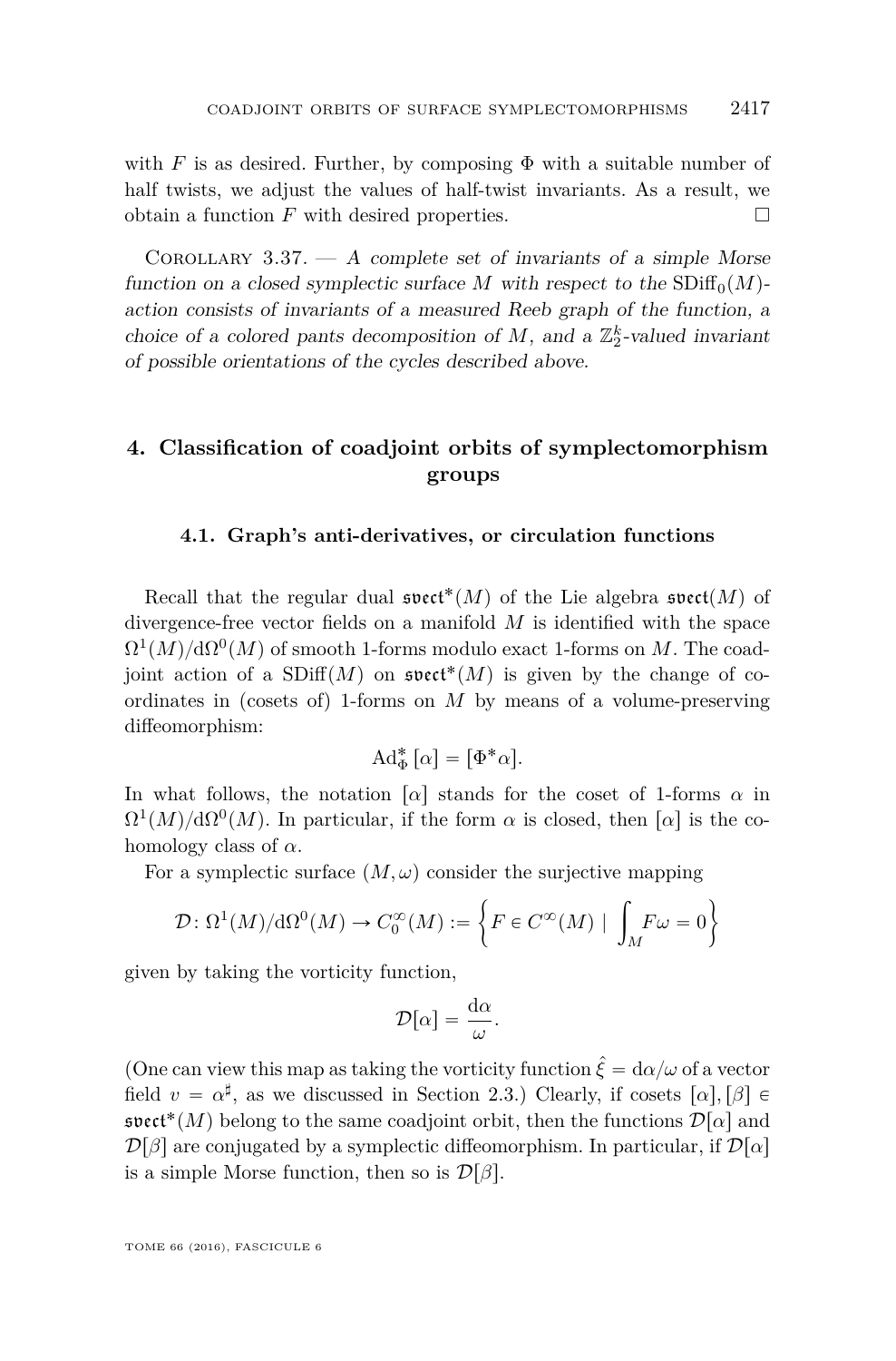DEFINITION 4.1. — We say that a coset of 1-forms  $[\alpha] \in \mathfrak{svect}^*(M)$  is  $\mathrm{generic\ if}\ \mathcal{D}[\alpha]\ \mathrm{is\ a\ simple\ Morse\ function}\ \mathrm{A\ coadjoint\ orbit}\ \mathcal{O}\subset\mathfrak{svet}^*(M)$ is generic if any coset  $\lceil \alpha \rceil \in \mathcal{O}$  is generic (equivalently, if at least one coset  $\lbrack \alpha \rbrack \in \mathcal{O}$  is generic).

Remark 4.2. — Assume that  $\lceil \alpha \rceil$  and  $\lceil \beta \rceil$  belong to the same generic coadjoint orbit. Then the functions  $\mathcal{D}[\alpha]$ , and  $\mathcal{D}[\beta]$  are simple Morse functions which have isomorphic measured Reeb graphs. Therefore, the measured Reeb graph of  $\mathcal{D}[\alpha]$  is an invariant of the coadjoint action of SDiff $(M)$ on  $\mathfrak{s}\mathfrak{vect}^*(M)$ . However, this invariant is not complete. Indeed, assume that  $\mathcal{D}[\alpha]$  and  $\mathcal{D}[\beta]$  have isomorphic measured Reeb graphs. Then there exists a symplectic diffeomorphism  $\Phi$  such that  $\Phi^* \mathcal{D}[\beta] = \mathcal{D}[\alpha]$ , and thus the 1-form

$$
\gamma = \Phi^* \beta - \alpha
$$

is closed. However, it is not necessarily exact, so  $\alpha$  and  $\beta$  do not necessarily belong to the same coadjoint orbit. Nevertheless, we can conclude that the moduli space of  $SDiff(M)$  coadjoint orbits corresponding to the same measured Reeb graph is finite-dimensional and its dimension is at most  $\dim H^1(M,\mathbb{R}) = 2\varkappa$ , where  $\varkappa$  is the genus of M. As we show below, this dimension is actually equal to  $\varkappa$ . The reason for a half-dimensional reduction is that the symplectic diffeomorphism  $\Phi$  that maps  $\mathcal{D}[\alpha]$  to  $\mathcal{D}[\beta]$  is not unique, and we may use this freedom to vary the cohomology class of *γ* within a *κ*-dimensional subspace of  $H^1(M, \mathbb{R})$ .

Let  $[\alpha] \in \mathfrak{s}\mathfrak{vect}^*(M)$  be generic, and let  $F = \mathcal{D}[\alpha]$ . Consider the measured Reeb graph  $\Gamma_F$ . Let  $\pi: M \to \Gamma_F$  be the natural projection. Take any point *x* lying in the interior of some edge  $e \in \Gamma_F$ . Then  $\pi^{-1}(x)$  is a circle *C*. It is naturally oriented as the boundary of the set of smaller values. The integral of  $\alpha$  over *C* does not depend on the choice of a representative  $\alpha \in [\alpha]$ . Thus, we obtain a function

$$
\mathcal{C} \colon \Gamma_F \backslash V(\Gamma_F) \to \mathbb{R}
$$

given by

$$
\mathcal{C}(x) = \oint_{\pi^{-1}(x)} \alpha \,,
$$

where  $V(\Gamma_F)$  is the set of vertices of the graph  $\Gamma_F$ . Note that in the presence of a metric on *M*, the value  $\mathcal{C}(x)$  is the circulation over the level  $\pi^{-1}(x)$  of the vector field  $\alpha^{\sharp}$  dual to the 1-form  $\alpha$ .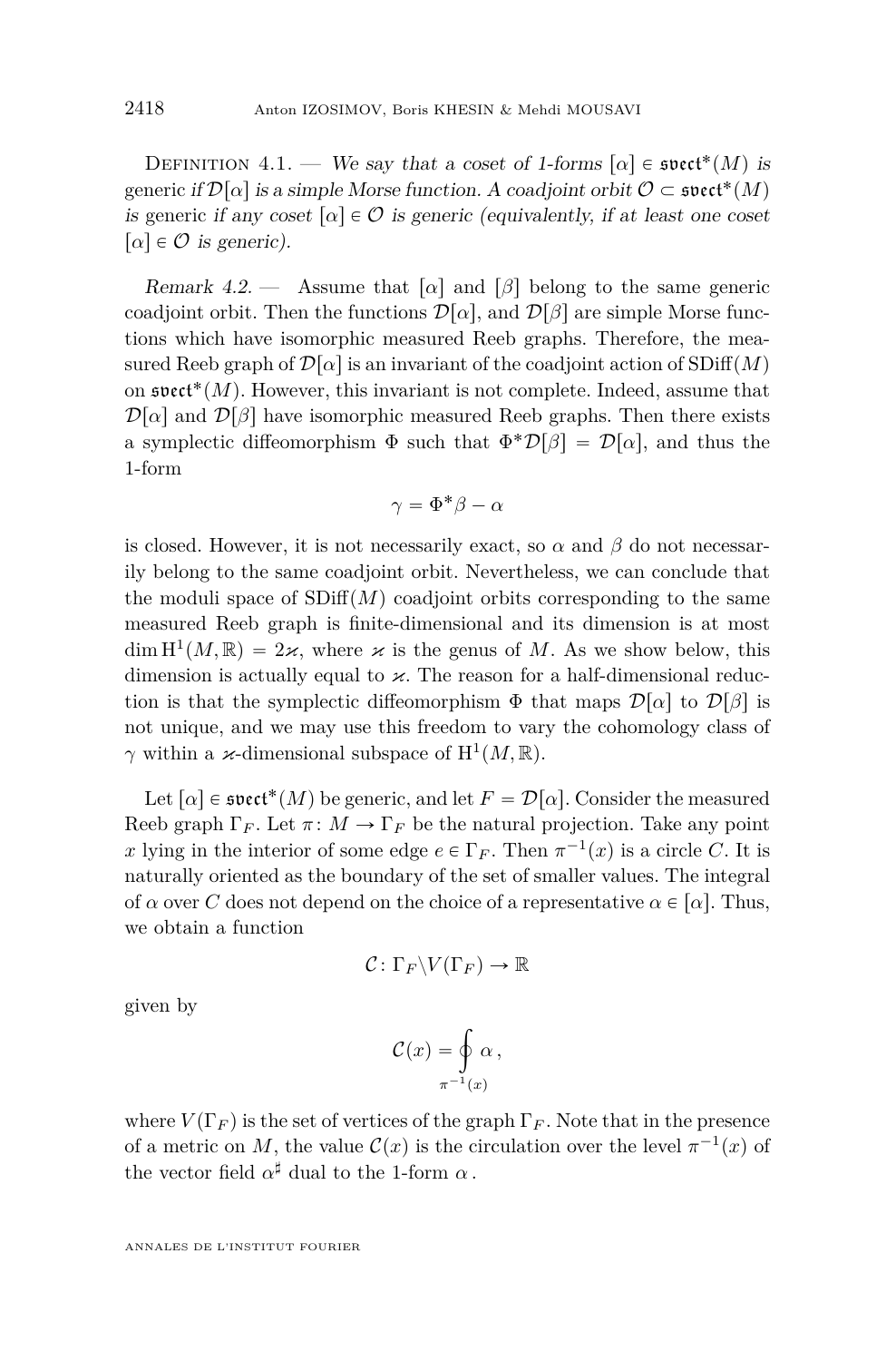<span id="page-35-0"></span>PROPOSITION 4.3. — The function  $\mathcal C$  has the following properties.

<span id="page-35-1"></span>(i) Assume that *x, y* are two interior points of some edge  $e \subset \Gamma_F$ . Then

(4.1) 
$$
\mathcal{C}(y) - \mathcal{C}(x) = \int_{x}^{y} f d\mu.
$$

<span id="page-35-2"></span>(ii) Let *v* be a 1-valent vertex of  $\Gamma_F$ . Then

(4.2) 
$$
\lim_{x \to v} C(x) = 0.
$$

<span id="page-35-3"></span>(iii) Let *v* be a 3-valent vertex of  $\Gamma_F$ . Let  $e_0$  be the trunk of *v*, and let  $e_1, e_2$  be the branches of *v*. Let also  $x_i \in e_i$ . Then

(4.3) 
$$
\lim_{x_0 \to v} C(x_0) = \lim_{x_1 \to v} C(x_1) + \lim_{x_2 \to v} C(x_2).
$$

Proof. — The proof is straightforward and follows from the Stokes formula and additivity of the circulation integral.  $\Box$ 

DEFINITION 4.4. — Let  $(\Gamma, f, \mu)$  be a measured Reeb graph. Any function  $C: \Gamma \backslash V(\Gamma) \to \mathbb{R}$  satisfying properties listed in Proposition [4.3](#page-35-0) is called a circulation function (or an anti-derivative). A measured Reeb graph endowed with a circulation function is called a circulation graph  $(\Gamma, f, \mu, \mathcal{C})$ .

Note that the function *f* on the graph can be recovered from the cir-culation function C, as formula [\(4.1\)](#page-35-1) implies:  $f = dC/d\mu$ . Two circulation graphs are isomorphic if they are isomorphic as measured Reeb graphs, and the isomorphism between them preserves the circulation function.

Above we associated a circulation graph  $\Gamma_{[\alpha]} := (\Gamma, f, \mu, \mathcal{C})$  to any generic  $\mathrm{coset}\;[\alpha]\in\mathfrak{s}\mathfrak{vect}^*(M).$ 

Similarly, a frozen measured Reeb graph endowed with a circulation function is called a frozen circulation graph. Two frozen circulation graphs are isomorphic if they are isomorphic as measured Reeb graphs frozen into a surface, and the isomorphism between them preserves the circulation function.

<span id="page-35-5"></span>PROPOSITION 4.5. — Let  $(\Gamma, f, \mu)$  be a measured Reeb graph.

<span id="page-35-4"></span>(i) The graph  $\Gamma$  admits a circulation function if and only if

(4.4) 
$$
\int_{\Gamma} f(x) d\mu = 0.
$$

(ii) If  $\Gamma$  admits a circulation function, then the set of circulation functions on  $\Gamma$  is an affine space of dimension equal to the first Betti number of Γ.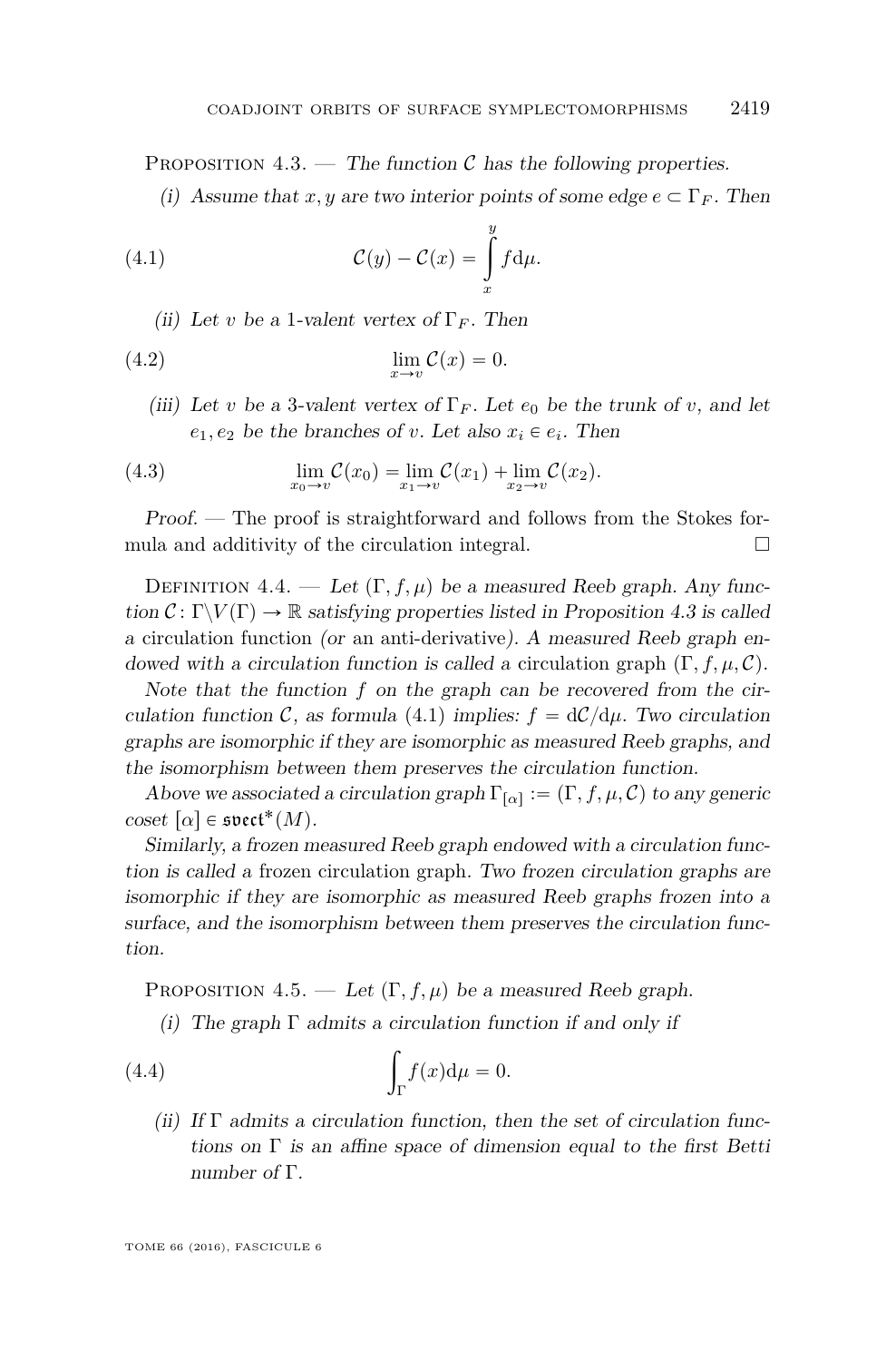Proof. — Let us prove the first statement. Assume that  $\Gamma$  admits a circulation function. Let  $e \in \Gamma$  be an edge of  $\Gamma$  going from *v* to *w*, and let  $x \in e$ . Let  $C^-(e)$  and  $C^+(e)$  be the limits of  $C(x)$  as *x* tends to *v* and *w*, respectively. We have ż

$$
\int_{\Gamma} f(x) d\mu = \sum_{e \in E(\Gamma)} (\mathcal{C}^+(e) - \mathcal{C}^-(e)).
$$

On the other hand, properties [\(4.2\)](#page-35-2) and [\(4.3\)](#page-35-3) imply that the sum at the right-hand side of the latter equation vanishes, and hence [\(4.4\)](#page-35-4) holds.

Conversely, assume that [\(4.4\)](#page-35-4) holds. By Theorem [3.11,](#page-14-2) one can construct a symplectic surface *M* and a simple Morse function  $F: M \to \mathbb{R}$  such that the measured Reeb graph of *F* is  $(\Gamma, f, \mu)$ . Since *F* has zero mean, we have  $F = \mathcal{D}[\alpha]$  for some 1-form  $\alpha$  on M. Integrating  $\alpha$  over connected components of level sets of  $F$ , we obtain a circulation function on  $\Gamma$ , as desired.

Now, let us prove the second statement. Let  $\mathcal C$  and  $\mathcal C'$  be two circulation functions. Then, in view of property [\(4.1\)](#page-35-1), their difference is constant on each edge. Consider the 1-chain  $\overset{\cdot}{=}%$ 

<span id="page-36-2"></span>(4.5) 
$$
\mathcal{C} - \mathcal{C}' = \sum_{e \in E(\Gamma)} (\mathcal{C}(x_e) - \mathcal{C}'(x_e))e,
$$

where  $E(\Gamma)$  is the set of edges of  $\Gamma$ , and  $x_e \in e$  is any interior point. Properties [\(4.2\)](#page-35-2) and [\(4.3\)](#page-35-3) imply that  $C - C'$  is a 1-cycle. On the other hand, if we add a 1-cycle to a circulation function, we obtain a circulation function. Therefore, the space of circulation functions is an affine space with underlying vector space  $H_1(\Gamma, \mathbb{R})$ .

#### **4.2.** Coadjoint orbits of  $SDiff(M)$  and  $SDiff<sub>0</sub>(M)$

<span id="page-36-1"></span><span id="page-36-0"></span>THEOREM 4.6. — Let *M* be a closed connected symplectic surface. Then generic coadjoint orbits of  $SDiff(M)$  are in one-to-one correspondence with (isomorphism classes of) circulation graphs  $(\Gamma, f, \mu, \mathcal{C})$  compatible with *M*. In other words, the following statements hold:

- (i) For a symplectic surface *M* and generic cosets  $[\alpha], [\beta] \in \mathfrak{s}\mathfrak{vect}^*(M)$ the following conditions are equivalent:
	- (a)  $\lceil \alpha \rceil$  and  $\lceil \beta \rceil$  lie in the same orbit of the SDiff $(M)$  coadjoint action;
	- (b) circulation graphs  $\Gamma_{\lbrack \alpha \rbrack}$  and  $\Gamma_{\lbrack \beta \rbrack}$  corresponding to the cosets *[* $α$ *]* and *[* $β$ *]* are isomorphic.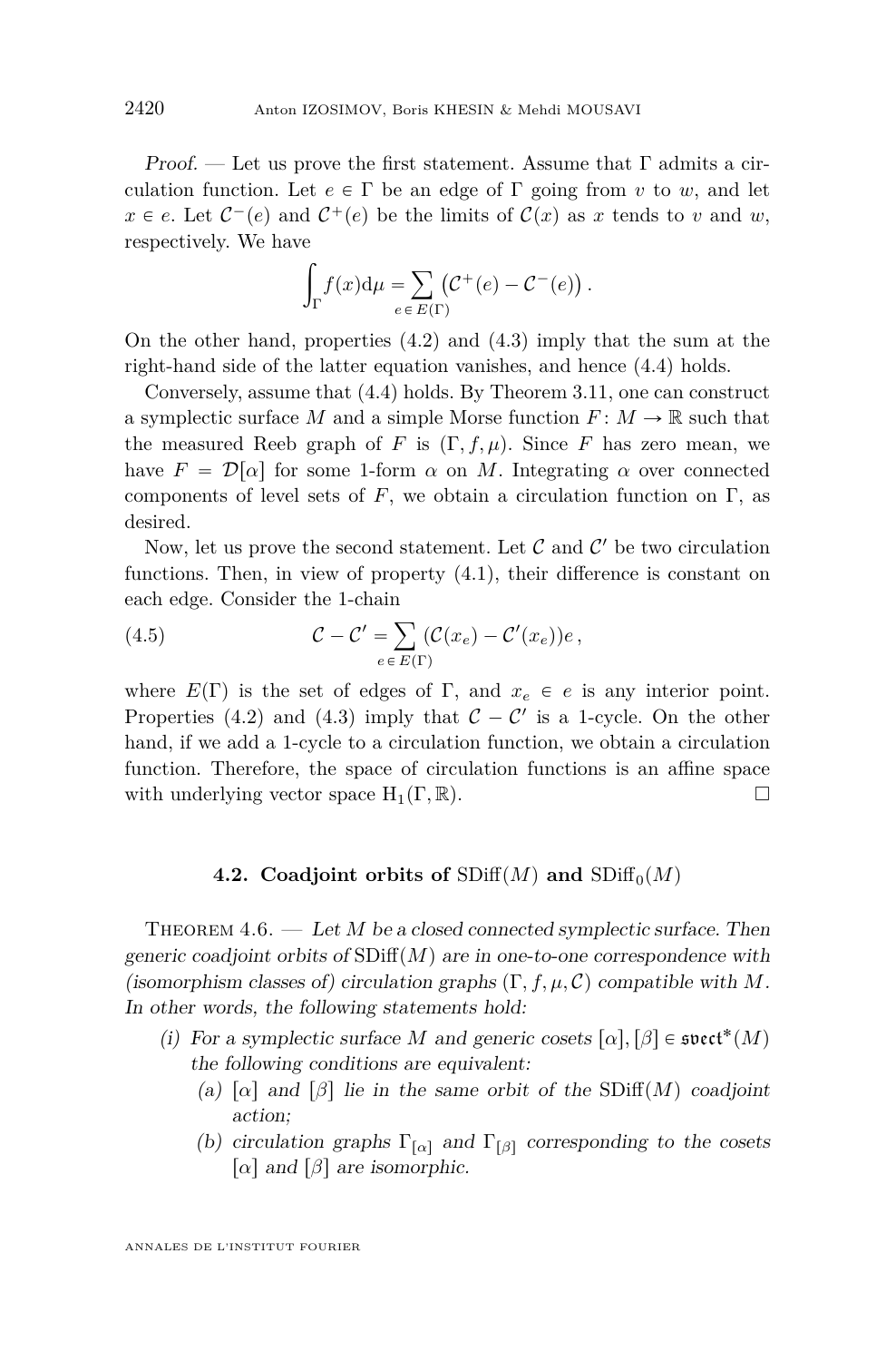(ii) For each circulation graph  $\Gamma$  which is compatible<sup>(2)</sup> with *M*, there exists a generic  $[\alpha] \in \mathfrak{svect}^*(M)$  such that  $\Gamma_{[\alpha]} = (\Gamma, f, \mu, \mathcal{C})$ .

Similarly, we have the following result:

<span id="page-37-0"></span>THEOREM 4.7. — Let *M* be a closed connected symplectic surface. Then generic coadjoint orbits of  $SDiff<sub>0</sub>(M)$  are in one-to-one correspondence with (isomorphism classes of) circulation graphs frozen into *M*.

The proofs of these two theorems are identical, with the only difference that the proof of Theorem [4.6](#page-36-1) is based on Theorem [3.11,](#page-14-2) while the proof of Theorem [4.7](#page-37-0) is based on Theorem [3.36.](#page-32-0) For this reason, we shall only prove Theorem [4.6.](#page-36-1) We start with the following preliminary lemma.

<span id="page-37-1"></span>Lemma 4.8. — Let *M* a closed connected oriented surface, and let *F* be a simple Morse function on *M*. Assume that  $[\gamma] \in H^1(M, \mathbb{R})$  is such that the integral of  $\gamma$  over any connected component of any *F*-level vanishes. Then there exists a  $C^\infty$  function  $H\colon M\to\mathbb{R}$  such that the 1-form  $H\mathrm{d} F$  is closed, and its cohomology class is equal to  $\lceil \gamma \rceil$ . Moreover, *H* can be chosen in such a way that the ratio  $H/F$  is a smooth function.

*Proof.* — Since the integral of  $\lceil \gamma \rceil$  over any connected component of any *F*-level vanishes, the cohomology class  $\lceil \gamma \rceil$  on *M* belongs to the image of the inclusion

$$
i\colon \mathrm{H}^1(\Gamma_F, \mathbb{R}) \to \mathrm{H}^1(M, \mathbb{R}).
$$

Let  $\alpha$  be a 1-cochain on the graph  $\Gamma_F$  representing the cohomology class  $i^{-1}([\gamma])$ . Then  $\alpha$  is a real-valued function on the set of edges of  $\Gamma_F$ . Recall that the function *f* is the pushforward of the function *F* to the graph  $\Gamma_F$ . Consider a continuous function  $h: \Gamma_F \to \mathbb{R}$  such that

- (i) it is a smooth function of *f* in a neighborhood of each point  $x \in \Gamma_F$ ;
- (ii) it vanishes if *f* is sufficiently close to zero;
- (iii) for each edge *e*, we have

$$
\alpha(e) = \int_e h \mathrm{d}f.
$$

Obviously, such a function does exist. Now, lifting *h* to *M*, we obtain a smooth function  $H$  with the desired properties.

Proof of Theorem  $4.6.$  — Let us prove the first statement. The implication (a)  $\Rightarrow$  (b) is immediate, so it suffices to prove the implication (b)  $\Rightarrow$  (a). Let  $\phi: \Gamma_{\lbrack \alpha \rbrack} \rightarrow \Gamma_{\lbrack \beta \rbrack}$  be an isomorphism of circulation graphs. By Theorem [3.11,](#page-14-2)  $\phi$  can be lifted to a symplectomorphism  $\Phi: M \to M$  that

 $\left( 2\right)$  See Definition [3.10](#page-14-3) for compatibility of a graph and a surface.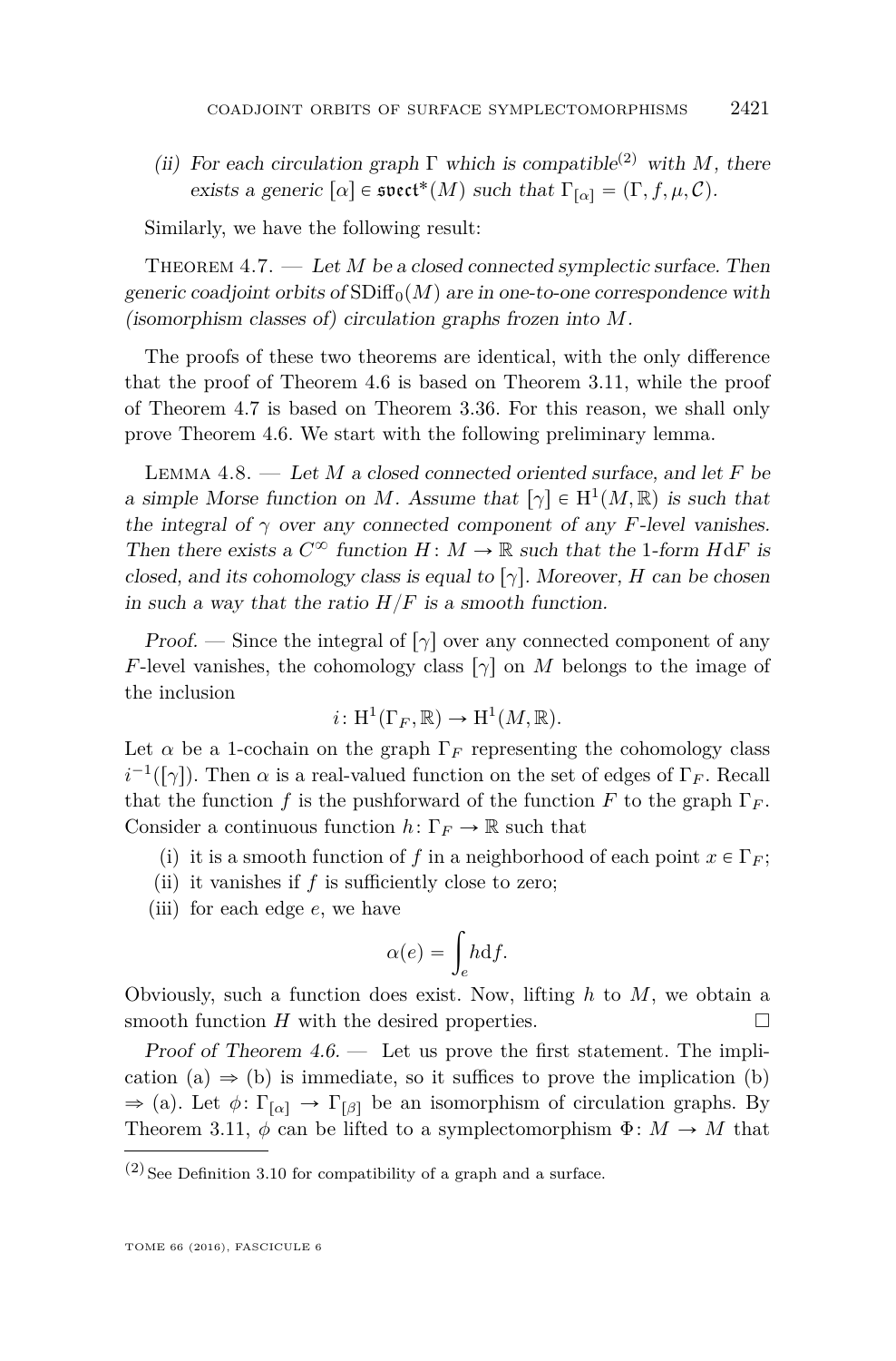maps the function  $F = \mathcal{D}[\alpha]$  to the function  $G = \mathcal{D}[\beta]$ . Therefore, the 1-form  $\gamma$  defined by

$$
\gamma = \Phi^* \beta - \alpha
$$

is closed.

Assume that  $\Psi: M \to M$  is a symplectomorphism which maps the function  $F$  to itself and is isotopic to the identity. Then the composition  $\widetilde{\Phi} = \Phi \circ \Psi^{-1}$  maps *F* to *G*, and

$$
[\tilde{\Phi}^*\beta - \alpha] = [\Phi^*\beta - \Psi^*\alpha] = [\gamma] - [\Psi^*\alpha - \alpha].
$$

We claim that  $\Psi$  can be chosen in such a way that  $\tilde{\Phi}^* \beta - \alpha$  is exact, i.e. one has the equality of the cohomology classes

<span id="page-38-0"></span>
$$
[\Psi^*\alpha - \alpha] = [\gamma].
$$

Moreover, let us show that there exists a time-independent symplectic vector field *X* that preserves *F* and satisfies

(4.6) 
$$
\left[\Psi_t^*\alpha - \alpha\right] = t[\gamma],
$$

where  $\Psi_t$  is the phase flow of *X*. Differentiating [\(4.6\)](#page-38-0) with respect to *t*, we get in the left-hand side

<span id="page-38-1"></span>
$$
[\Psi_t^* L_X \alpha] = [L_X \alpha] = [i_X d\alpha] = [F \cdot i_X \omega],
$$

since  $L_X\alpha$  is closed and  $\Psi_t^*$  does not change its cohomology class. Thus

$$
(4.7) \t\t\t [F \cdot i_X \omega] = [\gamma].
$$

Since  $\Phi$  preserves the circulation function, the integrals of  $\gamma$  over all connected components of *F*-levels vanish. Therefore, by Lemma [4.8,](#page-37-1) there exists a smooth function *H* such that

$$
[\gamma] = [H \mathrm{d} F].
$$

Now we set

$$
X:=\frac{H}{F}\,\omega^{-1}\textup{d} F.
$$

It is easy to see that the vector field *X* is symplectic, preserves the levels of  $F$ , and satisfies the equation  $(4.7)$ . Therefore, its phase flow satisfies the equation [\(4.6\)](#page-38-0), and then the symplectomorphism  $\tilde{\Phi} = \Phi \circ \Psi_1^{-1}$  for the time-one map  $\Psi = \Psi_1$  has the required properties.

Now, let us prove the second statement. By Theorem [3.11,](#page-14-2) there exists a simple Morse function  $F: M \to \mathbb{R}$  such that the measured Reeb graph of F is  $(\Gamma, f, \mu)$ . Since the graph  $\Gamma$  admits a circulation function, Proposition [4.5](#page-35-5) implies that *F* has zero mean. Therefore, there exists a 1-form  $\alpha \in \Omega^1(M)$ such that  $\mathcal{D}[\alpha] = F$ . Further, if  $\gamma$  is a closed 1-form, then  $\mathcal{D}[\alpha + \gamma] = F$  as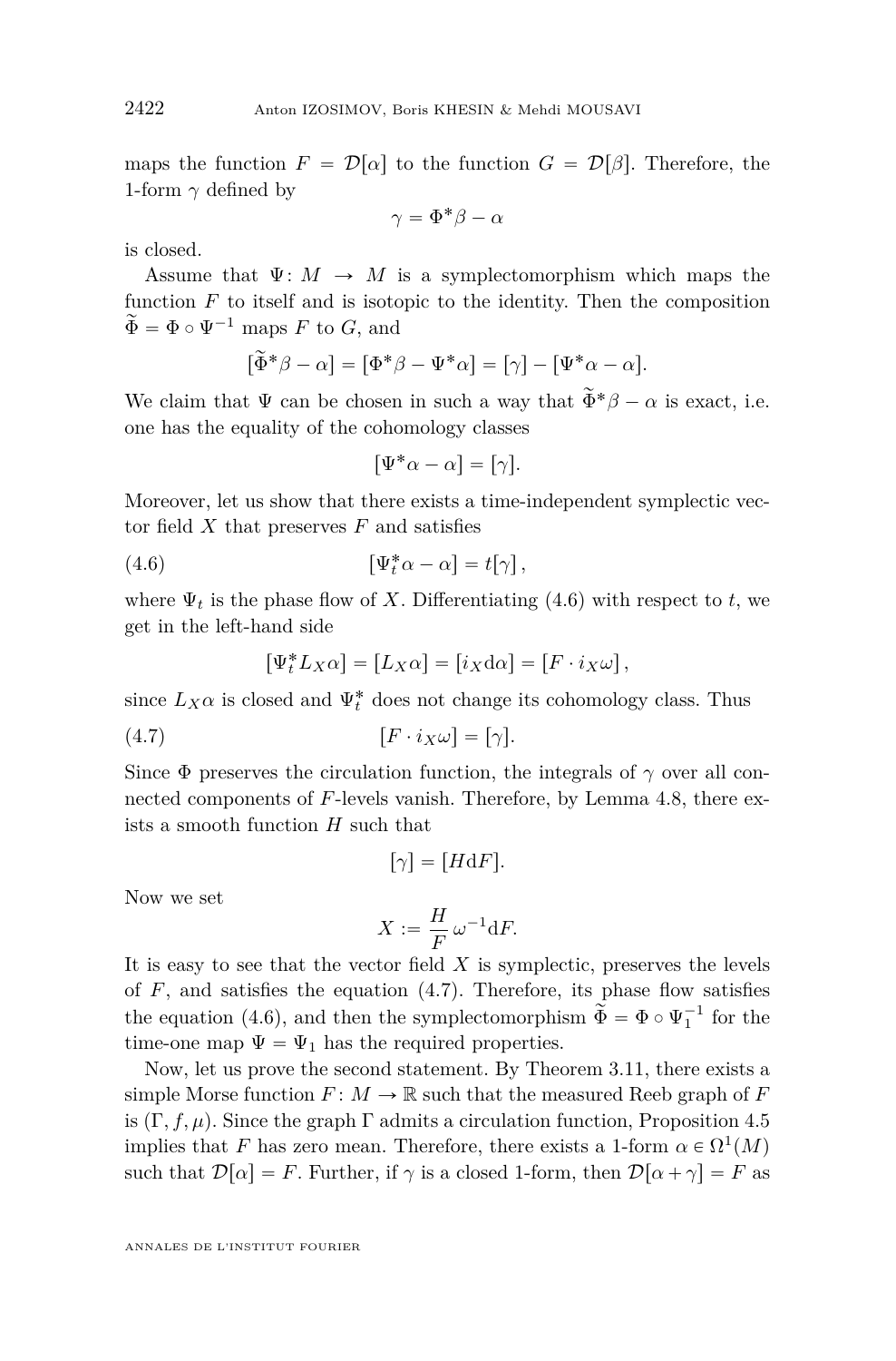well. For any 1-form  $\tilde{\alpha}$  such that  $\mathcal{D}[\tilde{\alpha}] = F$ , let  $\mathcal{C}_{\tilde{\alpha}}$  denote the corresponding circulation function on Γ. Consider the mapping

$$
\rho\colon \mathrm{H}^1(M,\mathbb{R})\to \mathrm{H}_1(\Gamma,\mathbb{R})
$$

given by

$$
\rho([\gamma]) = C_{\alpha+\gamma} - C_{\alpha},
$$

where the right-hand side is defined by equation  $(4.5)$ . The mapping  $\rho$  can be written as  $\overline{z}$  $\mathbf{z}$ 

$$
\rho([\gamma]) = \sum_{e \in E(\Gamma)} \left( \int_{C(e)} \gamma \right) e,
$$

where  $C(e) = \pi^{-1}(x_e)$  and  $x_e \in e$  is any interior point of the edge *e*. Therefore, the kernel of the homomorphism  $\rho$  consists of those cohomology classes which vanish on cycles homologous to connected components of regular *F*-levels, and dim Ker  $\rho = \varkappa$ , where  $\varkappa$  is the genus of M. So, by the dimension argument, the homomorphism  $\rho$  is surjective. (Also note that the mapping  $\rho$  can be written as  $\pi_* \circ p$ , where  $p: H^1(M, \mathbb{R}) \to H_1(M, \mathbb{R})$ is the Poincaré duality, and  $\pi_* : H_1(M, \mathbb{R}) \to H_1(\Gamma, \mathbb{R})$  is the epimorphism induced by the projection  $\pi$ .)

Now, since the homomorphism  $\rho$  is surjective, one can find a closed 1form  $\gamma$  such that

$$
\rho([\gamma]) = \mathcal{C} - \mathcal{C}_{\alpha},
$$

where C is a given circulation function on Γ, and therefore  $\mathcal{C}_{\alpha+\gamma} = \mathcal{C}$ , as desired.  $\Box$ 

#### <span id="page-39-0"></span>**5. Coadjoint orbits of the group of Hamiltonian diffeomorphisms**

Let *M* be a symplectic manifold, and let  $\Phi \in SDiff_0(M)$  be a symplectic diffeomorphism of *M* isotopic to the identity. Recall that  $\Phi$  is called Hamiltonian if a path  $\Phi_t$  joining the identity  $\Phi_0 = id$  and  $\Phi_1 = \Phi$  can be chosen in such a way that the vector field ˙

$$
X_t := \left(\frac{\mathrm{d}}{\mathrm{d}t} \Phi_t\right) \circ \Phi_t^{-1}
$$

is Hamiltonian for every *t*. In other words, a symplectic diffeomorphism is Hamiltonian if it is a time-one map for a suitable time-dependent Hamiltonian vector field. Smooth Hamiltonian diffeomorphisms of *M* form an infinite-dimensional group, which we denote by  $\text{Ham}(M)$ . The aim of this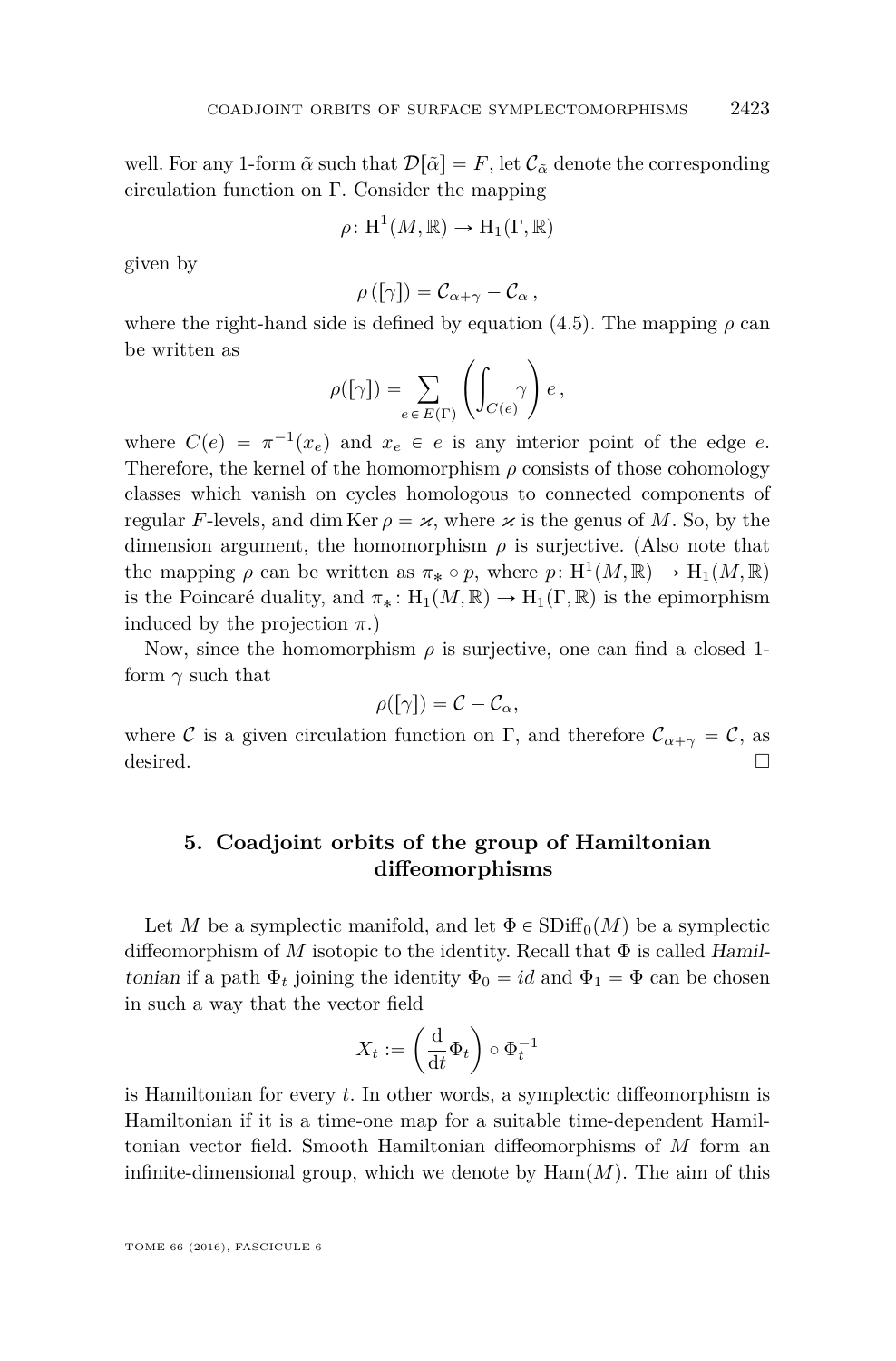section is to describe generic coadjoint orbits of  $\text{Ham}(M)$  in the case of a two-dimensional surface *M*.

The Lie algebra  $\text{ham}(M)$  of the group  $\text{Ham}(M)$  consists of all smooth Hamiltonian vector fields on *M*. This Lie algebra is naturally isomorphic to the Lie algebra \*

$$
\mathfrak{ham}(M) \simeq C_0^{\infty}(M) = \left\{ F \in C^{\infty}(M) \mid \int_M F \cdot \omega = 0 \right\}
$$

of all smooth functions with zero mean with respect to the Poisson bracket. The adjoint action of the group  $\text{Ham}(M)$  on its Lie algebra  $\text{ham}(M)$  is the natural action of diffeomorphisms on functions. The Lie algebra  $\mathfrak{ham}(M)$ is endowed with a bi-invariant inner product

$$
(F,G):=\int_M\!FG\cdot\omega,
$$

therefore the regular dual  $\mathfrak{ham}^*(M)$  is naturally isomorphic to  $\mathfrak{ham}(M)$ , and the group coadjoint orbits coincide with the adjoint ones. Thus, coadjoint orbits of the group  $\text{Ham}(M)$  are exactly the orbits of the natural action of this group on functions.

Remark 5.1. — Since Ham $(M)$  is a subgroup of the group  $SDiff_0(M)$ of symplectomorphisms isotopic to identity, the  $SDiff<sub>0</sub>(M)$  invariants of functions described by Theorems [3.22](#page-22-1) and [3.36](#page-32-0) are also  $\text{Ham}(M)$  invariants. Note that the natural projection of the dual spaces  $\mathfrak{svect}^*(M) \to$  $\mathfrak{ham}^*(M)$ , which follows from the embeddings of the corresponding Lie algebras  $\mathfrak{h}$ **am** $(M) \hookrightarrow$  **svect** $(M)$ , is nothing but the operator  $\mathcal{D}[\alpha] := d\alpha/\omega$ defined in Section [4.1.](#page-33-0)

The image of any  $SDiff_0(M)$ -orbit contains whole  $Ham(M)$ -orbits, as the Ham $(M)$ -orbits are finer than  $SDiff<sub>0</sub>(M)$ -ones. Additional invariants of the Hamiltonian orbits can be described in terms of certain flux-type quantities.

Namely, let *F* and *G* be two simple Morse functions of *M* belonging to the same  $SDiff_0(M)$  orbit. Then there exists an isomorphism  $\phi: \Gamma_F \to \Gamma_G$  of frozen measured Reeb graphs. Let  $\varkappa$  be the genus of M. Then the first Betti number of  $\Gamma_F$  is equal to  $\varkappa$ . Therefore, one can choose  $\varkappa$  edges  $e_1, \ldots, e_{\varkappa}$ of  $\Gamma_F$  in such a way that  $\Gamma_F \backslash \{e_1, \ldots, e_{\varkappa}\}\$ is a maximal sub-tree of  $\Gamma_F$ . In other words, after dropping edges  $e_1, \ldots, e_{\varkappa}$  from the graph  $\Gamma_F$  it still remains connected but has no cycles.

On each edge  $e_i$ , we choose an interior point  $x_i \in e_i \subset \Gamma_F$  and consider the corresponding images  $\phi(x_i) \in \Gamma_G$ . Denote by

$$
C_{F,i} = \pi_F^{-1}(x_i), \quad C_{G,i} = \pi_G^{-1}(\phi(x_i))
$$

ANNALES DE L'INSTITUT FOURIER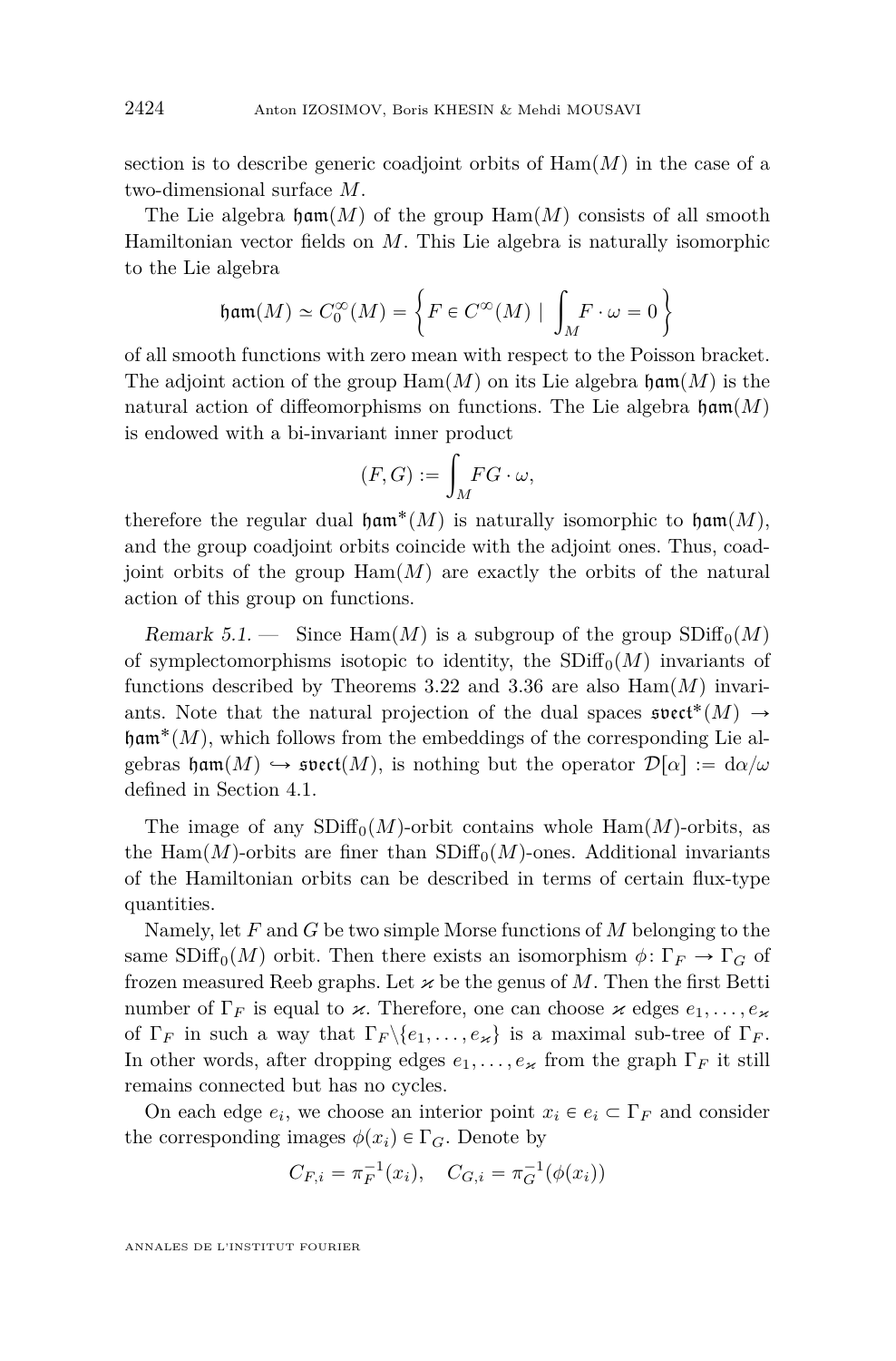

<span id="page-41-0"></span>Figure 5.1. Construction of the curves  $C_{F,i}$  and  $C_{G,i}$ .

the corresponding level curves of the functions *F* and *G*, where  $\pi_F : M \to$  $\Gamma_F$ ,  $\pi_G: M \to \Gamma_G$  are canonical projections (see Figure [5.1\)](#page-41-0). Since the isomorphism  $\phi$  preserves freezing, the curves  $C_{F,i}$  and  $C_{G,i}$  are isotopic for each *i*.

DEFINITION 5.2. — The area between the curves  $C_{F,i}$  and  $C_{G,i}$  is equal to zero if

<span id="page-41-1"></span>(5.1) 
$$
\int_{\text{Cyl}} \Psi^* \omega = 0
$$

for a smooth mapping  $\Psi : Cyl \to M$  of the cylinder Cyl to M which maps two boundary components of Cyl to  $C_{F,i}$  and  $C_{G,i}$  respectively.

LEMMA 5.3. — If the genus of *M* is  $\varkappa \geq 2$ , then the integral in the left-hand side does not depend on the choice of the cylinder map Ψ. If the genus  $\varkappa = 1$ , *i.e.*,  $M = T^2$ , the integral is well-defined modulo symplectic area of  $T^2$ .

Proof. — Indeed, if we have two different maps  $\Psi_1, \Psi_2$ : Cyl  $\rightarrow M$  that coincide on boundary components of *C*, then together they can be regarded as a map  $\Psi_{12}$ :  $T^2 \to M$  of a torus  $T^2$  to the surface *M*. If the genus of *M* is bigger than one, then the induced map  $\Psi_{12}^* : H^2(M, \mathbb{R}) \to H^2(T^2, \mathbb{R})$  is the zero map, therefore we have

$$
\int_{\mathbf{T}^2} \Psi_{12}^* \omega = 0,
$$

which implies that

$$
\int_{\rm Cyl} \!\!\!\!\Psi_1^*\omega = \int_{\rm Cyl} \!\!\!\!\!\Psi_2^*\omega.
$$

TOME 66 (2016), FASCICULE 6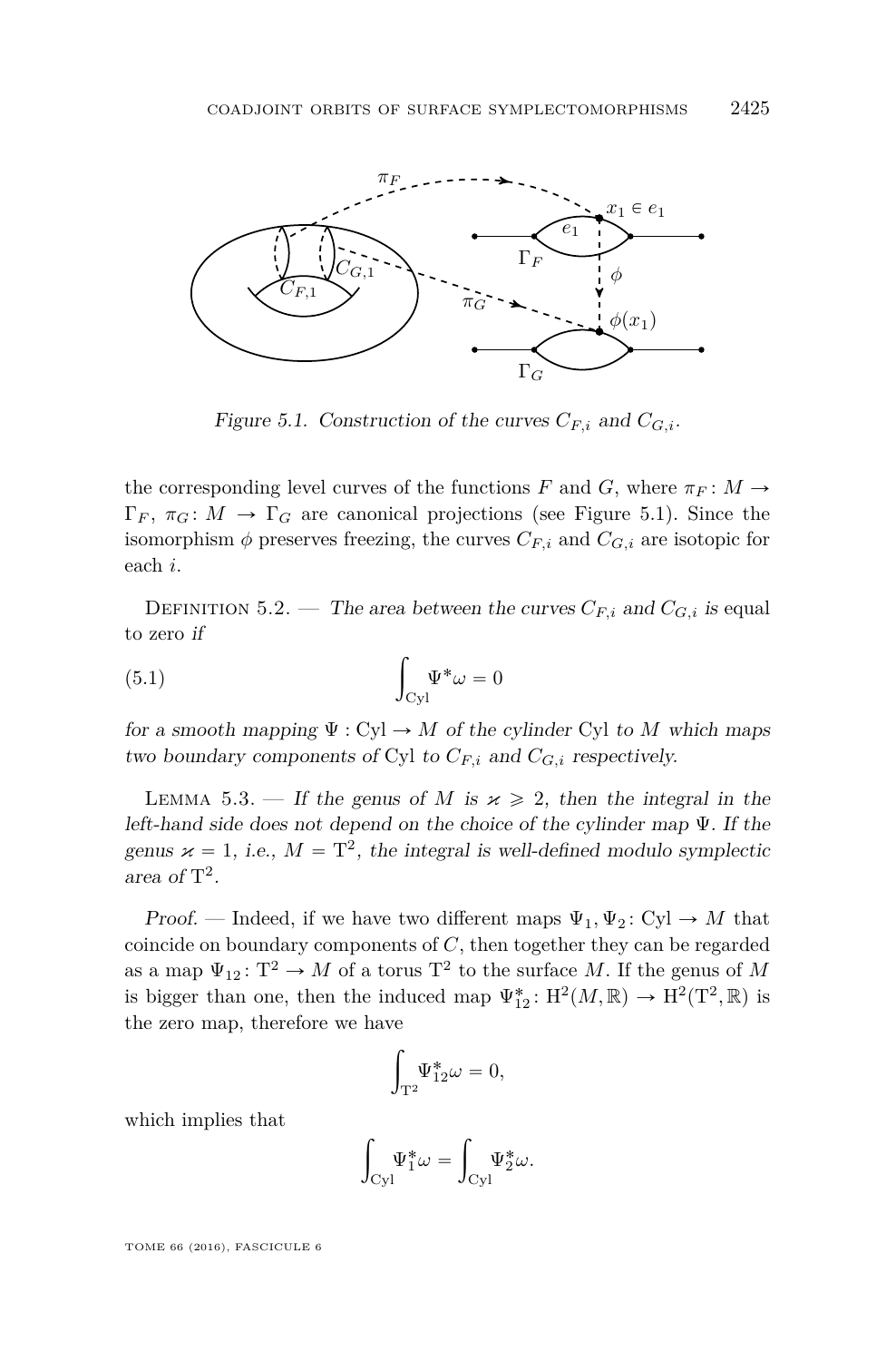If the genus of  $M$  is one, then we have

$$
\int_{\mathbf{T}^2} \Psi_{12}^* \omega = n \int_M \omega
$$

where  $n \in \mathbb{Z}$ , and therefore the integral on the left-hand side of [\(5.1\)](#page-41-1) is well-defined modulo a multiple of the area of *M*. So, if *M* has genus one, we define the area between the curves  $C_{F,i}$  and  $C_{G,i}$  to be equal to zero if

$$
\int_{\text{Cyl}} \Psi^* \omega = n \int_M \omega
$$

for  $n \in \mathbb{Z}$ . Note that if this identity holds for some choice of  $\Psi$ , then it is always possible to choose another mapping  $\Psi$  in such a way that  $n = 0$ .  $\Box$ 

<span id="page-42-0"></span>THEOREM  $5.4.$  — Let F and G be two simple Morse functions on a symplectic surface *M* belonging to the same  $SDiff<sub>0</sub>(M)$  orbit. Then they belong to the same  $\text{Ham}(M)$  coadjoint orbit if and only if there exists an isomorphism  $\phi \colon \Gamma_F \to \Gamma_G$  between the corresponding measured Reeb graphs frozen into *M* such that the area between the curves  $C_{F,i}$  and  $C_{G,i}$ defined above is equal to zero for each *i*.

Before proving Theorem [5.4](#page-42-0) we recall the notion of the flux homomorphism. Let  $\Phi \in SDiff_0(M)$  be a symplectic diffeomorphism isotopic to the identity, and let  $\Phi_t$  be smooth a path such that  $\Phi_0 = id$ ,  $\Phi_1 = \Phi$ , and  $\Phi_t$ is a symplectic diffeomorphism for every  $t \in [0, 1]$ . Then the vector field

$$
X_t = \left(\frac{\mathrm{d}}{\mathrm{d}t} \Phi_t\right) \circ \Phi_t^{-1}
$$

is symplectic if the 1-form  $\alpha_t = i_{X_t} \omega$  is closed for every *t*. Consider the cohomology class

<span id="page-42-2"></span>(5.2) 
$$
\text{Flux}(\Phi_t) = \int_0^1 [\alpha_t] dt \in \mathcal{H}^1(M, \mathbb{R}),
$$

where  $\lceil \alpha_t \rceil$  is the cohomology class of  $\alpha_t$ . A priori, Flux $(\Phi_t)$  may depend on the path  $\Phi_t$ .

PROPOSITION 5.5. — The cohomology class  $Flux(\Phi_t)$  is uniquely determined by the homotopy type of the family of symplectomorphisms  $\Phi_t$ . Explicitly, let  $a(s)$  be any parametrized loop in *M*,  $a(s + 1) = a(s)$  and let  $Cyl = \mathbb{R}/\mathbb{Z} \times [0, 1]$  be a cylinder understood as a family of such loops.

<span id="page-42-1"></span>Then for a map 
$$
\Psi: Cyl \to M
$$
 given by  $\Psi(s, t) = \Phi_t(a(s))$  one has  
(5.3)  $\langle \text{Flux}(\Phi_t), [a] \rangle = \int_{Cyl} \Psi^* \omega$ ,

where  $\langle , \rangle$  denotes the canonical pairing between  $H^1(M, \mathbb{R})$  and  $H_1(M, \mathbb{R})$ .

ANNALES DE L'INSTITUT FOURIER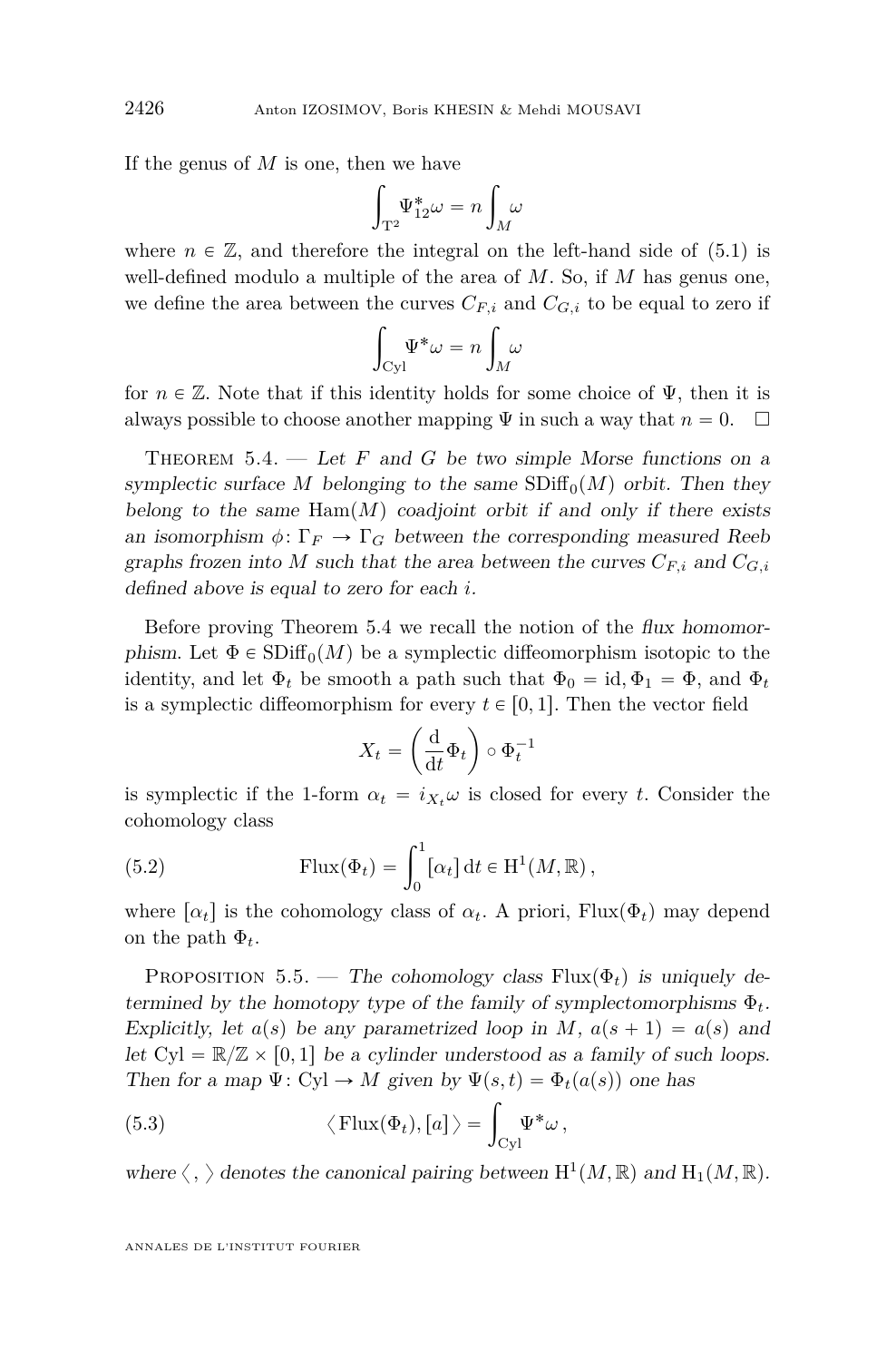Proof. — Choose a 1-form  $\beta$  on Cyl such that  $\xi^* \omega = d\beta$ , and let  $C_t$  $\{(s, u) \in Cyl \mid u = t\}$  be the loop on the cylinder corresponding to parameter *t*. Then ˆ ˙

$$
\int_{\text{Cyl}} \Psi^* \omega = \int_{C_1} \beta - \int_{C_0} \beta = \int_0^1 \left( \frac{d}{dt} \int_{C_t} \beta \right) dt.
$$

When computing the integral of  $\beta$  over  $C_t$ , we may assume that  $\beta = \Psi^* \gamma$ , where the 1-form  $\gamma$  is an antidifferential of  $\omega$  defined in the small neighborhood of the curve  $\Psi(C_t)$ . So,

$$
\frac{\mathrm{d}}{\mathrm{d}t} \int_{C_t} \beta = \frac{\mathrm{d}}{\mathrm{d}t} \int_{C_t} \Psi^* \gamma = \frac{\mathrm{d}}{\mathrm{d}t} \int_{\Phi_t(a)} \gamma = \frac{\mathrm{d}}{\mathrm{d}t} \int_a \Phi_t^* \gamma = \int_a \frac{\mathrm{d}}{\mathrm{d}t} \Phi_t^* \gamma
$$
\n
$$
= \int_a \Phi_t^* L_{X_t} \gamma = \int_a \Phi_t^* (i_{X_t} \mathrm{d} \gamma + \mathrm{d}i_{X_t} \gamma) = \int_a \Phi_t^* \alpha_t = \langle [\alpha_t], [a] \rangle,
$$

which proves formula  $(5.3)$ .

From [\(5.3\)](#page-42-1), it follows that  $Flux(\phi_t)$  depends only on the homotopy type of  $\Phi_t$ , since the integral in the right-hand side does not change under a deformation of the map  $\Psi$  fixed on the boundary circles of Cyl. This way we obtain a map

 $\widetilde{\mathrm{Flux}}$ :  $\widetilde{\mathrm{SDiff}}(M) \to \mathrm{H}^1(M,\mathbb{R})$ 

where  $SDiff(M)$  is the universal cover of  $SDiff<sub>0</sub>(M)$ . It is easy to see that this map is a homomorphism of groups. Let *L* be the image of the fundamental group of  $SDiff_0(M)$  under the map Flux.

DEFINITION  $5.6.$  — The homomorphism

 $\text{Flux: SDiff}_0(M) \to \text{H}^1(M,\mathbb{R})/L,$ 

obtained by descending the mapping  $Flux$ , is called the flux homomorphism.

It follows from the construction of Flux, that if  $\Phi \in \text{Ham}(M)$ , then  $Flux(\Phi) = 0$ . The converse result is also true:

<span id="page-43-0"></span>THEOREM 5.7 (Banyaga [\[5\]](#page-48-15)). — Let Flux:  $SDiff_0(M) \rightarrow H^1(M, \mathbb{R})/L$ be the flux homomorphism. Then  $\text{Ker Flux} = \text{Ham}(M)$ .

Remark 5.8. — Let us comment on the structure of the group *L* when *M* is a surface. As follows from the Moser theorem, the group  $SDiff<sub>0</sub>(M)$  is a deformation retract of the ambient group  $\text{Diff}_0(M)$  of all diffeomorphisms of *M* isotopic to the identity. Furthermore, the group  $\text{Diff}_0(M)$  is contractible if genus of *M* is  $\varkappa \geq 2$ , and it is a deformation retract to the subgroup of linear automorphisms for  $\varkappa = 1$  (see [\[11,](#page-48-16) [12,](#page-48-12) [13\]](#page-48-17)). Therefore, if the genus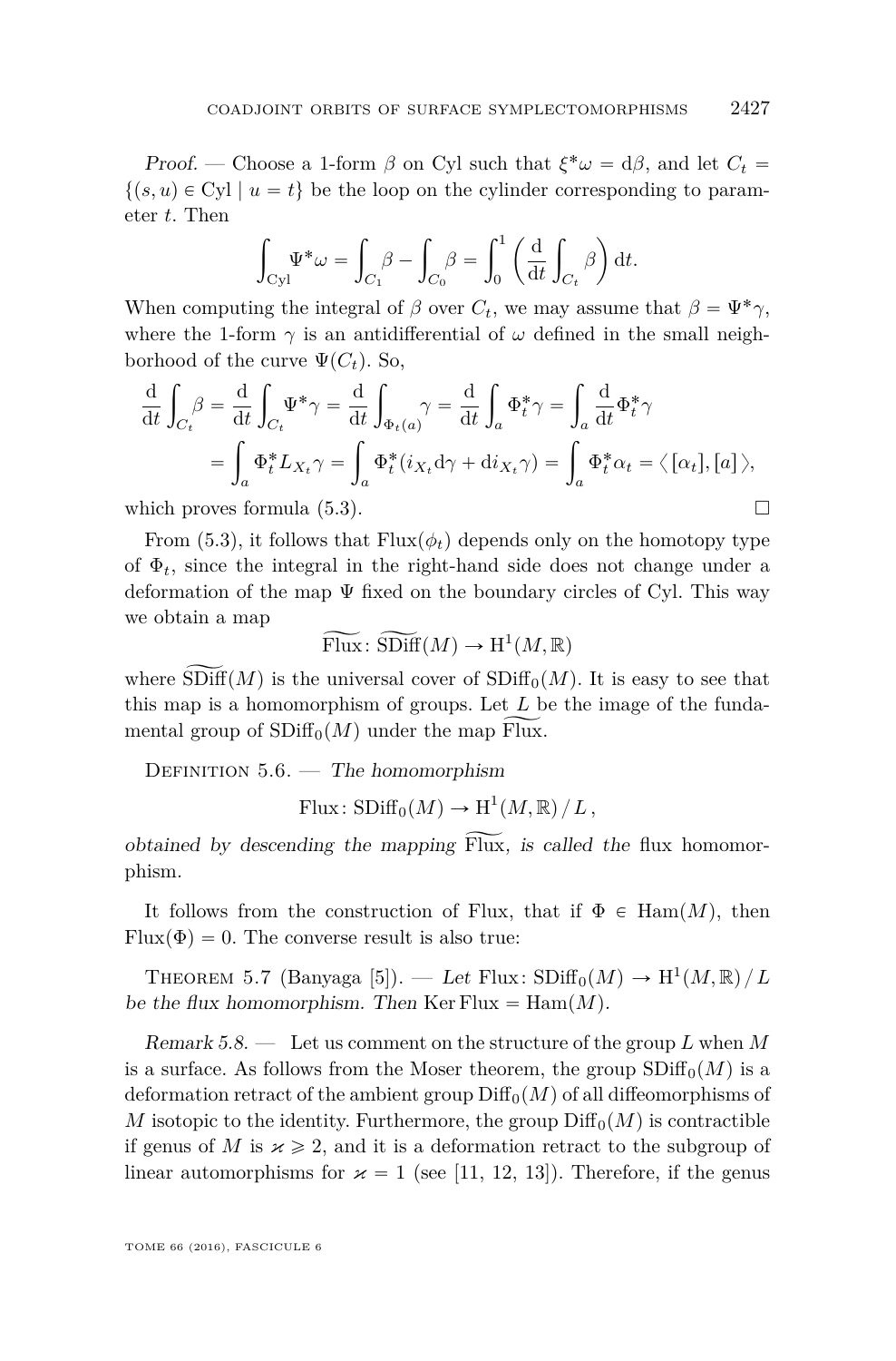of *M* is at least two, then the group  $SDiff_0(M)$  is contractible, and thus  $L = 0$ . If *M* is a torus, then  $SDiff_0(M)$  is a deformation retract to linear automorphisms, which easily implies that

$$
L = \left(\int_M \omega\right) H^1(M, \mathbb{Z}).
$$

Note that formula [\(5.3\)](#page-42-1) implies that the value of the cohomology class Flux( $\Phi$ ) on a homology class [a] can be defined as the area between the curves *a* and  $\Phi(a)$ . If *M* is a surface of genus  $x \ge 2$ , then this area is well-defined. If *M* is a torus, the area between *a* and  $\Phi(a)$  is defined only modulo the total area of *M*. However, as follows from our description of the group *L*, one still obtains a well-defined element of  $H^1(M, \mathbb{R})/L$ . In the proof of Theorem [5.4](#page-42-0) below, we interchangeably use both definitions of flux, by means of formula  $(5.2)$  and as the area between curves.

Proof of Theorem [5.4.](#page-42-0) — First, let *F* and *G* be two simple Morse functions of *M* such that  $G = \Phi_* F$ , where  $\Phi \in \text{Ham}(M)$ . Suppose that  $\phi \colon \Gamma_F \to \Gamma_G$  is the corresponding isomorphism of frozen measured Reeb graphs. Then, since  $\Phi$  is the lift of  $\phi$ , it follows from the definition of the cycles  $C_{F,i}$  and  $C_{G,i}$  that the diffeomorphism  $\Phi$  maps  $C_{F,i}$  to  $C_{G,i}$  for each *i*. Therefore, since  $Flux(\Phi) = 0$ , the area between the curves  $C_{F,i}$  and  $C_{G,i}$ is equal to zero.

Conversely, assume that *F* and *G* are two simple Morse functions of *M* such that  $G = \Phi_* F$ , where  $\Phi \in SDiff_0(M)$ , and that the area between the curves  $C_{F,i}$  and  $C_{G,i}$  for all *i* is equal to zero. The area condition implies that the cohomology class  $Flux(\Phi)$  vanishes on the homology classes  $[C_{F,i}]$ . Moreover, it follows from the construction of the curves  $C_{F,i}$  that every connected component of any regular *F*-level is homologous to a linear combination of classes  $\lbrack C_{F,i}\rbrack$ , so Flux $(\Phi)$  vanishes on all connected components of all regular *F*-levels. Therefore, by Lemma [4.8,](#page-37-1) there exists such a  $C^{\infty}$  function  $H: M \to \mathbb{R}$  that the 1-form  $H \, dF$  is closed, and its cohomology class is equal to  $Flux(\Phi)$ . Set

$$
X := \omega^{-1} H \mathrm{d} F.
$$

Then the flow of the vector field *X* preserves the symplectic structure and the function *F*. Let  $\Psi$  be the time-one map of X, and let  $\widetilde{\Phi} = \Phi \circ \Psi^{-1}$ . Then  $\widetilde{\Phi} \in SDiff_0(M)$ , and  $\widetilde{\Phi}_*F = G$ . Furthermore, one has

Flux(
$$
\tilde{\Phi}
$$
) = Flux( $\Phi$ ) - Flux( $\Psi$ )  
= Flux( $\Phi$ ) -  $\int_0^1 [i_X \omega] dt$  = Flux( $\Phi$ ) - [HdF] = 0.

ANNALES DE L'INSTITUT FOURIER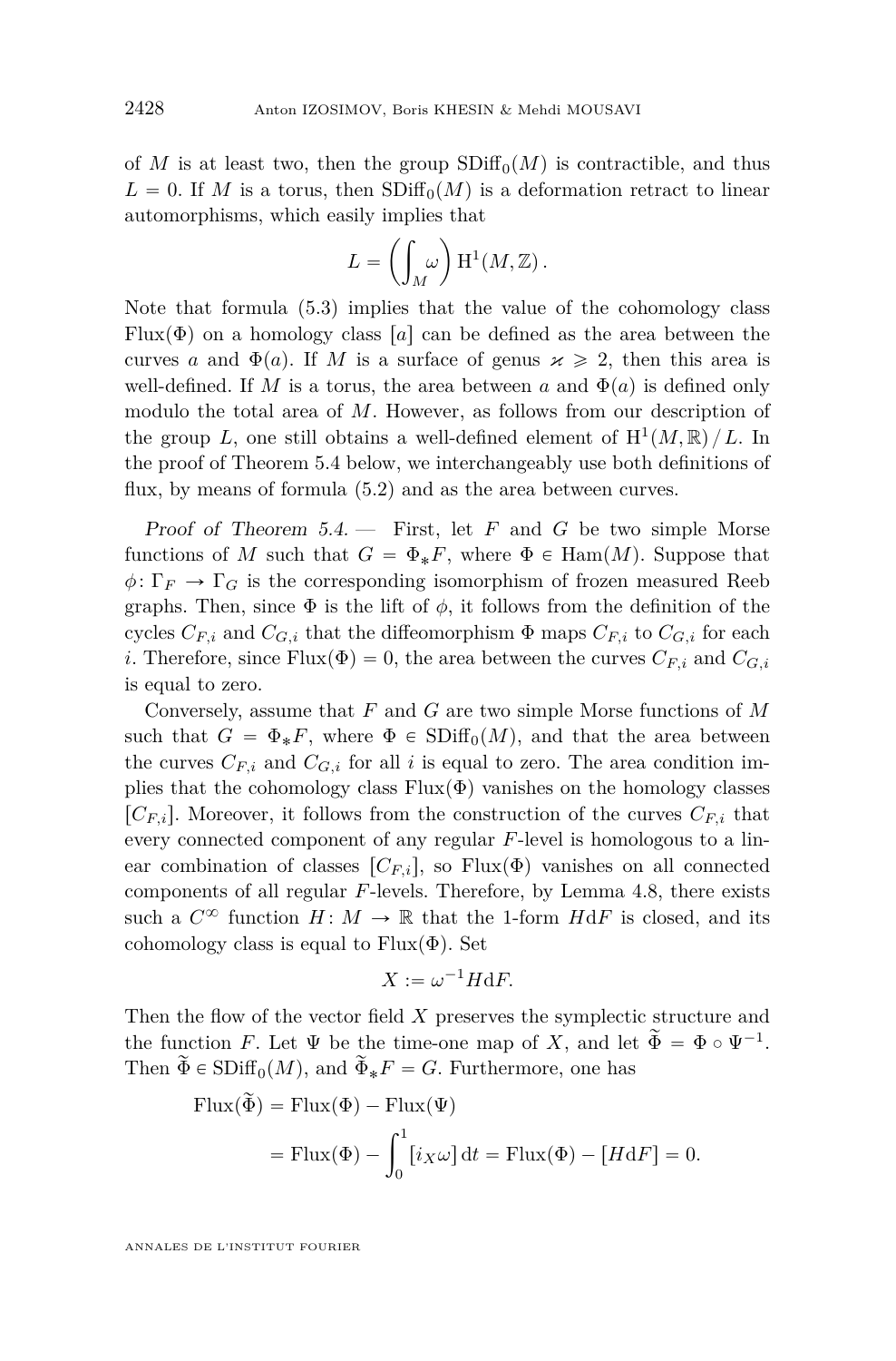Therefore, by Theorem [5.7,](#page-43-0) the diffeomorphism  $\widetilde{\Phi}$  is Hamiltonian, as required.  $\Box$ 

#### **6. Related classifications results**

In this section, we discuss the relation of Theorem [3.11](#page-14-2) on the classification of simple Morse functions on a surface with respect to the SDiff-action to the following two previous classification results:

- (A) Dufour, Molino, and Toulet classified in [\[10\]](#page-48-8) simple Morse fibrations on surfaces with area forms under the action of symplectic diffeomorphisms.
- (B) Bolsinov [\[6\]](#page-48-18) and Kruglikov [\[18\]](#page-48-19) classified Hamiltonian vector fields on surfaces up to the action of arbitrary diffeomorphisms.

First note that the classification provided by Theorem [3.11](#page-14-2) above is finer than either of these classifications. Indeed, for the classification (A) we assume that two simple Morse functions *F* and *G* on a symplectic surface *M* are equivalent in the sense of Theorem [3.11,](#page-14-2) i.e. they can be obtained from each other by means of a symplectic diffeomorphism. Then the associated fibrations  $\mathcal F$  and  $\mathcal G$ , which are given by connected components of  $F$ - and  $G$ levels respectively, are also symplectomorphic. Thus, equivalence of *F* and *G* in the sense of Theorem [3.11](#page-14-2) implies the equivalence of the associated fibrations  $\mathcal F$  and  $\mathcal G$  in the sense of Dufour, Molino, and Toulet. On the other hand, the converse is not true in general: a symplectomorphism mapping fibrations  $\mathcal F$  to  $\mathcal G$  does not have to map function  $F$  to  $G$ . E.g., for different height functions on the unit sphere, such as z and  $2z$ , their associated fibrations are the same, formed by circles of latitude on *S* 2 .

Similarly, an equivalence of two simple Morse functions *F* and *G* in the sense of Theorem [3.11](#page-14-2) implies the equivalence of the associated Hamiltonian vector fields  $\omega^{-1} dF$  and  $\omega^{-1} dG$  in the sense of Bolsinov and Kruglikov. The converse statement is again not true in general, since a diffeomorphism mapping the Hamiltonian vector field  $\omega^{-1} dF$  to the Hamiltonian vector field  $\omega^{-1}$ d*G* does not have to be symplectic and does not have to map *F* to *G* (note that if at least one of these conditions holds, then the second condition holds as well).

Thus, since the classification described in this paper is more delicate, invariants involved in the above mentioned classifications (A) and (B) should be representable in terms of the invariants of Section [3,](#page-10-3) i.e., in terms of the measured Reeb graph. For classification (A), this was already explained in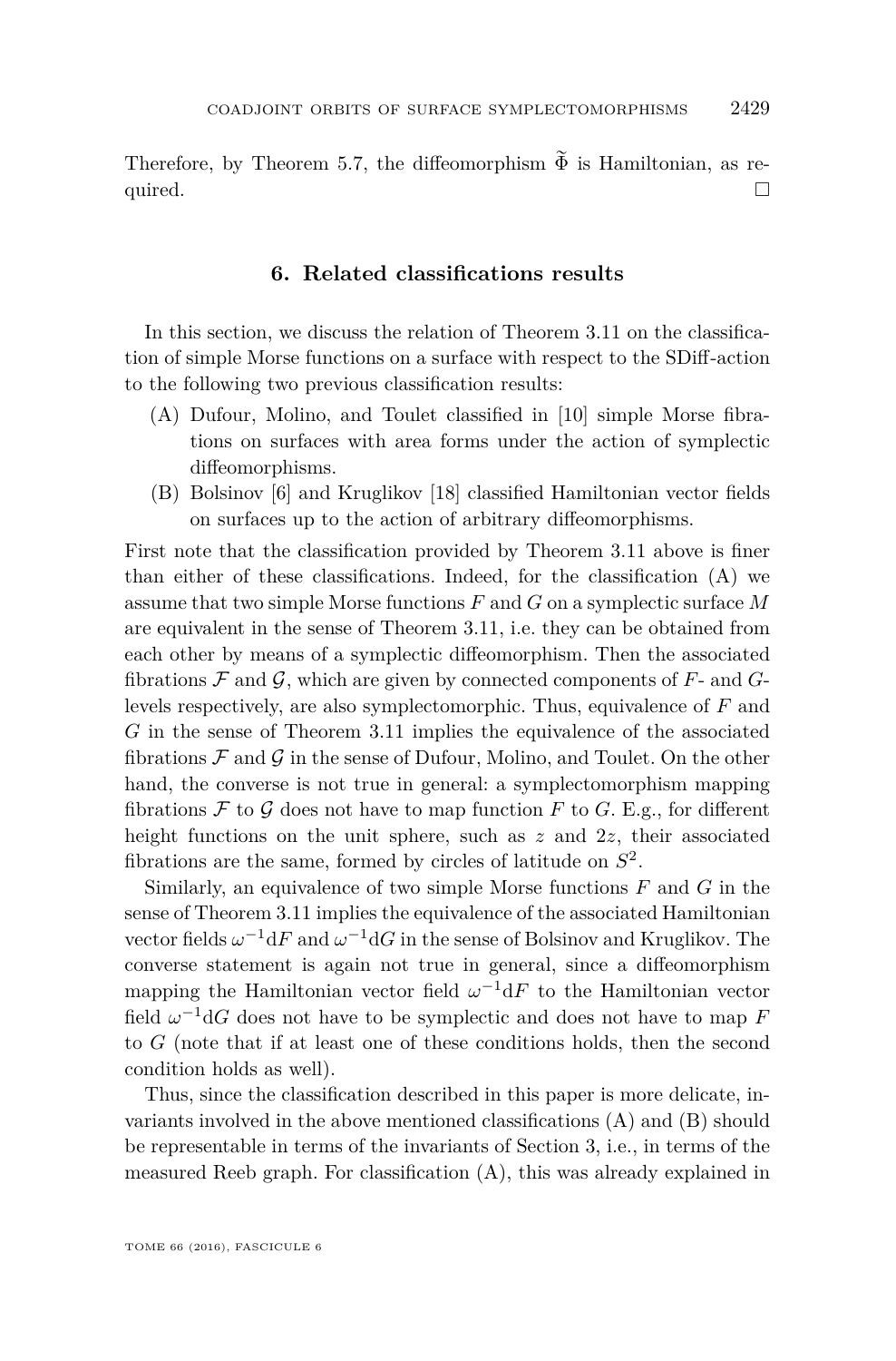Section [3.2.](#page-14-0) Below we briefly describe the invariants involved in classification (B) and show how they can be computed from the corresponding measured Reeb graph.

Let *M* be a surface and *F* a simple Morse function on *M*. Further, let  $X = \omega^{-1} dF$  be the Hamiltonian vector field corresponding to F and a certain symplectic form  $\omega$  on  $M$ . Note that given a vector field  $X$  on *M* Hamiltonian with respect to some symplectic structure, its representation as a Hamiltonian field is not unique. Namely, for any function  $G(z)$ of one variable such that  $G'(z) \neq 0$ , we have  $X = (\omega_G)^{-1} dG(F)$ , where  $\omega_G := G'(F) \cdot \omega$  is another symplectic form on *M*. Nevertheless, the Reeb graph  $\Gamma_F$  (without measure on it) is uniquely determined by the vector field *X* and does not depend on the representation of *X* in the form  $\omega^{-1}$ d*F*. Indeed, generic integral trajectories of *X* are periodic and coincide with connected components of *F*-levels. Therefore, the fibration of *M* into connected components of *F*-levels, and thus the Reeb graph Γ*<sup>F</sup>* , can be reconstructed from *X*. In particular, if the field *X* is diffeomorphic to another Hamiltonian vector field *Y* , then their Reeb graphs are isomorphic as abstract graphs.

To emphasize that the Reeb graph associated with a Hamiltonian vector field  $X$  depends only on  $X$ , but not on the particular choice of a Hamiltonian *F*, we denote this graph by  $\Gamma_X$ . Note that the graph  $\Gamma_X$  is no longer endowed with either the measure  $\mu$ , or the function  $f$ , since these objects do depend on a representation of *X* in the form  $\omega^{-1} dF$  and cannot be reconstructed from the field *X* itself. Instead, we have a period function  $\Pi: Γ<sub>X</sub> → ℝ ∪ {∞}$  intrinsically related to the field *X* and defined as follows. For each  $x \in \Gamma_X$  that is not a vertex, the value  $\Pi(x)$  is equal to the period of the trajectory of *X* that is mapped to *x* under the projection  $\pi \colon M \to \Gamma_X$ . Now, if x tends to a vertex v, then it can be shown that  $\Pi(x)$  has a finite limit for a 1-valent vertex *v*, and it tends to infinity for a 3-valent vertex *v*. Thus, Π can be extended to a continuous function  $\Pi: \Gamma_X \to \mathbb{R} \cup \{\infty\},\$ which is called the *period function*. Clearly, two diffeomorphic Hamiltonian vector fields have the same period functions. One should mention that there are three kinds of invariants of Hamiltonian fields with respect to the diffeomorphism action: invariants associated with edges of  $\Gamma_X$ , invariants associated with 1-valent vertices, and the so-called  $\Lambda$ -invariants that are associated with 3-valent vertices. It turns out that all invariants of the Hamiltonian vector field *X* under diffeomorphisms can be expressed in terms of the period function  $\Pi$ , cf. [\[3,](#page-48-10) [6,](#page-48-18) [18\]](#page-48-19).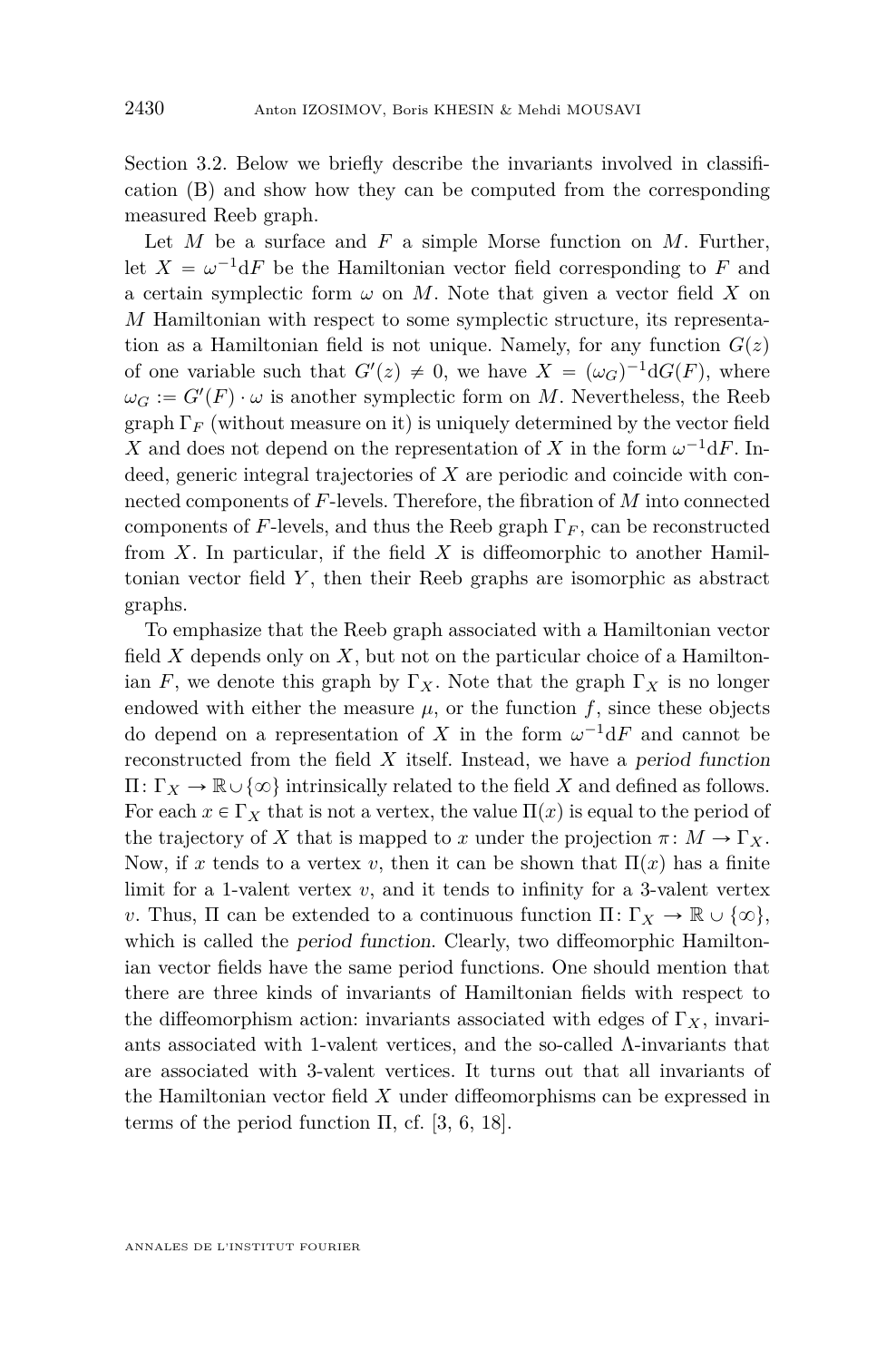Now, we assume that the representation  $X = \omega^{-1} dF$  is fixed, and show that the invariants of *X* described above can be computed from the measured Reeb graph  $\Gamma_F$ . As we mentioned above, these invariants are constructed in terms of the period function Π. Therefore, to show that they are expressible in terms of the measure  $\mu$  and the function  $f$  on the graph Γ*<sup>F</sup>* , it suffices to express the period function Π in terms of *µ* and *f*. This can be easily done as follows:

$$
\Pi(x) = \frac{\mathrm{d}\mu([v,x])}{\mathrm{d}f(x)},
$$

where *v* is the starting point of an edge  $[v, w]$  of the graph  $\Gamma_F$ , and  $x \in [v, w]$ . To prove that, consider formula [\(3.3\)](#page-13-0) from the proof of Proposi-tion [3.4,](#page-11-1) and note that  $\Pi(x) = T(f(x))$ . Thus, invariants of the Hamiltonian vector field  $\omega^{-1} dF$  under diffeomorphisms can indeed be computed from the measured Reeb graph Γ*<sup>F</sup>* .

One should note that if *F* is any Morse function, not necessarily simple, then its Hamiltonian vector field  $\omega^{-1} dF$  has additional invariants that are not expressible in terms of the period function, such as the so-called  $\Delta$  and *Z*-invariants, see [\[6,](#page-48-18) [18\]](#page-48-19). However, if *F* is a simple Morse function (and the set of such functions is open dense), then those invariants become trivial (see [\[7,](#page-48-20) p. 245]), and hence the invariants of the corresponding Hamiltonian field with respect to the symplectomorphism action are covered by our consideration.

Remark  $6.1.$  — Both classifications (A) and (B) have counterparts for finitely smooth fields and diffeomorphisms actions. In the  $C<sup>k</sup>$ -smooth case, the corresponding invariants (such as the invariants  $\lbrack \zeta_i \rbrack$  in classification (A)) become polynomials instead of infinite series, see [\[18\]](#page-48-19). However, in all classifications considered in this paper the invariants remain unchanged in the  $C<sup>k</sup>$ -case. What is different for finite smoothness is the restriction on admissible measures  $\mu$  on Reeb graphs. In particular, both asymptotics and compatibility conditions at three-valent vertices for the series expansion of  $\mu$  (see Section [3.1\)](#page-10-0) now need to be satisfied only for finite number of terms depending on *k*. All the discrete invariants are the same in both cases of finite and infinite smoothness.

#### BIBLIOGRAPHY

<span id="page-47-0"></span>[1] V. Arnold, "On the representation of functions of several variables as a superposition of functions of a smaller number of variables", Mat. Prosveschenie **3** (1958, English transl.: V. Arnold, *Collected Works*, Volume 1, 25-46, 2009), p. 41-61.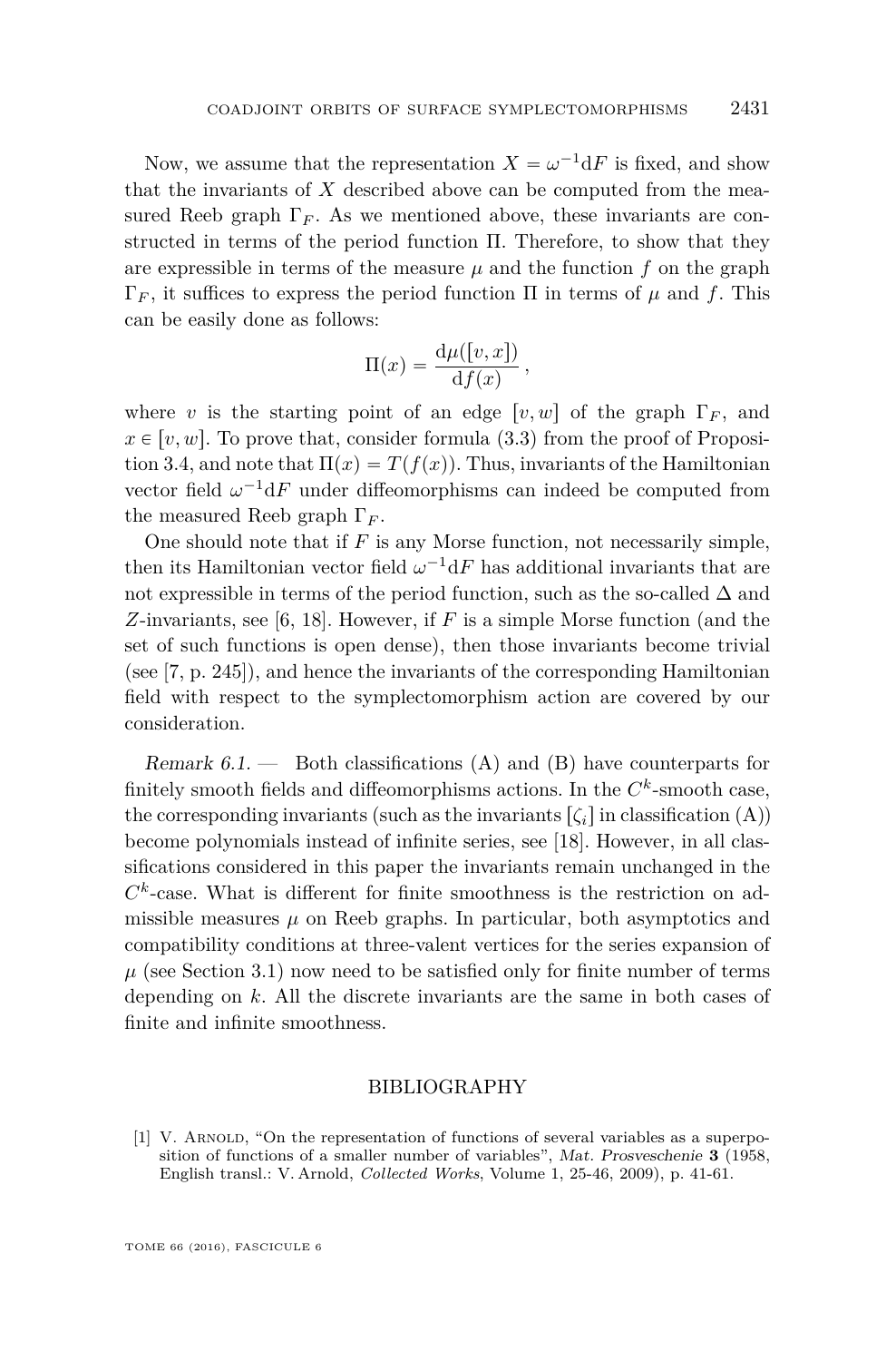- <span id="page-48-6"></span>[2] ——— , "Sur la géométrie différentielle des groupes de Lie de dimension infinie et ses applications à l'hydrodynamique des fluides parfaits", Annales de l'institut Fourier **16** (1966), no. 1, p. 319-361.
- <span id="page-48-10"></span>[3] ——— , Mathematical Methods of Classical Mechanics, Graduate Texts in Mathematics, vol. 60, Springer-Verlag, 1978, x+462 pages.
- <span id="page-48-0"></span>[4] V. ARNOLD & B. KHESIN, Topological methods in hydrodynamics, Applied Mathematical Sciences, vol. 125, Springer, New York, 1998, xv+374 pages.
- <span id="page-48-15"></span>[5] A. Banyaga, "Sur la structure du groupe des difféomorphismes qui préservent une forme symplectique", Commentarii Mathematici Helvetici **53** (1978), no. 1, p. 174- 227.
- <span id="page-48-18"></span>[6] A. Bolsinov, "A smooth trajectory classification of integrable Hamiltonian systems with two degrees of freedom", Sbornik: Mathematics **186** (1995), no. 1, p. 1-27.
- <span id="page-48-20"></span>[7] A. Bolsinov & A. Fomenko, Integrable Hamiltonian systems: geometry, topology, classification, CRC Press, 2004, xv+730 pages.
- <span id="page-48-9"></span>[8] A. Bolsinov & A. Oshemkov, "Singularities of integrable Hamiltonian systems", in Topological methods in the theory of integrable systems, Cambridge Scientific Publishers, 2006, p. 1-67.
- <span id="page-48-4"></span>[9] A. Choffrut & V. Šverák, "Local structure of the set of steady-state solutions to the 2D incompressible Euler equations", Geometric and Functional Analysis **22** (2012), no. 1, p. 136-201.
- <span id="page-48-8"></span>[10] J.-P. Dufour, P. Molino & A. Toulet, "Classification des systèmes intégrables en dimension 2 et invariants des modèles de Fomenko", Comptes rendus de l'Académie des sciences. Série 1, Mathématique **318** (1994), no. 10, p. 949-952.
- <span id="page-48-16"></span>[11] C. Earle & J. Eells, "A fibre bundle description of Teichmüller theory", Journal of Differential Geometry **3** (1969), no. 1-2, p. 19-43.
- <span id="page-48-12"></span>[12] B. FARB & D. MARGALIT, A primer on mapping class groups, Princeton Mathematical Series, Princeton University Press, 2012, xiv+492 pages.
- <span id="page-48-17"></span>[13] A. Gramain, "Le type d'homotopie du groupe des difféomorphismes d'une surface compacte", Annales scientifiques de l'École Normale Supérieure (série 4) **6** (1973), no. 1, p. 53-66.
- <span id="page-48-13"></span>[14] A. HATCHER & W. THURSTON, "A presentation for the mapping class group of a closed orientable surface", Topology **19** (1980), no. 3, p. 221-237.
- <span id="page-48-5"></span>[15] B. Khesin & G. Misiołek, "Euler equations on homogeneous spaces and Virasoro orbits", Advances in Mathematics **176** (2003), no. 1, p. 116-144.
- <span id="page-48-1"></span>[16] A. Kirillov, "Orbits of the group of diffeomorphisms of a circle and local Lie superalgebras", Functional Analysis and Its Applications **15** (1981), no. 2, p. 135- 137.
- <span id="page-48-2"></span>[17] ——— , "The orbit method, II: Infinite-dimensional Lie groups and Lie algebras", Contemporary Mathematics **145** (1993), p. 33-33.
- <span id="page-48-19"></span>[18] B. Kruglikov, "Exact smooth classification of Hamiltonian vector fields on twodimensional manifolds", Mathematical Notes **61** (1997), no. 2, p. 146-163.
- <span id="page-48-7"></span>[19] V. P. Maslov & A. I. Shafarevich, "Asymptotic solutions of Navier-Stokes equations and topological invariants of vector fields and Liouville foliations", Theoretical and Mathematical Physics **180** (2014), no. 2, p. 967-982.
- <span id="page-48-11"></span>[20] J. Moser, "On the volume elements on a manifold", Transactions of the American Mathematical Society **120** (1965), no. 2, p. 286-294.
- <span id="page-48-14"></span>[21] A. PUTMAN, "A note on the connectivity of certain complexes associated to surfaces", L'Enseignement Mathématique **54** (2008), p. 286-301.
- <span id="page-48-3"></span>[22] G. SEGAL, "Unitary representations of some infinite dimensional groups", Communications in Mathematical Physics **80** (1981), no. 3, p. 301-342.